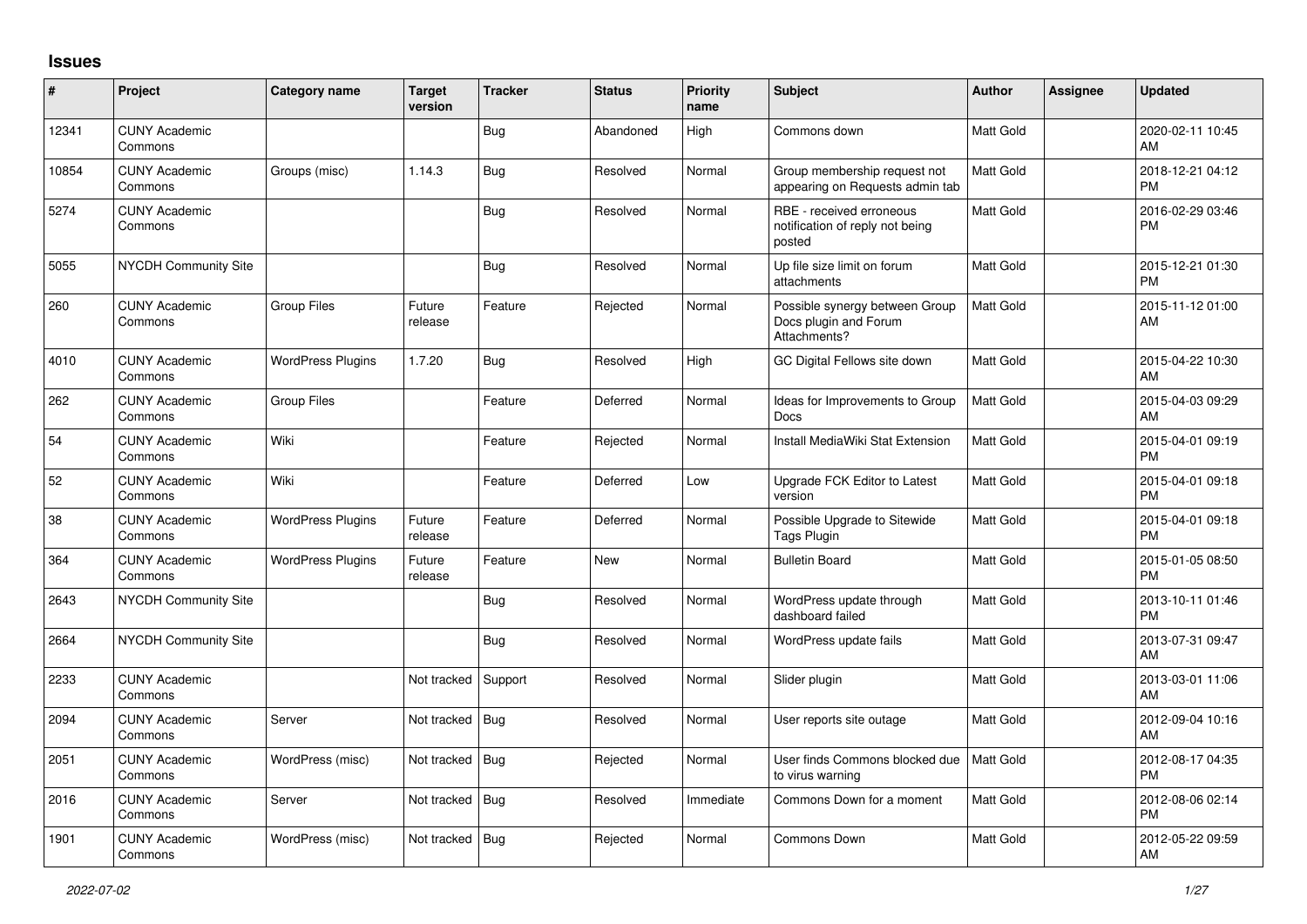| #    | Project                         | Category name     | <b>Target</b><br>version | <b>Tracker</b> | <b>Status</b> | <b>Priority</b><br>name | <b>Subject</b>                                                      | <b>Author</b>    | Assignee | <b>Updated</b>                |
|------|---------------------------------|-------------------|--------------------------|----------------|---------------|-------------------------|---------------------------------------------------------------------|------------------|----------|-------------------------------|
| 1853 | <b>CUNY Academic</b><br>Commons | WordPress (misc)  | Not tracked              | Bug            | Resolved      | Normal                  | CDev public?                                                        | Matt Gold        |          | 2012-04-24 06:20<br><b>PM</b> |
| 1827 | <b>CUNY Academic</b><br>Commons | WordPress (misc)  | Not tracked              | Feature        | Resolved      | Normal                  | Domain mapping request                                              | <b>Matt Gold</b> |          | 2012-04-16 01:20<br><b>PM</b> |
| 1657 | <b>CUNY Academic</b><br>Commons | BuddyPress (misc) | 1.3.10                   | <b>Bug</b>     | Resolved      | Normal                  | Caching Issues                                                      | <b>Matt Gold</b> |          | 2012-04-04 10:17<br>AM        |
| 1679 | <b>CUNY Academic</b><br>Commons | WordPress (misc)  | Not tracked              | Support        | Resolved      | Immediate               | Remove password-protection<br>from JITP                             | <b>Matt Gold</b> |          | 2012-03-06 09:48<br>AM        |
| 762  | <b>CUNY Academic</b><br>Commons | BuddyPress (misc) |                          | Bug            | Resolved      | Normal                  | <b>Resolve Email Notification</b><br>Problems with Lehman addresses | Matt Gold        |          | 2012-02-28 10:52<br>AM        |
| 1568 | <b>CUNY Academic</b><br>Commons | BuddyPress (misc) | Not tracked              | Bug            | Resolved      | Normal                  | Member reports problem with<br>email notifications                  | <b>Matt Gold</b> |          | 2012-02-28 10:51<br>AM        |
| 1648 | <b>CUNY Academic</b><br>Commons | BuddyPress (misc) | 1.3.9                    | Feature        | Resolved      | Urgent                  | <b>Add Password Protect WordPress</b><br>Plugin                     | <b>Matt Gold</b> |          | 2012-02-24 10:22<br>AM        |
| 1362 | <b>CUNY Academic</b><br>Commons | WordPress (misc)  | Not tracked              | Bug            | Resolved      | High                    | Google Malware Warning                                              | <b>Matt Gold</b> |          | 2011-11-23 12:15<br><b>PM</b> |
| 1231 | <b>CUNY Academic</b><br>Commons | WordPress (misc)  | Not tracked              | Bug            | Duplicate     | High                    | Inaccessible Site on the<br>Commons                                 | <b>Matt Gold</b> |          | 2011-10-13 08:56<br>AM        |
| 1143 | <b>CUNY Academic</b><br>Commons | BuddyPress (misc) | 1.2.5                    | Bug            | Resolved      | Normal                  | Notifications of Old Posts                                          | Matt Gold        |          | 2011-08-30 09:56<br><b>PM</b> |
| 1116 | <b>CUNY Academic</b><br>Commons | WordPress (misc)  | Not tracked              | Bug            | Resolved      | High                    | Image Upload Error                                                  | Matt Gold        |          | 2011-08-27 08:44<br>AM        |
| 125  | <b>CUNY Academic</b><br>Commons | Redmine           | Not tracked              | Bug            | Rejected      | Normal                  | Prevent Issues Site from Showing<br>up in Google Searches           | <b>Matt Gold</b> |          | 2010-12-28 05:45<br><b>PM</b> |
| 285  | <b>CUNY Academic</b><br>Commons | WordPress (misc)  | Not tracked              | Bug            | Rejected      | Normal                  | <b>Check Commons mailserver</b><br>configuration                    | <b>Matt Gold</b> |          | 2010-12-21 11:58<br>AM        |
| 297  | <b>CUNY Academic</b><br>Commons | Wiki              |                          | Bug            | Resolved      | Normal                  | Lost write privileges to wiki<br>images directory                   | <b>Matt Gold</b> |          | 2010-08-25 05:47<br><b>PM</b> |
| 298  | <b>CUNY Academic</b><br>Commons | WordPress (misc)  |                          | <b>Bug</b>     | Resolved      | Normal                  | User Reports Problem Uploading<br>Images to Blog                    | <b>Matt Gold</b> |          | 2010-08-25 12:10<br><b>PM</b> |
| 263  | <b>CUNY Academic</b><br>Commons | WordPress (misc)  |                          | <b>Bug</b>     | Resolved      | Normal                  | site is slooooooow                                                  | <b>Matt Gold</b> |          | 2010-06-21 03:01<br><b>PM</b> |
| 170  | <b>CUNY Academic</b><br>Commons | WordPress (misc)  |                          | Bug            | Resolved      | Normal                  | Security Certificate Out of Date                                    | <b>Matt Gold</b> |          | 2010-05-11 05:28<br><b>PM</b> |
| 211  | <b>CUNY Academic</b><br>Commons |                   |                          | Bug            | Resolved      | Normal                  | Weird Display of Text on<br>Homepage Load                           | <b>Matt Gold</b> |          | 2010-05-06 11:45<br>AM        |
| 162  | <b>CUNY Academic</b><br>Commons | WordPress (misc)  |                          | <b>Bug</b>     | Resolved      | Normal                  | File Size Error on Upload                                           | Matt Gold        |          | 2010-03-22 03:49<br>PM        |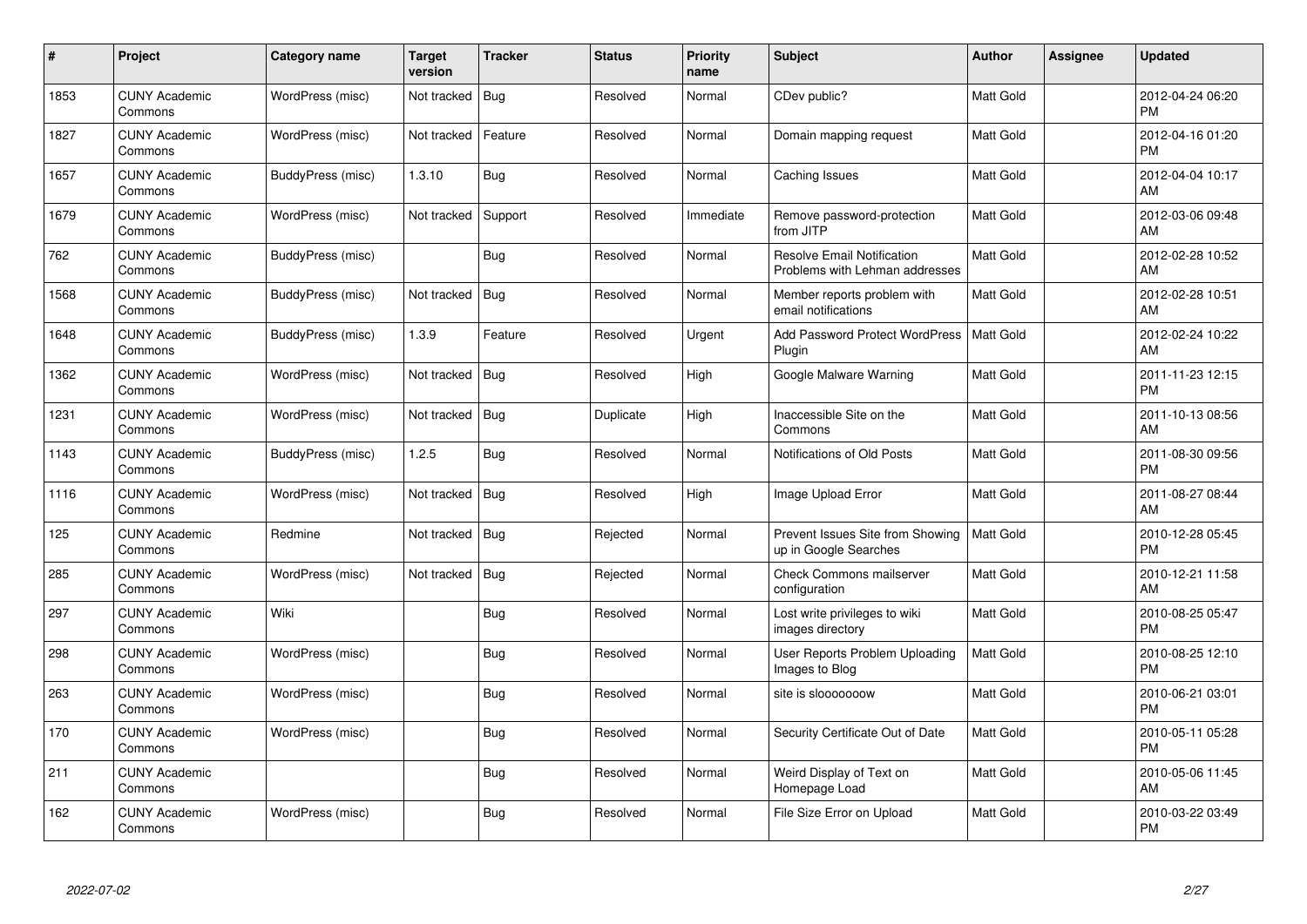| $\pmb{\sharp}$ | Project                         | Category name              | <b>Target</b><br>version | <b>Tracker</b> | <b>Status</b> | <b>Priority</b><br>name | <b>Subject</b>                                                        | <b>Author</b>    | Assignee            | <b>Updated</b>                |
|----------------|---------------------------------|----------------------------|--------------------------|----------------|---------------|-------------------------|-----------------------------------------------------------------------|------------------|---------------------|-------------------------------|
| 172            | <b>CUNY Academic</b><br>Commons | BuddyPress (misc)          |                          | <b>Bug</b>     | Resolved      | Normal                  | Forum Notifications not working                                       | Matt Gold        |                     | 2010-03-04 07:28<br>AM        |
| 121            | <b>CUNY Academic</b><br>Commons | Upgrades                   |                          | Feature        | Resolved      | Normal                  | Create Domain Aliasing for<br><b>UserVoice Account</b>                | <b>Matt Gold</b> |                     | 2010-03-01 12:34<br><b>PM</b> |
| 68             | <b>CUNY Academic</b><br>Commons |                            |                          | Feature        | Resolved      | Normal                  | Email Addresses for the<br>Commons                                    | Matt Gold        |                     | 2010-03-01 12:18<br><b>PM</b> |
| 47             | <b>CUNY Academic</b><br>Commons | BuddyPress (misc)          |                          | <b>Bug</b>     | Resolved      | Normal                  | Request to Join Group Lost                                            | Matt Gold        |                     | 2009-10-19 04:08<br><b>PM</b> |
| 16307          | <b>CUNY Academic</b><br>Commons |                            |                          | Bug            | New           | Normal                  | Add brief messaging to<br>accept/decline group membership<br>requests | <b>Matt Gold</b> | <b>Boone Gorges</b> | 2022-06-27 06:13<br>PM        |
| 13739          | <b>CUNY Academic</b><br>Commons | <b>Directories</b>         | 2.0.0                    | <b>Bug</b>     | Resolved      | Normal                  | My Sites and My Groups take<br>user to the profile page               | Matt Gold        | Boone Gorges        | 2022-05-26 11:36<br>AM        |
| 15604          | <b>CUNY Academic</b><br>Commons | <b>Email Notifications</b> | Future<br>release        | Feature        | Assigned      | Normal                  | <b>Restructure Commons Group</b><br>Digest Email Messages             | <b>Matt Gold</b> | <b>Boone Gorges</b> | 2022-05-26 10:45<br>AM        |
| 16020          | <b>CUNY Academic</b><br>Commons |                            |                          | Support        | Rejected      | Normal                  | Metaslider Pro                                                        | Matt Gold        | Boone Gorges        | 2022-05-10 10:43<br>AM        |
| 14719          | <b>CUNY Academic</b><br>Commons | Responsive Design          |                          | <b>Bug</b>     | Abandoned     | Normal                  | Overlapping text in mobile views                                      | <b>Matt Gold</b> | Boone Gorges        | 2022-04-27 04:30<br><b>PM</b> |
| 8900           | <b>CUNY Academic</b><br>Commons | Accessibility              | Future<br>release        | Feature        | Assigned      | Normal                  | Look into tools to enforce<br>accessibility in WP environment         | <b>Matt Gold</b> | Boone Gorges        | 2022-04-26 11:59<br>AM        |
| 8901           | <b>CUNY Academic</b><br>Commons | Accessibility              | Future<br>release        | Feature        | Assigned      | Normal                  | Theme analysis for accessibility                                      | Matt Gold        | Boone Gorges        | 2022-04-26 11:59<br>AM        |
| 15646          | <b>CUNY Academic</b><br>Commons | Group Forums               |                          | Feature        | Duplicate     | Normal                  | Forum improvements                                                    | Matt Gold        | Boone Gorges        | 2022-04-08 02:21<br><b>PM</b> |
| 15123          | <b>CUNY Academic</b><br>Commons | BuddyPress (misc)          | 1.19.1                   | Feature        | Resolved      | Low                     | Actions in notification list unclear?                                 | <b>Matt Gold</b> | <b>Boone Gorges</b> | 2022-01-11 04:41<br><b>PM</b> |
| 15135          | <b>CUNY Academic</b><br>Commons | Toolbar                    | 1.19.1                   | <b>Bug</b>     | Resolved      | High                    | Header design spacing                                                 | <b>Matt Gold</b> | <b>Boone Gorges</b> | 2022-01-11 04:41<br><b>PM</b> |
| 15137          | <b>CUNY Academic</b><br>Commons | Search                     | Not tracked              | Bug            | Resolved      | Normal                  | Google search not working?                                            | Matt Gold        | Boone Gorges        | 2022-01-04 04:17<br><b>PM</b> |
| 15087          | <b>CUNY Academic</b><br>Commons | Group Forums               | 1.18.24                  | <b>Bug</b>     | Resolved      | Normal                  | Forum file limit                                                      | Matt Gold        | Boone Gorges        | 2021-12-14 11:39<br>AM        |
| 14951          | <b>CUNY Academic</b><br>Commons |                            | Not tracked              | Bug            | Resolved      | Normal                  | Commons down                                                          | <b>Matt Gold</b> | Boone Gorges        | 2021-11-23 04:21<br><b>PM</b> |
| 14896          | <b>CUNY Academic</b><br>Commons |                            |                          | <b>Bug</b>     | Resolved      | Urgent                  | site down for maintenance                                             | <b>Matt Gold</b> | Boone Gorges        | 2021-10-26 11:01<br>AM        |
| 14450          | <b>CUNY Academic</b><br>Commons | Courses                    | Not tracked              | Bug            | Rejected      | Low                     | Misclassified site                                                    | Matt Gold        | Boone Gorges        | 2021-09-15 10:53<br><b>PM</b> |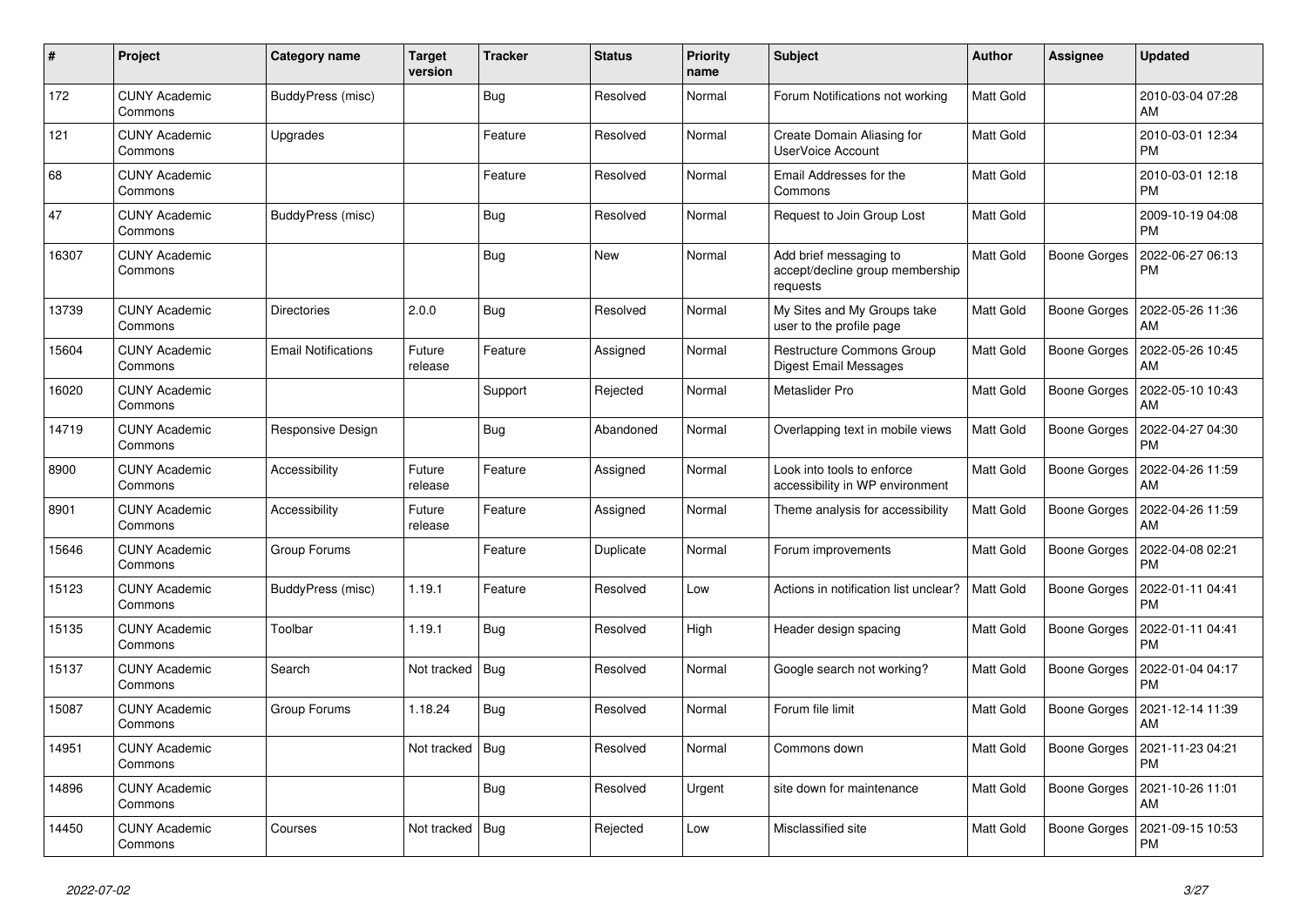| $\pmb{\#}$ | Project                         | Category name              | Target<br>version | <b>Tracker</b> | <b>Status</b> | <b>Priority</b><br>name | <b>Subject</b>                                                       | <b>Author</b>    | Assignee            | <b>Updated</b>                |
|------------|---------------------------------|----------------------------|-------------------|----------------|---------------|-------------------------|----------------------------------------------------------------------|------------------|---------------------|-------------------------------|
| 13949      | <b>CUNY Academic</b><br>Commons |                            | Not tracked       | Bug            | <b>New</b>    | Normal                  | Continued debugging of runaway<br>MySQL connections                  | <b>Matt Gold</b> | <b>Boone Gorges</b> | 2021-09-14 10:42<br>AM        |
| 14737      | CUNY Academic<br>Commons        |                            |                   | Bug            | Duplicate     | Normal                  | Final step of group/site clone<br>reloads page                       | Matt Gold        | <b>Boone Gorges</b> | 2021-08-31 11:41<br>AM        |
| 14221      | <b>CUNY Academic</b><br>Commons | Group Forums               |                   | Feature        | Rejected      | Normal                  | Allow .ics files to be posted as<br>forum attachments                | <b>Matt Gold</b> | <b>Boone Gorges</b> | 2021-03-23 08:53<br><b>PM</b> |
| 13913      | <b>CUNY Academic</b><br>Commons | Groups (misc)              |                   | <b>Bug</b>     | Rejected      | Normal                  | Group Avatar lost after group<br>creation process                    | Matt Gold        | Boone Gorges        | 2021-02-23 10:45<br>AM        |
| 13934      | <b>CUNY Academic</b><br>Commons | cuny.is                    | 1.18.4            | Bug            | Resolved      | Low                     | Error message on group settings<br>change                            | <b>Matt Gold</b> | Boone Gorges        | 2021-02-09 11:05<br>AM        |
| 13862      | <b>CUNY Academic</b><br>Commons |                            |                   | Bug            | Resolved      | Normal                  | Under maintenance message                                            | Matt Gold        | <b>Boone Gorges</b> | 2021-01-28 08:56<br><b>PM</b> |
| 13669      | <b>CUNY Academic</b><br>Commons | DiRT Integration           | 1.18.1            | Bug            | Resolved      | Normal                  | Digital Research Tools showing<br>up in top nav for logged out users | <b>Matt Gold</b> | <b>Boone Gorges</b> | 2020-12-08 05:11<br><b>PM</b> |
| 13458      | <b>CUNY Academic</b><br>Commons | Registration               | 1.18.0            | Feature        | Resolved      | Normal                  | Simplifying/Reducing verbiage on<br><b>Registration Page</b>         | <b>Matt Gold</b> | Boone Gorges        | 2020-12-08 11:31<br>AM        |
| 13347      | <b>CUNY Academic</b><br>Commons | <b>Public Portfolio</b>    | 1.18.0            | Feature        | Resolved      | Normal                  | Add Preferred Gender Pronouns<br>to CAC Profile                      | <b>Matt Gold</b> | <b>Boone Gorges</b> | 2020-12-08 11:31<br>AM        |
| 12136      | <b>CUNY Academic</b><br>Commons | <b>Group Files</b>         | 1.18.0            | Bug            | Resolved      | Normal                  | 'You must login" group file<br>warning shows after log in            | Matt Gold        | <b>Boone Gorges</b> | 2020-12-08 11:31<br>AM        |
| 12155      | <b>CUNY Academic</b><br>Commons | DiRT Integration           | 1.18.0            | Feature        | Resolved      | Normal                  | Update DiRT Tools with new API                                       | Matt Gold        | Boone Gorges        | 2020-12-08 11:06<br>AM        |
| 13243      | <b>CUNY Academic</b><br>Commons | Group Library              | Not tracked       | Support        | Resolved      | Normal                  | Request to copy group library                                        | <b>Matt Gold</b> | <b>Boone Gorges</b> | 2020-08-27 06:05<br><b>PM</b> |
| 13242      | <b>CUNY Academic</b><br>Commons | cuny.is                    |                   | <b>Bug</b>     | Rejected      | Normal                  | Unable to edit a cuny is shortlink                                   | <b>Matt Gold</b> | <b>Boone Gorges</b> | 2020-08-26 01:30<br>AM        |
| 10263      | <b>CUNY Academic</b><br>Commons | Groups (misc)              | 1.17.0            | Feature        | Resolved      | Normal                  | Accept multiple group<br>membership requests                         | <b>Matt Gold</b> | <b>Boone Gorges</b> | 2020-07-28 11:09<br>AM        |
| 3176       | <b>CUNY Academic</b><br>Commons | Group Library              | 1.17.0            | Design/UX      | Resolved      | Normal                  | Consolidate Doc/File/Forum<br>Attachment interface                   | <b>Matt Gold</b> | <b>Boone Gorges</b> | 2020-07-14 01:06<br><b>PM</b> |
| 12581      | <b>CUNY Academic</b><br>Commons | cuny.is                    | Not tracked   Bug |                | Rejected      | High                    | YOURLS shortlinks not working                                        | <b>Matt Gold</b> | Boone Gorges        | 2020-03-27 10:25<br>AM        |
| 12353      | <b>CUNY Academic</b><br>Commons | BuddyPress (misc)          | Not tracked       | Bug            | Abandoned     | Normal                  | Member filtering not working                                         | <b>Matt Gold</b> | Boone Gorges        | 2020-03-10 11:14<br>AM        |
| 12351      | <b>CUNY Academic</b><br>Commons | <b>Email Notifications</b> | 1.16.5            | Bug            | Resolved      | Normal                  | No email notification for forum<br>post                              | Matt Gold        | <b>Boone Gorges</b> | 2020-02-03 02:33<br><b>PM</b> |
| 12335      | <b>CUNY Academic</b><br>Commons | cuny.is                    |                   | <b>Bug</b>     | Rejected      | Normal                  | cuny.is issue                                                        | Matt Gold        | Boone Gorges        | 2020-01-30 12:47<br>AM        |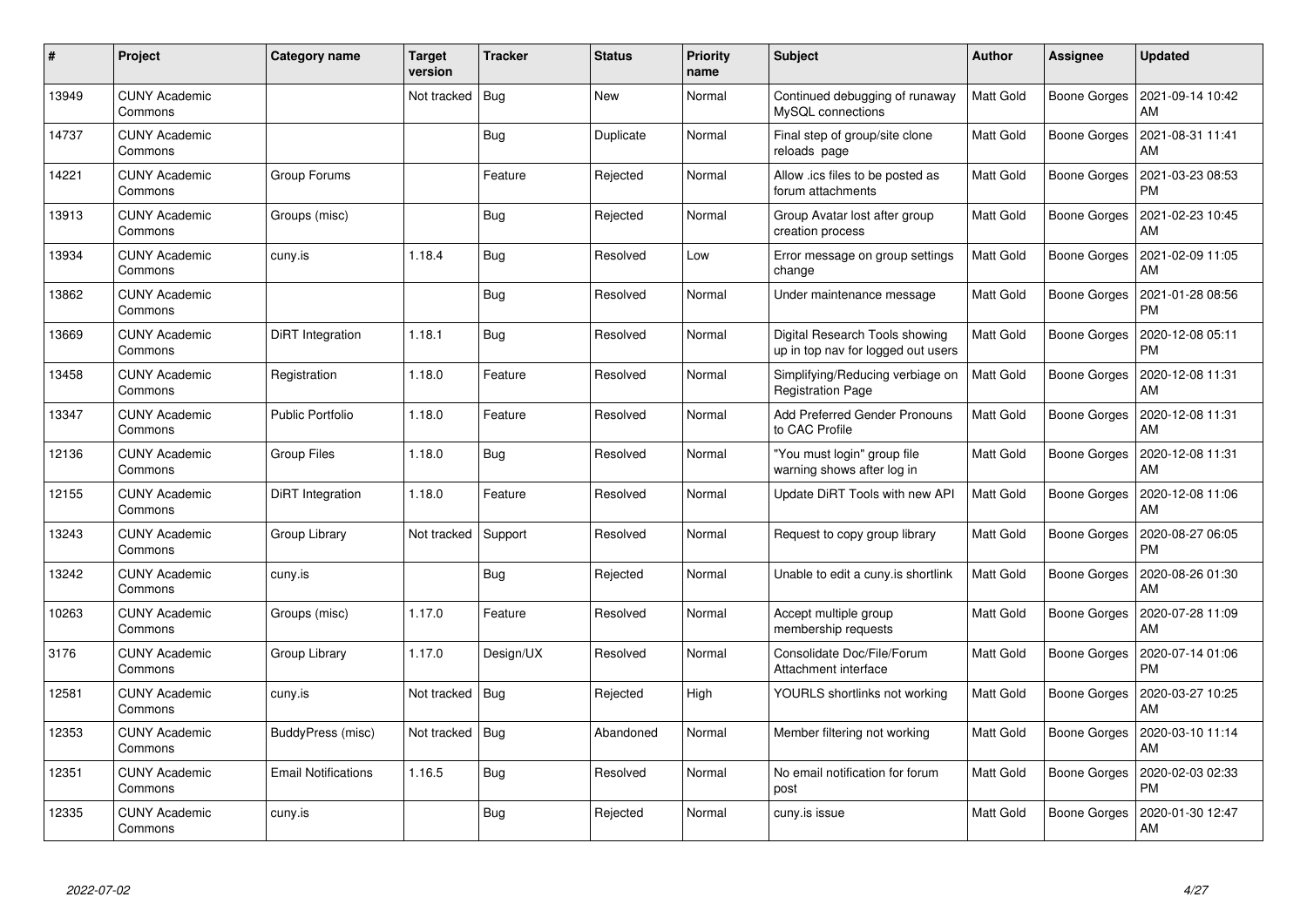| $\#$  | Project                         | Category name              | Target<br>version | <b>Tracker</b> | <b>Status</b> | <b>Priority</b><br>name | <b>Subject</b>                                                       | <b>Author</b>    | Assignee            | <b>Updated</b>                |
|-------|---------------------------------|----------------------------|-------------------|----------------|---------------|-------------------------|----------------------------------------------------------------------|------------------|---------------------|-------------------------------|
| 12185 | <b>CUNY Academic</b><br>Commons |                            | 1.16.1            | <b>Bug</b>     | Resolved      | Immediate               | Group links not working                                              | <b>Matt Gold</b> | <b>Boone Gorges</b> | 2019-12-10 10:35<br>AM        |
| 342   | <b>CUNY Academic</b><br>Commons | Blogs (BuddyPress)         | 1.10.2            | Feature        | Resolved      | Low                     | <b>Blog Listing Displays User</b><br>Avatars Instead of Blog Avatars | <b>Matt Gold</b> | <b>Boone Gorges</b> | 2019-12-06 11:08<br>AM        |
| 10531 | <b>CUNY Academic</b><br>Commons | Reckoning                  | Not tracked       | Bug            | Rejected      | Normal                  | Problem with the Reckoning<br>plugin                                 | Matt Gold        | <b>Boone Gorges</b> | 2019-10-04 02:31<br><b>PM</b> |
| 8836  | <b>CUNY Academic</b><br>Commons | Blogs (BuddyPress)         | Future<br>release | Feature        | Assigned      | Normal                  | Redesign site launch process                                         | Matt Gold        | Boone Gorges        | 2019-10-03 02:49<br><b>PM</b> |
| 11864 | <b>CUNY Academic</b><br>Commons | Events                     | Not tracked       | Support        | Resolved      | Normal                  | Calendar notification question                                       | <b>Matt Gold</b> | <b>Boone Gorges</b> | 2019-09-16 05:39<br><b>PM</b> |
| 11808 | <b>CUNY Academic</b><br>Commons | Messages                   | 1.15.9            | <b>Bug</b>     | Resolved      | Normal                  | Search function on messages not<br>working                           | <b>Matt Gold</b> | Boone Gorges        | 2019-08-30 11:03<br>AM        |
| 11800 | <b>CUNY Academic</b><br>Commons | Groups (misc)              | 1.15.9            | <b>Bug</b>     | Resolved      | Normal                  | 'CUNY-wide' Campus option not<br>saving on groups/sites              | <b>Matt Gold</b> | <b>Boone Gorges</b> | 2019-08-27 04:17<br><b>PM</b> |
| 11610 | <b>CUNY Academic</b><br>Commons |                            | 1.15.5            | Bug            | Resolved      | Normal                  | Homepage thumbnails not loading   Matt Gold                          |                  | Boone Gorges        | 2019-06-29 10:38<br><b>PM</b> |
| 11121 | <b>CUNY Academic</b><br>Commons | Design                     | 1.15              | <b>Bug</b>     | Resolved      | Low                     | Overlapping elements on mobile<br>view of CAC                        | <b>Matt Gold</b> | <b>Boone Gorges</b> | 2019-04-23 03:55<br><b>PM</b> |
| 10955 | <b>CUNY Academic</b><br>Commons | Home Page                  | 1.14.5            | Support        | Resolved      | Normal                  | Homepage help link                                                   | <b>Matt Gold</b> | Boone Gorges        | 2019-01-22 11:53<br>AM        |
| 10859 | <b>CUNY Academic</b><br>Commons | WordPress (misc)           |                   | Support        | Resolved      | Low                     | Prevent trackbacks on previously<br>published pages and posts        | <b>Matt Gold</b> | <b>Boone Gorges</b> | 2018-12-23 07:17<br><b>PM</b> |
| 10789 | <b>CUNY Academic</b><br>Commons | <b>Email Notifications</b> | 1.14.2            | Bug            | Resolved      | High                    | Forum Posts not generating email<br>notifications                    | <b>Matt Gold</b> | Boone Gorges        | 2018-12-10 07:19<br><b>PM</b> |
| 9801  | <b>CUNY Academic</b><br>Commons | Courses                    | 1.14              | Feature        | Resolved      | Normal                  | Add courses item to main<br>Commons nav                              | <b>Matt Gold</b> | Boone Gorges        | 2018-11-13 02:15<br>PM        |
| 10597 | <b>CUNY Academic</b><br>Commons | cuny.is                    | Not tracked       | Bug            | Resolved      | Normal                  | cuny.is admin unavailable                                            | <b>Matt Gold</b> | <b>Boone Gorges</b> | 2018-10-25 01:44<br><b>PM</b> |
| 10553 | <b>CUNY Academic</b><br>Commons | Group Files                | 1.13.12           | Bug            | Resolved      | Normal                  | File category view persists after<br>clicking away                   | Matt Gold        | <b>Boone Gorges</b> | 2018-10-23 11:47<br>AM        |
| 10563 | <b>CUNY Academic</b><br>Commons |                            | 1.13.12           | <b>Bug</b>     | Resolved      | Urgent                  | cllicking on links from site menu<br>leads to 500 error              | Matt Gold        | Boone Gorges        | 2018-10-23 10:48<br>AM        |
| 10538 | <b>CUNY Academic</b><br>Commons |                            |                   | <b>Bug</b>     | Resolved      | Normal                  | "This Site Can't be Reached"                                         | <b>Matt Gold</b> | <b>Boone Gorges</b> | 2018-10-16 09:39<br><b>PM</b> |
| 10360 | <b>CUNY Academic</b><br>Commons | Groups (misc)              |                   | Support        | Resolved      | Normal                  | Pruning groups                                                       | <b>Matt Gold</b> | <b>Boone Gorges</b> | 2018-09-20 02:57<br><b>PM</b> |
| 10357 | <b>CUNY Academic</b><br>Commons | Onboarding                 |                   | <b>Bug</b>     | Rejected      | Normal                  | Invitation snafu                                                     | Matt Gold        | Boone Gorges        | 2018-09-20 02:14<br>PM        |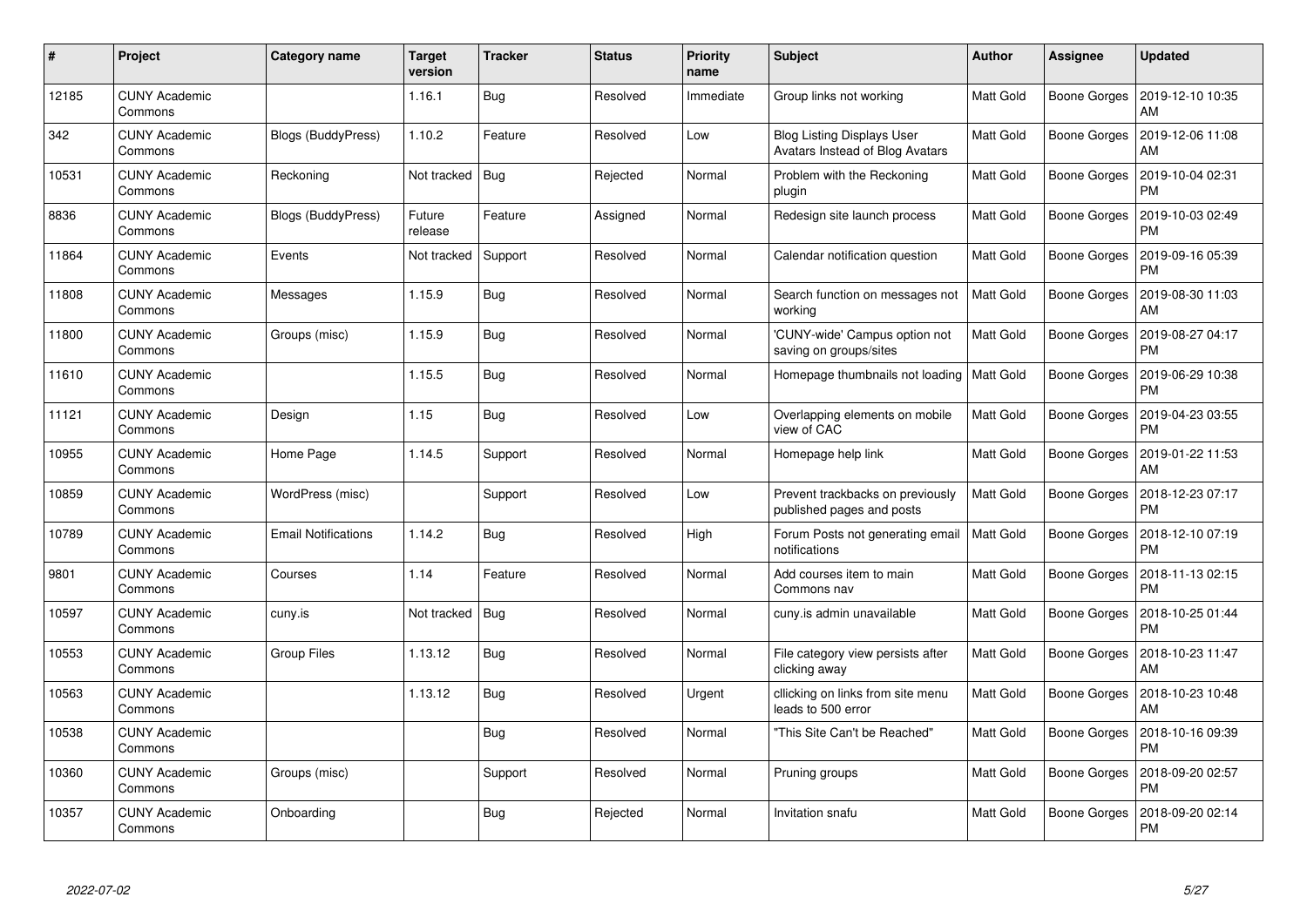| #     | Project                         | Category name              | <b>Target</b><br>version | <b>Tracker</b> | <b>Status</b>        | <b>Priority</b><br>name | <b>Subject</b>                                                                     | <b>Author</b>    | Assignee            | <b>Updated</b>                |
|-------|---------------------------------|----------------------------|--------------------------|----------------|----------------------|-------------------------|------------------------------------------------------------------------------------|------------------|---------------------|-------------------------------|
| 9947  | <b>CUNY Academic</b><br>Commons | <b>WordPress Plugins</b>   | Future<br>release        | Feature        | Reporter<br>Feedback | Normal                  | Install H5P quiz plugin                                                            | Matt Gold        | <b>Boone Gorges</b> | 2018-09-11 11:01<br>AM        |
| 9894  | <b>CUNY Academic</b><br>Commons | Onboarding                 |                          | Bug            | Rejected             | Normal                  | Super Admin can't add user to site   Matt Gold                                     |                  | <b>Boone Gorges</b> | 2018-09-11 09:57<br>AM        |
| 9979  | <b>CUNY Academic</b><br>Commons | <b>Email Notifications</b> | Not tracked              | Bua            | Reporter<br>Feedback | Normal                  | Reports of slow email activation<br>emails                                         | <b>Matt Gold</b> | <b>Boone Gorges</b> | 2018-08-29 09:40<br><b>PM</b> |
| 10210 | <b>CUNY Academic</b><br>Commons | Onboarding                 | 1.13.8                   | Bug            | Resolved             | Normal                  | Spacing wonky on invite screen                                                     | Matt Gold        | <b>Boone Gorges</b> | 2018-08-29 05:39<br><b>PM</b> |
| 10228 | <b>CUNY Academic</b><br>Commons | <b>WordPress Plugins</b>   | Not tracked              | Bug            | Rejected             | Normal                  | NS Cloner network activated                                                        | <b>Matt Gold</b> | <b>Boone Gorges</b> | 2018-08-27 09:27<br>AM        |
| 10164 | <b>CUNY Academic</b><br>Commons | Group Forums               | 1.13.8                   | <b>Bug</b>     | Resolved             | Normal                  | A few oddities related to a<br>cross-posted forum post                             | Matt Gold        | <b>Boone Gorges</b> | 2018-08-17 10:12<br>AM        |
| 10040 | <b>CUNY Academic</b><br>Commons | WordPress (misc)           | Not tracked              | Bug            | Reporter<br>Feedback | Normal                  | User doesn't see full list of themes                                               | Matt Gold        | <b>Boone Gorges</b> | 2018-07-25 10:12<br>AM        |
| 9977  | <b>CUNY Academic</b><br>Commons | <b>WordPress Plugins</b>   | 1.13.5                   | <b>Bug</b>     | Rejected             | High                    | ACERT website down                                                                 | Matt Gold        | <b>Boone Gorges</b> | 2018-07-03 02:09<br><b>PM</b> |
| 9941  | <b>CUNY Academic</b><br>Commons | Wiki                       | Not tracked              | Support        | Assigned             | Normal                  | Wiki functionality                                                                 | Matt Gold        | <b>Boone Gorges</b> | 2018-06-26 10:57<br>AM        |
| 9875  | <b>CUNY Academic</b><br>Commons | Messages                   | 1.13.3                   | <b>Bug</b>     | Resolved             | Low                     | Can't mark message as read                                                         | <b>Matt Gold</b> | <b>Boone Gorges</b> | 2018-06-01 07:54<br><b>PM</b> |
| 9876  | <b>CUNY Academic</b><br>Commons | Messages                   | 1.13.3                   | <b>Bug</b>     | Resolved             | Normal                  | System erroneously indicates<br>super-admin is part of private<br>message exchange | Matt Gold        | <b>Boone Gorges</b> | 2018-06-01 07:36<br><b>PM</b> |
| 9749  | <b>CUNY Academic</b><br>Commons | Onboarding                 | 1.13.2                   | <b>Bug</b>     | Resolved             | Normal                  | New invitation message mentions<br>username as opposed to<br>First/Last Name       | <b>Matt Gold</b> | Boone Gorges        | 2018-05-22 10:49<br>AM        |
| 9782  | <b>CUNY Academic</b><br>Commons | Groups (misc)              | 1.13.2                   | Bug            | Resolved             | Normal                  | Site loads/skips last step of group<br>creation                                    | <b>Matt Gold</b> | <b>Boone Gorges</b> | 2018-05-22 10:45<br>AM        |
| 9748  | <b>CUNY Academic</b><br>Commons | Onboarding                 | Not tracked              | Support        | Resolved             | Normal                  | Non-CUNY codes and the new<br>invitation system                                    | <b>Matt Gold</b> | Boone Gorges        | 2018-05-14 12:54<br><b>PM</b> |
| 8899  | <b>CUNY Academic</b><br>Commons | Accessibility              | 1.13                     | Feature        | Resolved             | Normal                  | <b>Accessibility Fixes</b>                                                         | <b>Matt Gold</b> | Boone Gorges        | 2018-04-23 10:55<br>AM        |
| 3768  | <b>CUNY Academic</b><br>Commons | <b>Public Portfolio</b>    | Future<br>release        | Feature        | Assigned             | Normal                  | Institutions/Past positions on<br>public portfolios                                | <b>Matt Gold</b> | <b>Boone Gorges</b> | 2018-04-23 10:44<br>AM        |
| 9622  | <b>CUNY Academic</b><br>Commons | WordPress (misc)           | 1.12.13                  | Feature        | Resolved             | Normal                  | <b>Redirect site URL</b>                                                           | <b>Matt Gold</b> | <b>Boone Gorges</b> | 2018-04-19 11:45<br>AM        |
| 8935  | <b>CUNY Academic</b><br>Commons | <b>Public Portfolio</b>    | 1.13                     | Feature        | Resolved             | Normal                  | Create a better-looking null state<br>for Portfolios without About You<br>sections | Matt Gold        | <b>Boone Gorges</b> | 2018-03-23 04:37<br><b>PM</b> |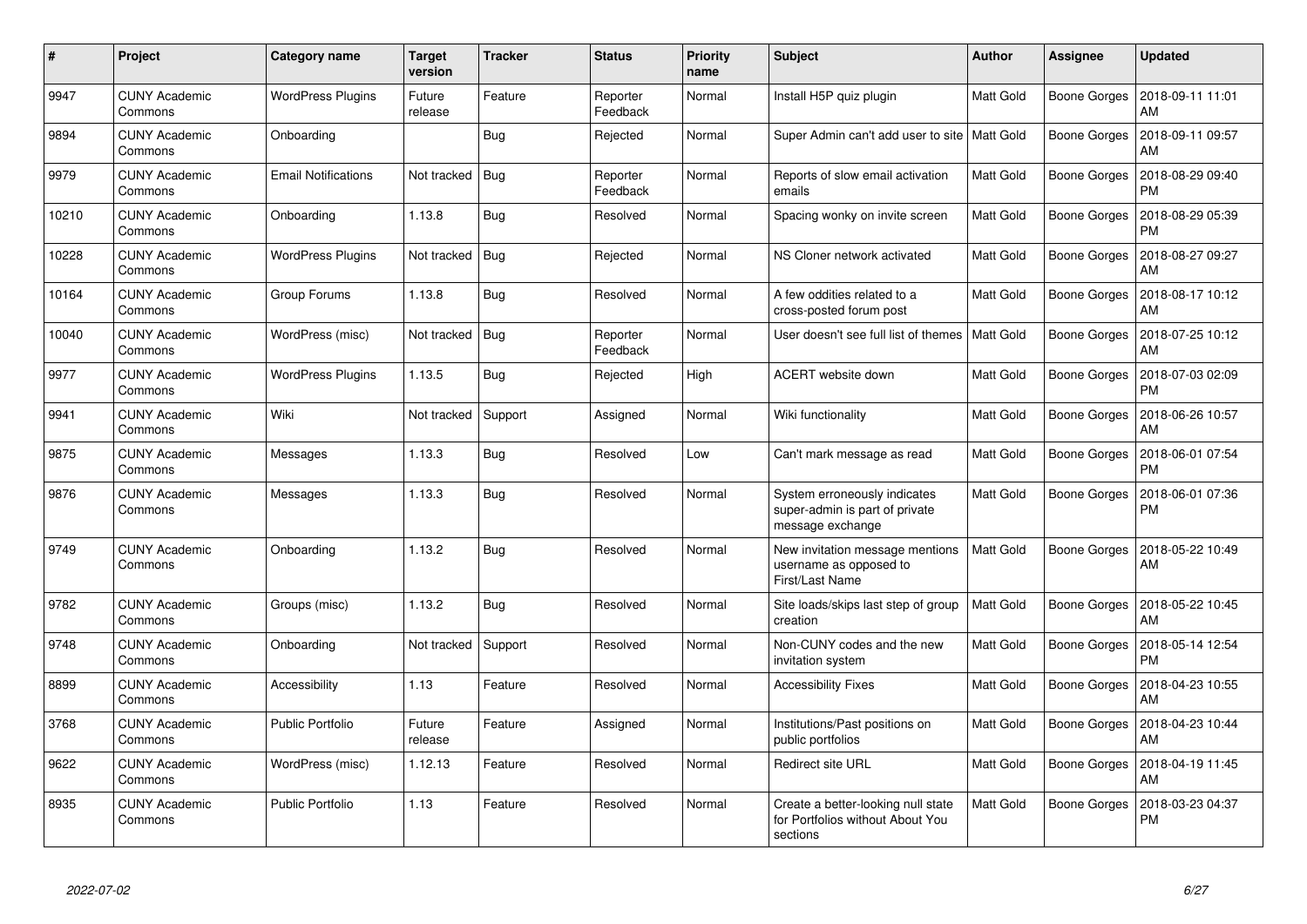| #    | Project                         | Category name             | <b>Target</b><br>version | <b>Tracker</b> | <b>Status</b> | <b>Priority</b><br>name | <b>Subject</b>                                                              | <b>Author</b>    | Assignee            | <b>Updated</b>                |
|------|---------------------------------|---------------------------|--------------------------|----------------|---------------|-------------------------|-----------------------------------------------------------------------------|------------------|---------------------|-------------------------------|
| 9319 | <b>CUNY Academic</b><br>Commons | Group Blogs               |                          | Bug            | Duplicate     | Normal                  | Question about group/site<br>connections                                    | <b>Matt Gold</b> | <b>Boone Gorges</b> | 2018-02-28 01:45<br><b>PM</b> |
| 9149 | <b>CUNY Academic</b><br>Commons | <b>BuddyPress Docs</b>    | 1.12.8                   | Bug            | Resolved      | Normal                  | Doc listing layout issue                                                    | <b>Matt Gold</b> | <b>Boone Gorges</b> | 2018-02-13 10:36<br>AM        |
| 9144 | <b>CUNY Academic</b><br>Commons | WordPress Themes          | Not tracked              | Support        | Resolved      | Normal                  | CSS question                                                                | Matt Gold        | Boone Gorges        | 2018-01-30 10:23<br><b>PM</b> |
| 9114 | <b>CUNY Academic</b><br>Commons | Home Page                 | 1.12.8                   | <b>Bug</b>     | Resolved      | Normal                  | group with long name messes up<br>homepage layout                           | <b>Matt Gold</b> | <b>Boone Gorges</b> | 2018-01-24 05:17<br><b>PM</b> |
| 9112 | <b>CUNY Academic</b><br>Commons |                           | Not tracked              | Bug            | Resolved      | High                    | <b>GCDI</b> site down                                                       | Matt Gold        | <b>Boone Gorges</b> | 2018-01-23 10:18<br><b>PM</b> |
| 9107 | <b>CUNY Academic</b><br>Commons | Non-CUNY sign up<br>codes | 1.12.7                   | Bug            | Resolved      | Normal                  | Can't add group to non-CUNY<br>sign-up code                                 | <b>Matt Gold</b> | <b>Boone Gorges</b> | 2018-01-23 04:15<br><b>PM</b> |
| 9105 | <b>CUNY Academic</b><br>Commons | <b>BuddyPress Docs</b>    | 1.12.7                   | Bug            | Resolved      | Urgent                  | BP doc titles/dates messed up                                               | Matt Gold        | <b>Boone Gorges</b> | 2018-01-23 11:00<br>AM        |
| 8945 | <b>CUNY Academic</b><br>Commons | <b>BuddyPress Docs</b>    | Not tracked              | Support        | Duplicate     | Normal                  | Spam report                                                                 | Matt Gold        | <b>Boone Gorges</b> | 2017-11-28 01:39<br><b>PM</b> |
| 6456 | <b>CUNY Academic</b><br>Commons | Documentation             | Not tracked              | Documentation  | Resolved      | Normal                  | Update Dev Blog Free Software<br><b>Contributions Page</b>                  | <b>Matt Gold</b> | <b>Boone Gorges</b> | 2017-11-15 05:09<br><b>PM</b> |
| 1200 | <b>CUNY Academic</b><br>Commons | WordPress (misc)          | Not tracked              | Feature        | Rejected      | Normal                  | Create Changelog for the<br>Commons                                         | <b>Matt Gold</b> | Boone Gorges        | 2017-11-15 05:06<br><b>PM</b> |
| 6467 | <b>CUNY Academic</b><br>Commons | BuddyPress (misc)         | Not tracked              | Support        | Resolved      | Normal                  | Question about what happens<br>when people leave/are removed<br>from groups | Matt Gold        | <b>Boone Gorges</b> | 2017-11-15 01:24<br><b>PM</b> |
| 8756 | <b>CUNY Academic</b><br>Commons | Group Blogs               | Future<br>release        | Feature        | Hold          | Normal                  | Connect multiple blogs to one<br>group?                                     | Matt Gold        | <b>Boone Gorges</b> | 2017-09-30 10:42<br>AM        |
| 8702 | <b>CUNY Academic</b><br>Commons | Homepage Slides           | 1.11.13                  | <b>Bug</b>     | Resolved      | Normal                  | Homepage slider doesn't offer<br>option to move through slides              | Matt Gold        | <b>Boone Gorges</b> | 2017-09-14 11:37<br><b>PM</b> |
| 8660 | <b>CUNY Academic</b><br>Commons | <b>WordPress Themes</b>   | 1.11.12                  | Bug            | Resolved      | Normal                  | Search within theme directory<br>issue                                      | Matt Gold        | <b>Boone Gorges</b> | 2017-09-05 11:48<br>AM        |
| 8625 | <b>CUNY Academic</b><br>Commons | Group Blogs               | 1.11.11                  | Support        | Resolved      | Normal                  | Group / Blog user role syncing not<br>working                               | <b>Matt Gold</b> | <b>Boone Gorges</b> | 2017-08-30 04:07<br>PM        |
| 8510 | <b>CUNY Academic</b><br>Commons | <b>Public Portfolio</b>   | 1.11.10                  | <b>Bug</b>     | Resolved      | Normal                  | Social media icons crowded on<br>mobile view of Portfolio                   | Matt Gold        | <b>Boone Gorges</b> | 2017-08-22 05:31<br><b>PM</b> |
| 8183 | <b>CUNY Academic</b><br>Commons | Group Blogs               | 1.11.2                   | Bug            | Resolved      | Normal                  | Edit of Post creates notification<br>emails                                 | <b>Matt Gold</b> | <b>Boone Gorges</b> | 2017-08-15 05:14<br><b>PM</b> |
| 8460 | <b>CUNY Academic</b><br>Commons | <b>Public Portfolio</b>   | 1.11.9                   | Feature        | Resolved      | Normal                  | ORCID should be a social<br>networking field                                | <b>Matt Gold</b> | <b>Boone Gorges</b> | 2017-08-13 06:40<br><b>PM</b> |
| 5961 | <b>CUNY Academic</b><br>Commons | <b>WordPress Plugins</b>  | 1.9.26                   | Bug            | Resolved      | Normal                  | Multisite Clone duplicator plugin                                           | Matt Gold        | <b>Boone Gorges</b> | 2017-07-18 02:56<br><b>PM</b> |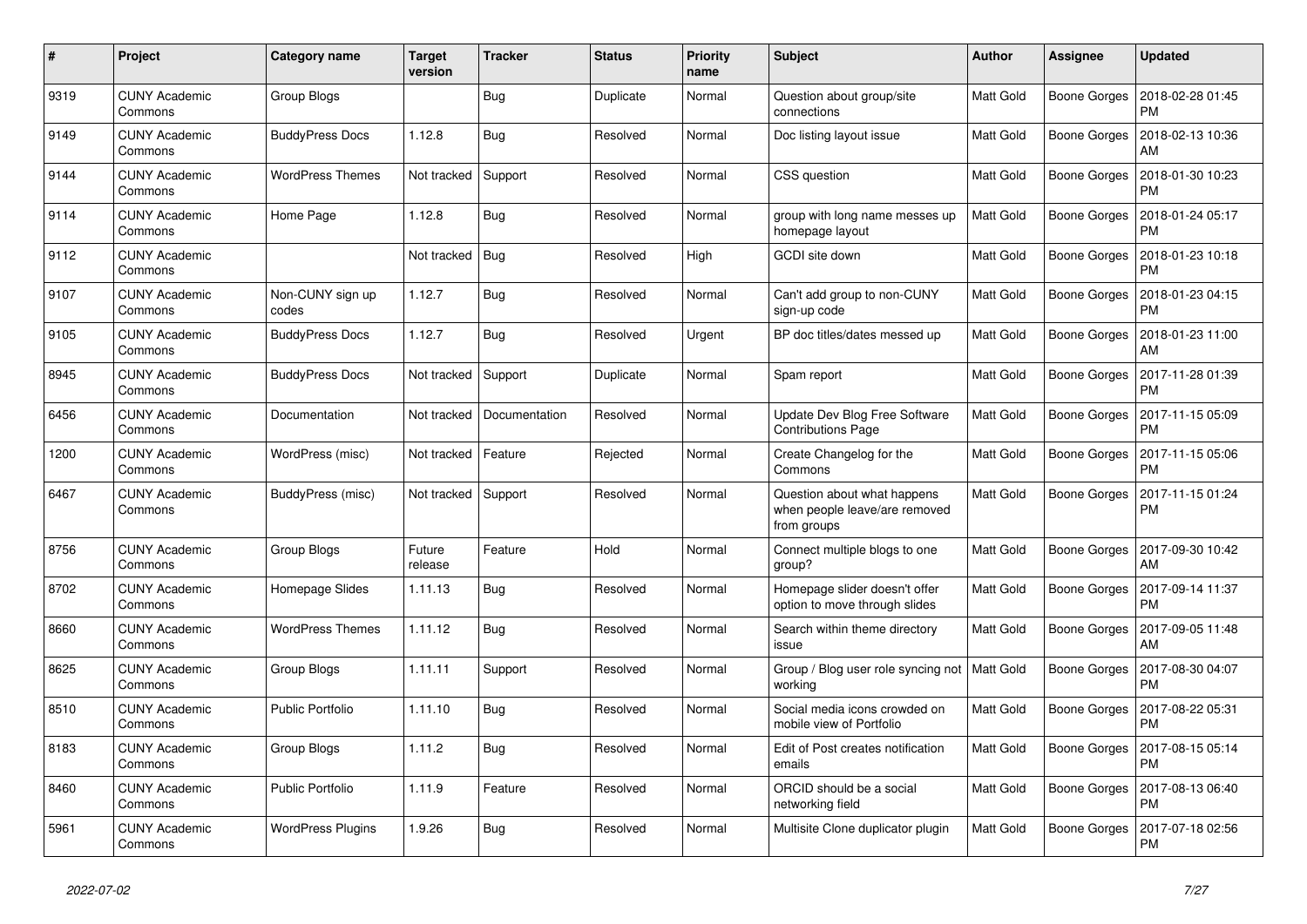| #    | Project                         | <b>Category name</b>    | <b>Target</b><br>version | <b>Tracker</b> | <b>Status</b> | <b>Priority</b><br>name | <b>Subject</b>                                                                     | <b>Author</b>    | <b>Assignee</b>     | <b>Updated</b>                |
|------|---------------------------------|-------------------------|--------------------------|----------------|---------------|-------------------------|------------------------------------------------------------------------------------|------------------|---------------------|-------------------------------|
| 8204 | <b>CUNY Academic</b><br>Commons | commonsinabox.org       | Not tracked              | Support        | Resolved      | Normal                  | How to create a group on<br>commonsinabox.org                                      | <b>Matt Gold</b> | <b>Boone Gorges</b> | 2017-05-26 02:50<br><b>PM</b> |
| 8161 | <b>CUNY Academic</b><br>Commons |                         |                          | Bug            | Rejected      | Normal                  | Contact form info sent to<br>Commons email                                         | <b>Matt Gold</b> | <b>Boone Gorges</b> | 2017-05-21 10:52<br><b>PM</b> |
| 7908 | <b>CUNY Academic</b><br>Commons | WordPress (misc)        | Not tracked              | Bug            | Resolved      | Low                     | Top nav inconsistent height issue                                                  | <b>Matt Gold</b> | <b>Boone Gorges</b> | 2017-04-04 09:45<br><b>PM</b> |
| 7907 | <b>CUNY Academic</b><br>Commons | WordPress (misc)        |                          | Bug            | Resolved      | High                    | Site header image shows up for<br>logged in user but not for logged<br>out user    | <b>Matt Gold</b> | <b>Boone Gorges</b> | 2017-04-04 03:16<br>PM        |
| 7823 | <b>CUNY Academic</b><br>Commons | Home Page               |                          | Feature        | Resolved      | High                    | animated gif on frontpage                                                          | <b>Matt Gold</b> | <b>Boone Gorges</b> | 2017-03-22 04:36<br>PM        |
| 7723 | <b>CUNY Academic</b><br>Commons | <b>Public Portfolio</b> |                          | Bug            | Rejected      | Normal                  | Profile brackets                                                                   | <b>Matt Gold</b> | <b>Boone Gorges</b> | 2017-02-27 04:00<br><b>PM</b> |
| 7689 | <b>CUNY Academic</b><br>Commons |                         |                          | Bug            | Duplicate     | Immediate               | <b>Commons in Blank State</b>                                                      | Matt Gold        | <b>Boone Gorges</b> | 2017-02-15 10:19<br><b>PM</b> |
| 7262 | <b>CUNY Academic</b><br>Commons | Home Page               | 1.10.6                   | Feature        | Resolved      | Normal                  | replace "take a tour" widget on<br>CAC homepage                                    | Matt Gold        | Boone Gorges        | 2016-12-28 03:34<br><b>PM</b> |
| 4980 | <b>CUNY Academic</b><br>Commons | Home Page               | Future<br>release        | Feature        | Assigned      | Normal                  | CAC Featured Content -- Adding<br>Randomization                                    | <b>Matt Gold</b> | <b>Boone Gorges</b> | 2016-12-12 03:01<br><b>PM</b> |
| 6992 | <b>CUNY Academic</b><br>Commons | Registration            | Not tracked              | Support        | Resolved      | High                    | User cannot activate account                                                       | <b>Matt Gold</b> | <b>Boone Gorges</b> | 2016-12-08 11:13<br>AM        |
| 6686 | <b>CUNY Academic</b><br>Commons | Group Invitations       | 1.10.3                   | Bug            | Resolved      | Normal                  | Problems with auto-complete on<br>Send Invites tab                                 | Matt Gold        | <b>Boone Gorges</b> | 2016-12-01 03:14<br><b>PM</b> |
| 6872 | <b>CUNY Academic</b><br>Commons | <b>Group Files</b>      | Not tracked              | Bug            | Resolved      | Normal                  | Seeing a red PHP warning                                                           | <b>Matt Gold</b> | <b>Boone Gorges</b> | 2016-11-29 02:39<br><b>PM</b> |
| 6773 | <b>CUNY Academic</b><br>Commons | Registration            |                          | Support        | Resolved      | Normal                  | tracking non-CUNY sign-up codes   Matt Gold                                        |                  | Boone Gorges        | 2016-11-17 01:15<br>AM        |
| 6680 | <b>CUNY Academic</b><br>Commons | Groups (misc)           | 1.10.2                   | Feature        | Resolved      | Normal                  | Make "All email" default on group<br>creation                                      | <b>Matt Gold</b> | Boone Gorges        | 2016-11-11 04:20<br><b>PM</b> |
| 5342 | <b>CUNY Academic</b><br>Commons | Registration            | 1.10                     | Feature        | Resolved      | Normal                  | Create auto-emails to people on<br>Unconfirmed list to nudge towards<br>completion | Matt Gold        | <b>Boone Gorges</b> | 2016-10-31 01:48<br><b>PM</b> |
| 6404 | <b>CUNY Academic</b><br>Commons | Registration            | 1.9.32                   | Feature        | Resolved      | Normal                  | Registration page text change                                                      | Matt Gold        | Boone Gorges        | 2016-10-25 01:47<br>PM        |
| 615  | <b>CUNY Academic</b><br>Commons | BuddyPress (misc)       |                          | Feature        | Rejected      | Low                     | "Enter" should trigger<br>autocomplete event                                       | <b>Matt Gold</b> | <b>Boone Gorges</b> | 2016-10-24 11:49<br>AM        |
| 506  | <b>CUNY Academic</b><br>Commons | BuddyPress (misc)       |                          | Feature        | Rejected      | Normal                  | <b>Attachments for Group</b><br><b>Announcement Posts</b>                          | <b>Matt Gold</b> | Boone Gorges        | 2016-10-24 11:20<br>AM        |
| 6413 | <b>CUNY Academic</b><br>Commons | WordPress - Media       |                          | <b>Bug</b>     | Duplicate     | Normal                  | Images not showing up                                                              | Matt Gold        | <b>Boone Gorges</b> | 2016-10-24 10:16<br>AM        |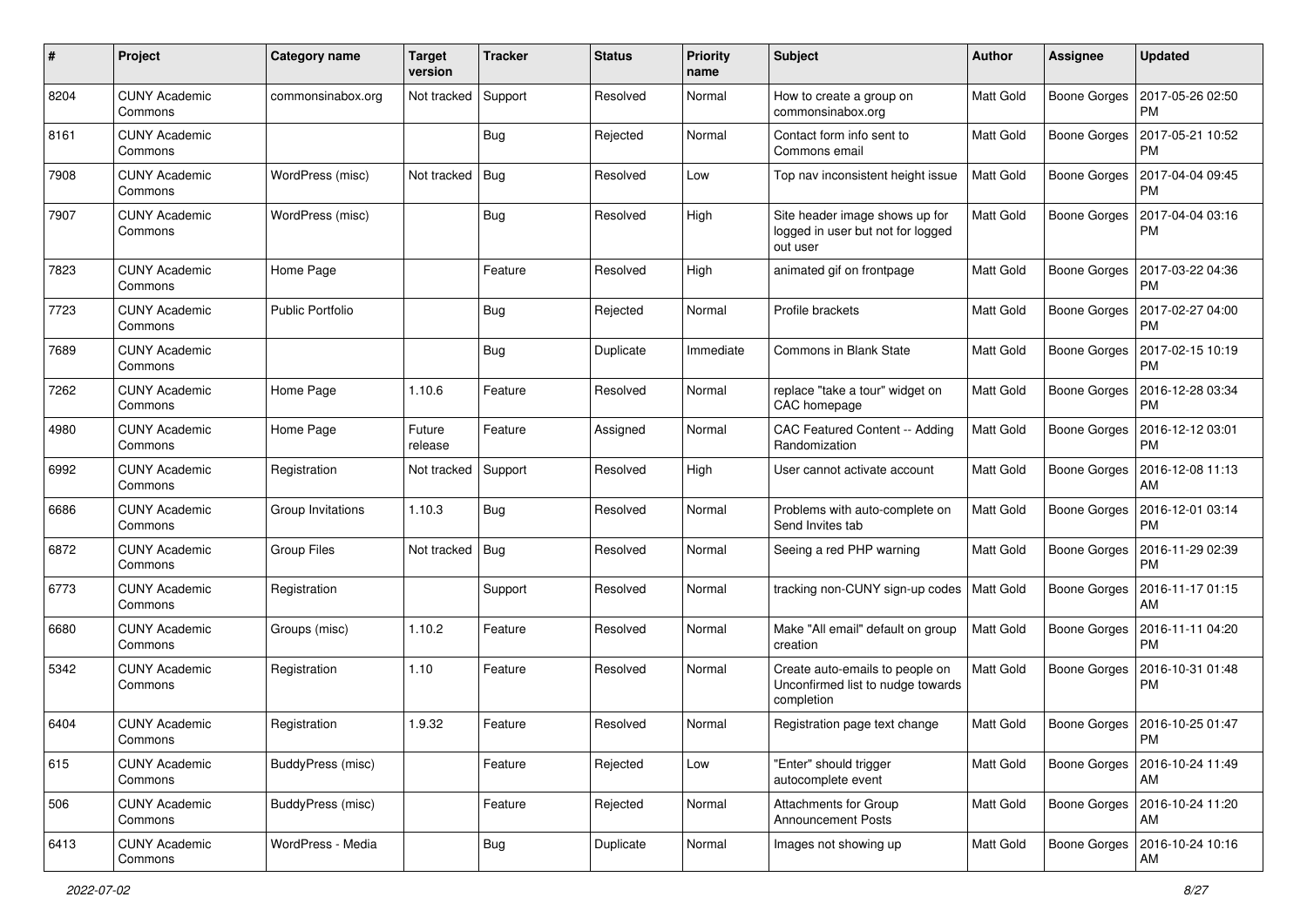| #    | Project                         | Category name            | Target<br>version | <b>Tracker</b> | <b>Status</b>        | <b>Priority</b><br>name | <b>Subject</b>                                                               | <b>Author</b>    | Assignee            | <b>Updated</b>                |
|------|---------------------------------|--------------------------|-------------------|----------------|----------------------|-------------------------|------------------------------------------------------------------------------|------------------|---------------------|-------------------------------|
| 6365 | <b>CUNY Academic</b><br>Commons | BuddyPress (misc)        | Not tracked       | Feature        | Duplicate            | Normal                  | Create Undergraduate Student<br>status/role on the CAC                       | <b>Matt Gold</b> | Boone Gorges        | 2016-10-20 11:38<br>AM        |
| 6350 | <b>CUNY Academic</b><br>Commons | Blogs (BuddyPress)       | 1.9.31            | <b>Bug</b>     | Resolved             | Normal                  | Editing blog posts results in<br>activity items                              | <b>Matt Gold</b> | <b>Boone Gorges</b> | 2016-10-18 09:24<br><b>PM</b> |
| 2695 | <b>CUNY Academic</b><br>Commons | WordPress (misc)         | 1.10              | Feature        | Resolved             | Normal                  | Create Private File Uploads for<br><b>Blogs</b>                              | <b>Matt Gold</b> | <b>Boone Gorges</b> | 2016-10-18 09:45<br>AM        |
| 4903 | <b>CUNY Academic</b><br>Commons | Events                   | Future<br>release | Design/UX      | Assigned             | Normal                  | Improving visual appearance of<br>event calendars                            | <b>Matt Gold</b> | Boone Gorges        | 2016-10-13 11:51<br>AM        |
| 5696 | <b>CUNY Academic</b><br>Commons | Events                   | Future<br>release | Feature        | Assigned             | Normal                  | Events Calendar - display options<br>/ calendar aggregation                  | <b>Matt Gold</b> | Boone Gorges        | 2016-10-13 11:44<br>AM        |
| 6126 | <b>CUNY Academic</b><br>Commons | Wiki                     | Not tracked       | Bug            | Resolved             | Normal                  | <b>CUNY DHI Guide</b>                                                        | <b>Matt Gold</b> | Boone Gorges        | 2016-10-09 02:59<br><b>PM</b> |
| 6082 | <b>CUNY Academic</b><br>Commons | <b>WordPress Themes</b>  | 1.9.29            | <b>Bug</b>     | Resolved             | Immediate               | Sites down                                                                   | Matt Gold        | Boone Gorges        | 2016-09-23 03:32<br><b>PM</b> |
| 5954 | <b>CUNY Academic</b><br>Commons |                          | Not tracked       | Feature        | Resolved             | Normal                  | replace video on homepage with<br>featured sites/groups                      | <b>Matt Gold</b> | Boone Gorges        | 2016-09-23 02:23<br><b>PM</b> |
| 6014 | <b>CUNY Academic</b><br>Commons | Publicity                | Future<br>release | Publicity      | Reporter<br>Feedback | Normal                  | Google search listing                                                        | Matt Gold        | Boone Gorges        | 2016-09-21 03:48<br><b>PM</b> |
| 5978 | <b>CUNY Academic</b><br>Commons | BuddyPress (misc)        | Not tracked       | Feature        | Resolved             | Normal                  | Add Undergraduate Student to<br>Checkable filters on People page             | Matt Gold        | <b>Boone Gorges</b> | 2016-09-04 09:48<br><b>PM</b> |
| 5977 | <b>CUNY Academic</b><br>Commons | Registration             | Not tracked       | Feature        | Resolved             | Normal                  | Add Undergraduate Student to list<br>of Profile choices upon<br>registration | Matt Gold        | Boone Gorges        | 2016-09-04 09:47<br><b>PM</b> |
| 5925 | <b>CUNY Academic</b><br>Commons | <b>WordPress Plugins</b> | 1.9.26            | Feature        | Resolved             | High                    | Add Github Embed plugin                                                      | <b>Matt Gold</b> | Boone Gorges        | 2016-08-24 12:56<br><b>PM</b> |
| 5890 | <b>CUNY Academic</b><br>Commons | <b>Commons Profile</b>   | 1.9.24            | Bug            | Resolved             | Normal                  | Commons user profile<br>erroneously indicates a group for<br>a member        | <b>Matt Gold</b> | Boone Gorges        | 2016-08-11 11:53<br>PM        |
| 5881 | <b>CUNY Academic</b><br>Commons | Groups (misc)            | 1.9.24            | Bug            | Resolved             | Normal                  | shown "Request membership"<br>button when admin/creator of<br>group          | <b>Matt Gold</b> | Boone Gorges        | 2016-08-11 10:56<br><b>PM</b> |
| 5879 | <b>CUNY Academic</b><br>Commons | Group Forums             | 1.10              | Feature        | Resolved             | Normal                  | Enable Group Forums By Default                                               | <b>Matt Gold</b> | Boone Gorges        | 2016-08-11 10:40<br><b>PM</b> |
| 5878 | <b>CUNY Academic</b><br>Commons | Group Blogs              | 1.10              | <b>Bug</b>     | Resolved             | Normal                  | Group Blog creation<br>improvements                                          | Matt Gold        | Boone Gorges        | 2016-08-10 09:36<br><b>PM</b> |
| 5823 | <b>CUNY Academic</b><br>Commons | Domain Mapping           | 1.9.22            | Support        | Resolved             | Normal                  | <b>Redirect CFR sites</b>                                                    | <b>Matt Gold</b> | Boone Gorges        | 2016-08-01 11:58<br><b>PM</b> |
| 5767 | <b>CUNY Academic</b><br>Commons | WordPress (misc)         | 1.9.20            | Feature        | Resolved             | Normal                  | Migrate the social paper cbox site<br>into the Commons                       | Matt Gold        | <b>Boone Gorges</b> | 2016-07-21 03:52<br><b>PM</b> |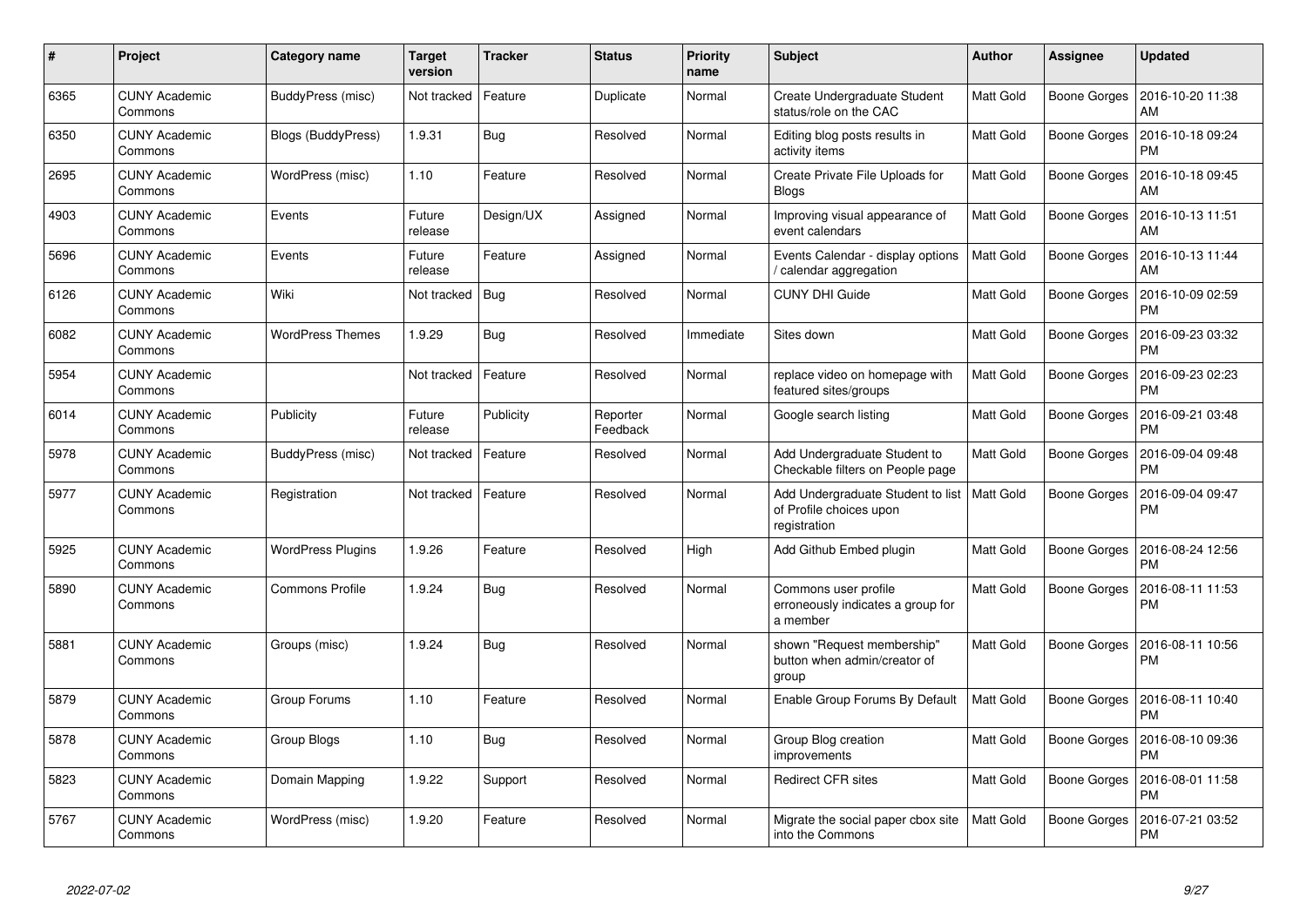| #    | Project                         | <b>Category name</b>     | <b>Target</b><br>version | <b>Tracker</b> | <b>Status</b> | <b>Priority</b><br>name | Subject                                                                             | <b>Author</b>    | <b>Assignee</b>     | <b>Updated</b>                |
|------|---------------------------------|--------------------------|--------------------------|----------------|---------------|-------------------------|-------------------------------------------------------------------------------------|------------------|---------------------|-------------------------------|
| 5738 | <b>CUNY Academic</b><br>Commons | Group Forums             |                          | Bug            | Rejected      | Normal                  | Forum post list formatting didn't<br>come through                                   | Matt Gold        | <b>Boone Gorges</b> | 2016-07-02 01:09<br><b>PM</b> |
| 5736 | <b>CUNY Academic</b><br>Commons | WordPress (misc)         | Not tracked              | Support        | Resolved      | Normal                  | Create GCDI dev site                                                                | Matt Gold        | <b>Boone Gorges</b> | 2016-06-27 04:23<br><b>PM</b> |
| 5516 | CUNY Academic<br>Commons        | Social Paper             | 1.9.19                   | <b>Bug</b>     | Rejected      | Normal                  | Adding a link to Social Paper<br>jumps position to top of page                      | <b>Matt Gold</b> | <b>Boone Gorges</b> | 2016-06-21 09:54<br><b>PM</b> |
| 5693 | <b>CUNY Academic</b><br>Commons | Social Paper             | Not tracked              | Publicity      | Resolved      | Normal                  | Social Paper Stats for grant report   Matt Gold                                     |                  | <b>Boone Gorges</b> | 2016-06-14 09:21<br><b>PM</b> |
| 5631 | <b>CUNY Academic</b><br>Commons | <b>WordPress Plugins</b> | 1.9.17                   | Feature        | Resolved      | Normal                  | WP Super Edit Plugin                                                                | <b>Matt Gold</b> | <b>Boone Gorges</b> | 2016-06-01 11:57<br><b>PM</b> |
| 335  | <b>CUNY Academic</b><br>Commons | Wiki                     |                          | Bug            | Rejected      | Normal                  | Link attribute on images is<br>stripped when MW pages are<br>edited                 | Matt Gold        | <b>Boone Gorges</b> | 2016-05-31 12:17<br><b>PM</b> |
| 5606 | <b>CUNY Academic</b><br>Commons | Group Forums             | Not tracked              | Feature        | Resolved      | Normal                  | Allow .txt files as forum post<br>attachments                                       | <b>Matt Gold</b> | <b>Boone Gorges</b> | 2016-05-24 07:37<br>AM        |
| 5556 | <b>CUNY Academic</b><br>Commons | WordPress (misc)         | 1.9.16                   | Bug            | Resolved      | Normal                  | Blog comment leads to<br>unauthorized post warning                                  | Matt Gold        | <b>Boone Gorges</b> | 2016-05-21 11:12<br><b>PM</b> |
| 5512 | <b>CUNY Academic</b><br>Commons | <b>WordPress Plugins</b> | 1.9.15                   | Feature        | Resolved      | Normal                  | Update premium plugin -- Google<br><b>Drive</b>                                     | Matt Gold        | <b>Boone Gorges</b> | 2016-05-11 11:12<br>PM        |
| 5504 | <b>CUNY Academic</b><br>Commons | <b>WordPress Plugins</b> |                          | Support        | Resolved      | Normal                  | Embedding CartoDB maps                                                              | <b>Matt Gold</b> | Boone Gorges        | 2016-04-30 10:49<br>AM        |
| 5486 | <b>CUNY Academic</b><br>Commons | <b>BuddyPress Docs</b>   | 1.9.15                   | Bug            | Resolved      | Low                     | Doc history not showing up                                                          | Matt Gold        | <b>Boone Gorges</b> | 2016-04-24 11:50<br>AM        |
| 5442 | <b>CUNY Academic</b><br>Commons | cuny.is                  | 1.9.14                   | Bug            | Resolved      | Normal                  | Shortlink creation problem                                                          | <b>Matt Gold</b> | <b>Boone Gorges</b> | 2016-04-12 11:03<br><b>PM</b> |
| 5097 | <b>CUNY Academic</b><br>Commons | Registration             | Not tracked              | Support        | Resolved      | Normal                  | Bulk account creation                                                               | <b>Matt Gold</b> | <b>Boone Gorges</b> | 2016-04-07 11:14<br>AM        |
| 4405 | <b>CUNY Academic</b><br>Commons | <b>Public Portfolio</b>  | 1.9.12                   | Bug            | Resolved      | Normal                  | New portfolio text not saving                                                       | <b>Matt Gold</b> | <b>Boone Gorges</b> | 2016-04-04 02:12<br><b>PM</b> |
| 5237 | <b>CUNY Academic</b><br>Commons | Email Invitations        | 1.9.8                    | Feature        | Resolved      | Normal                  | Remove restrictions on undergrad   Matt Gold<br>student email domains               |                  | Boone Gorges        | 2016-02-19 03:16<br><b>PM</b> |
| 5231 | <b>CUNY Academic</b><br>Commons | Registration             | 1.9.8                    | Feature        | Resolved      | Normal                  | Create role that allows community<br>facilitators to access the<br>Unconfirmed tool | Matt Gold        | <b>Boone Gorges</b> | 2016-02-19 01:31<br>AM        |
| 4180 | <b>CUNY Academic</b><br>Commons | WordPress (misc)         | Not tracked   Bug        |                | Resolved      | High                    | Cache issues: site deletion<br>process                                              | <b>Matt Gold</b> | <b>Boone Gorges</b> | 2016-02-07 10:05<br><b>PM</b> |
| 3489 | <b>CUNY Academic</b><br>Commons | commonsinabox.org        | Not tracked   Feature    |                | Resolved      | Normal                  | Tighten security on CBOX demo<br>site registration                                  | <b>Matt Gold</b> | <b>Boone Gorges</b> | 2016-01-26 04:32<br><b>PM</b> |
| 3518 | <b>CUNY Academic</b><br>Commons | WordPress (misc)         | Not tracked Support      |                | Rejected      | Normal                  | Moderated comment spam                                                              | Matt Gold        | <b>Boone Gorges</b> | 2016-01-26 03:26<br>PM        |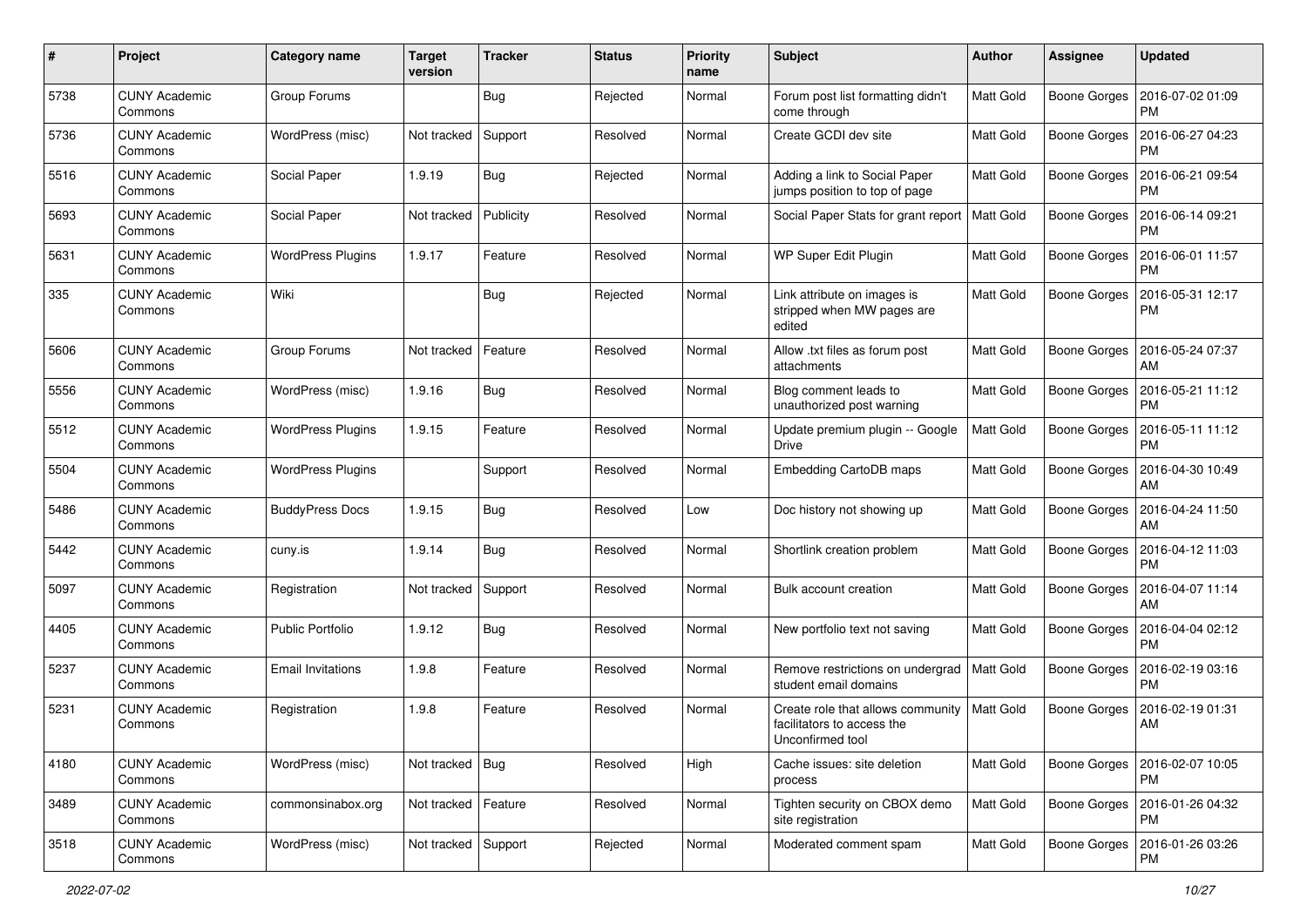| #    | Project                         | Category name            | Target<br>version | <b>Tracker</b> | <b>Status</b> | <b>Priority</b><br>name | <b>Subject</b>                                                     | <b>Author</b>    | Assignee            | <b>Updated</b>                |
|------|---------------------------------|--------------------------|-------------------|----------------|---------------|-------------------------|--------------------------------------------------------------------|------------------|---------------------|-------------------------------|
| 3437 | <b>CUNY Academic</b><br>Commons | Registration             | Not tracked       | Support        | Resolved      | Normal                  | Unconfirmed question                                               | <b>Matt Gold</b> | <b>Boone Gorges</b> | 2016-01-26 12:07<br><b>PM</b> |
| 3410 | <b>CUNY Academic</b><br>Commons | cuny.is                  | Not tracked       | Publicity      | Resolved      | Normal                  | DH Praxis cuny is request                                          | <b>Matt Gold</b> | <b>Boone Gorges</b> | 2016-01-26 12:03<br><b>PM</b> |
| 2355 | <b>CUNY Academic</b><br>Commons | commonsinabox.org        | Not tracked       | Feature        | Resolved      | Normal                  | Set up cbox.org                                                    | <b>Matt Gold</b> | <b>Boone Gorges</b> | 2016-01-26 12:34<br>AM        |
| 2271 | <b>CUNY Academic</b><br>Commons | commonsinabox.org        | Not tracked       | Feature        | Resolved      | Normal                  | CBOX forum posts include "notify<br>by email" checkbox             | Matt Gold        | Boone Gorges        | 2016-01-26 12:33<br>AM        |
| 2106 | <b>CUNY Academic</b><br>Commons | BuddyPress (misc)        | Not tracked       | Support        | Resolved      | Normal                  | Blog posts part of group activity<br>feed                          | Matt Gold        | <b>Boone Gorges</b> | 2016-01-26 12:30<br>AM        |
| 2084 | <b>CUNY Academic</b><br>Commons | WordPress (misc)         | Not tracked       | Support        | Rejected      | Normal                  | User reports redirect error                                        | Matt Gold        | <b>Boone Gorges</b> | 2016-01-26 12:27<br>AM        |
| 1177 | <b>CUNY Academic</b><br>Commons | WordPress (misc)         | Not tracked       | Support        | Rejected      | Normal                  | Member claims that a previously<br>created account has disappeared | <b>Matt Gold</b> | <b>Boone Gorges</b> | 2016-01-26 12:23<br>AM        |
| 1103 | <b>CUNY Academic</b><br>Commons | WordPress (misc)         | Not tracked       | Support        | Resolved      | Normal                  | Slideshare Embeds?                                                 | Matt Gold        | Boone Gorges        | 2016-01-26 12:21<br>AM        |
| 1095 | <b>CUNY Academic</b><br>Commons | <b>WordPress Plugins</b> | Not tracked       | Feature        | Rejected      | Normal                  | Install ComicPress Theme and<br>Plugin                             | <b>Matt Gold</b> | <b>Boone Gorges</b> | 2016-01-26 12:19<br>AM        |
| 812  | <b>CUNY Academic</b><br>Commons | WordPress Plugins        | Not tracked       | Feature        | Resolved      | Normal                  | Wiki Inc on the Main Commons<br>blog                               | <b>Matt Gold</b> | <b>Boone Gorges</b> | 2016-01-26 12:19<br>AM        |
| 708  | <b>CUNY Academic</b><br>Commons | WordPress (misc)         | Not tracked       | Support        | Rejected      | Normal                  | Question about Backup                                              | Matt Gold        | <b>Boone Gorges</b> | 2016-01-26 12:17<br>AM        |
| 157  | <b>CUNY Academic</b><br>Commons | BuddyPress (misc)        | Not tracked       | Feature        | Rejected      | Normal                  | Conduct a review of BuddyPress<br>plugins                          | Matt Gold        | Boone Gorges        | 2016-01-26 12:16<br>AM        |
| 402  | <b>CUNY Academic</b><br>Commons | BuddyPress (misc)        | Not tracked       | Support        | Resolved      | Normal                  | Name Change Request                                                | <b>Matt Gold</b> | <b>Boone Gorges</b> | 2016-01-26 12:15<br>AM        |
| 2059 | <b>CUNY Academic</b><br>Commons | Domain Mapping           | 1.9.6             | Bug            | Resolved      | Low                     | Domain Mapping Issue                                               | Matt Gold        | <b>Boone Gorges</b> | 2016-01-25 11:54<br><b>PM</b> |
| 5014 | <b>CUNY Academic</b><br>Commons | Social Paper             | 1.9.1             | <b>Bug</b>     | Resolved      | Normal                  | Slow loading of new SP papers                                      | Matt Gold        | <b>Boone Gorges</b> | 2015-12-14 10:08<br>AM        |
| 5022 | <b>CUNY Academic</b><br>Commons | Wiki                     | 1.9.1             | Bug            | Resolved      | High                    | Main nav bar different on wiki<br>page                             | Matt Gold        | <b>Boone Gorges</b> | 2015-12-11 09:31<br><b>PM</b> |
| 5017 | <b>CUNY Academic</b><br>Commons | Social Paper             | 1.9.1             | Bug            | Resolved      | Normal                  | Paper Hub styling issue                                            | Matt Gold        | Boone Gorges        | 2015-12-11 03:36<br><b>PM</b> |
| 4923 | <b>CUNY Academic</b><br>Commons | WordPress (misc)         | Not tracked       | Support        | Resolved      | Normal                  | Comment posting censoring                                          | Matt Gold        | <b>Boone Gorges</b> | 2015-11-20 10:37<br><b>PM</b> |
| 291  | CUNY Academic<br>Commons        | BuddyPress (misc)        | Future<br>release | Feature        | Rejected      | Normal                  | Add Chat/IM functionality                                          | Matt Gold        | Boone Gorges        | 2015-11-12 01:36<br>AM        |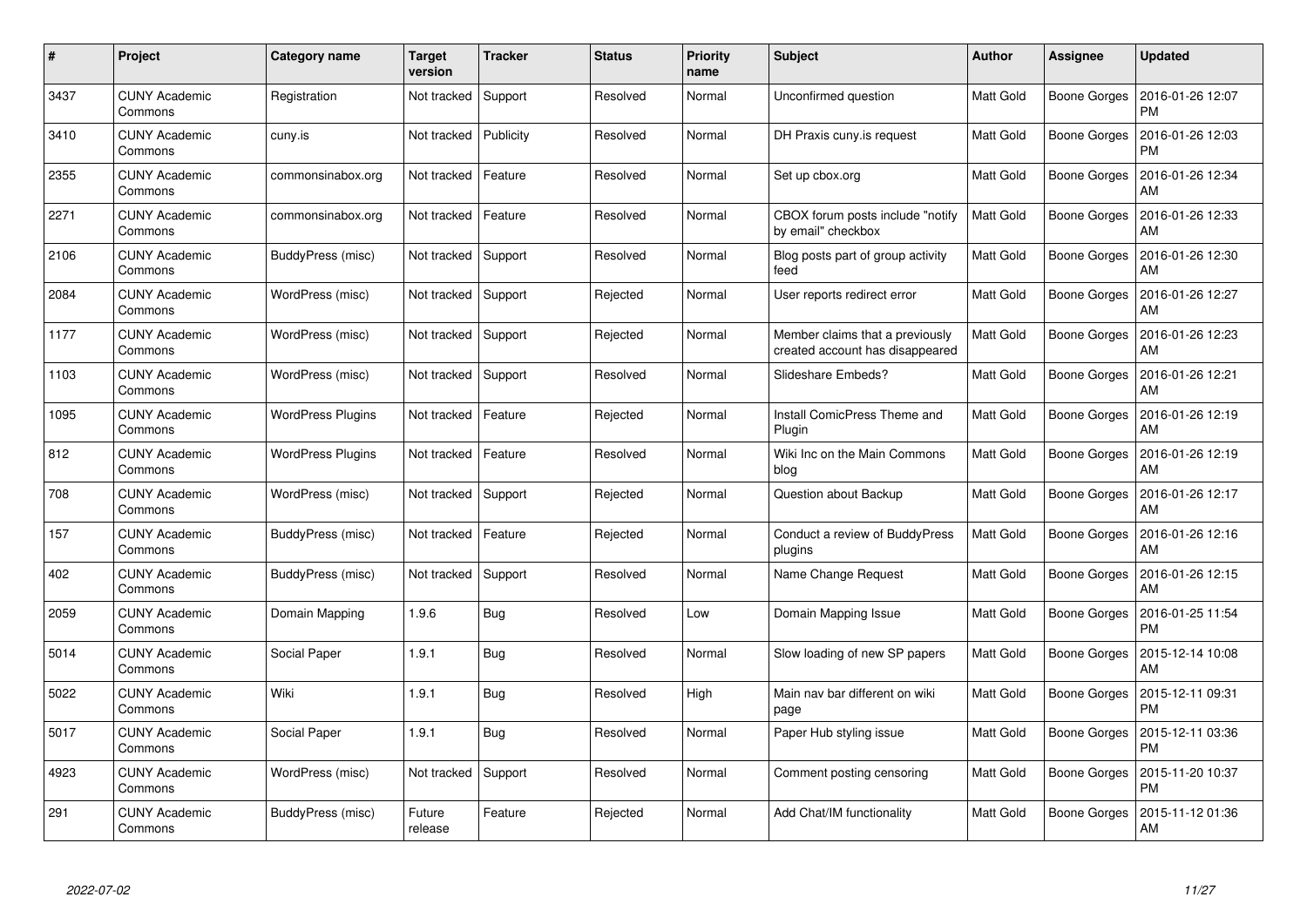| #    | Project                         | Category name              | <b>Target</b><br>version | <b>Tracker</b> | <b>Status</b> | <b>Priority</b><br>name | <b>Subject</b>                                                           | <b>Author</b>    | <b>Assignee</b>     | <b>Updated</b>                |
|------|---------------------------------|----------------------------|--------------------------|----------------|---------------|-------------------------|--------------------------------------------------------------------------|------------------|---------------------|-------------------------------|
| 120  | <b>CUNY Academic</b><br>Commons | BuddyPress (misc)          | 1.4                      | Feature        | Resolved      | Normal                  | <b>Consider Adding Privacy Options</b><br>Plugin for Profiles            | <b>Matt Gold</b> | Boone Gorges        | 2015-11-12 01:02<br>AM        |
| 1187 | <b>CUNY Academic</b><br>Commons | <b>BuddyPress Docs</b>     | Future<br>release        | Feature        | Rejected      | Normal                  | <b>Personal Docs</b>                                                     | Matt Gold        | <b>Boone Gorges</b> | 2015-11-12 12:58<br>AM        |
| 554  | <b>CUNY Academic</b><br>Commons | BuddyPress (misc)          | Future<br>release        | Feature        | Assigned      | Normal                  | Add Trackback notifications to<br>site-wide activity feed                | <b>Matt Gold</b> | <b>Boone Gorges</b> | 2015-11-09 06:19<br><b>PM</b> |
| 287  | <b>CUNY Academic</b><br>Commons | WordPress (misc)           | Future<br>release        | Feature        | Assigned      | Normal                  | Create troubleshooting tool for<br>account sign-up                       | Matt Gold        | Boone Gorges        | 2015-11-09 06:17<br><b>PM</b> |
| 2523 | <b>CUNY Academic</b><br>Commons | <b>BuddyPress Docs</b>     | Future<br>release        | Feature        | Assigned      | Normal                  | Allow Users to Upload Images to<br><b>BP</b> Docs                        | <b>Matt Gold</b> | <b>Boone Gorges</b> | 2015-11-09 06:14<br><b>PM</b> |
| 2013 | <b>CUNY Academic</b><br>Commons | <b>Public Portfolio</b>    | Future<br>release        | Feature        | Assigned      | Low                     | <b>Have Profile Privacy Options</b><br>show up only for filled-in fields | Matt Gold        | <b>Boone Gorges</b> | 2015-11-09 06:09<br><b>PM</b> |
| 1228 | <b>CUNY Academic</b><br>Commons | Groups (misc)              |                          | Feature        | Rejected      | Normal                  | Listserv-Like Group Email<br>Announcements for<br>Non-Members            | Matt Gold        | Boone Gorges        | 2015-11-09 05:53<br><b>PM</b> |
| 1191 | <b>CUNY Academic</b><br>Commons | BuddyPress (misc)          |                          | Feature        | Rejected      | Normal                  | Integrate Zotero Libraries into<br>Individual and Group Profiles         | <b>Matt Gold</b> | Boone Gorges        | 2015-11-09 05:46<br><b>PM</b> |
| 253  | <b>CUNY Academic</b><br>Commons | Groups (misc)              | Future<br>release        | Feature        | Duplicate     | Low                     | Group Keywords, Taxonomies,<br>and Suggestion Systems                    | <b>Matt Gold</b> | <b>Boone Gorges</b> | 2015-11-09 05:04<br><b>PM</b> |
| 1981 | <b>CUNY Academic</b><br>Commons | WordPress (misc)           |                          | Feature        | Rejected      | Normal                  | Create a WordPress-based<br>alternative to UserVoice                     | <b>Matt Gold</b> | <b>Boone Gorges</b> | 2015-11-09 02:50<br><b>PM</b> |
| 2707 | <b>CUNY Academic</b><br>Commons | Group Invitations          | 1.9                      | Feature        | Resolved      | Normal                  | Revise Group Invitation<br><b>Explanatory Text</b>                       | Matt Gold        | Boone Gorges        | 2015-11-09 01:00<br><b>PM</b> |
| 4816 | <b>CUNY Academic</b><br>Commons | Group Invitations          | 1.8.15                   | <b>Bug</b>     | Resolved      | High                    | Group invite email notifications<br>not received                         | Matt Gold        | <b>Boone Gorges</b> | 2015-10-26 11:56<br>AM        |
| 4802 | <b>CUNY Academic</b><br>Commons | Events                     | Not tracked              | Feature        | Resolved      | Normal                  | Calendar Display                                                         | <b>Matt Gold</b> | <b>Boone Gorges</b> | 2015-10-25 01:38<br><b>PM</b> |
| 4803 | <b>CUNY Academic</b><br>Commons | <b>WordPress Plugins</b>   | 1.8.14                   | Feature        | Resolved      | Normal                  | Update Slider Revolution Plugin                                          | <b>Matt Gold</b> | Boone Gorges        | 2015-10-22 03:26<br>AM        |
| 4798 | <b>CUNY Academic</b><br>Commons | DiRT Integration           | Not tracked              | Bug            | Resolved      | Normal                  | DiRT plugin seems to have<br>disappeared                                 | <b>Matt Gold</b> | Boone Gorges        | 2015-10-20 10:05<br><b>PM</b> |
| 4765 | <b>CUNY Academic</b><br>Commons | Group Forums               | 1.8.13                   | Bug            | Resolved      | Normal                  | Forum preview not showing HTML<br>tags                                   | <b>Matt Gold</b> | <b>Boone Gorges</b> | 2015-10-11 10:30<br><b>PM</b> |
| 4760 | <b>CUNY Academic</b><br>Commons | <b>Email Notifications</b> | Not tracked              | Bug            | Rejected      | Normal                  | email notification contains broken<br>image                              | <b>Matt Gold</b> | <b>Boone Gorges</b> | 2015-10-11 10:24<br><b>PM</b> |
| 4722 | <b>CUNY Academic</b><br>Commons | <b>BuddyPress Docs</b>     | Not tracked              | Bug            | Rejected      | Normal                  | Doc listing overflow issue                                               | <b>Matt Gold</b> | Boone Gorges        | 2015-10-11 10:09<br><b>PM</b> |
| 3788 | <b>CUNY Academic</b><br>Commons | cuny.is                    | 1.8.11                   | Bug            | Resolved      | Normal                  | CUNY.is default links?                                                   | Matt Gold        | <b>Boone Gorges</b> | 2015-09-25 12:53<br>AM        |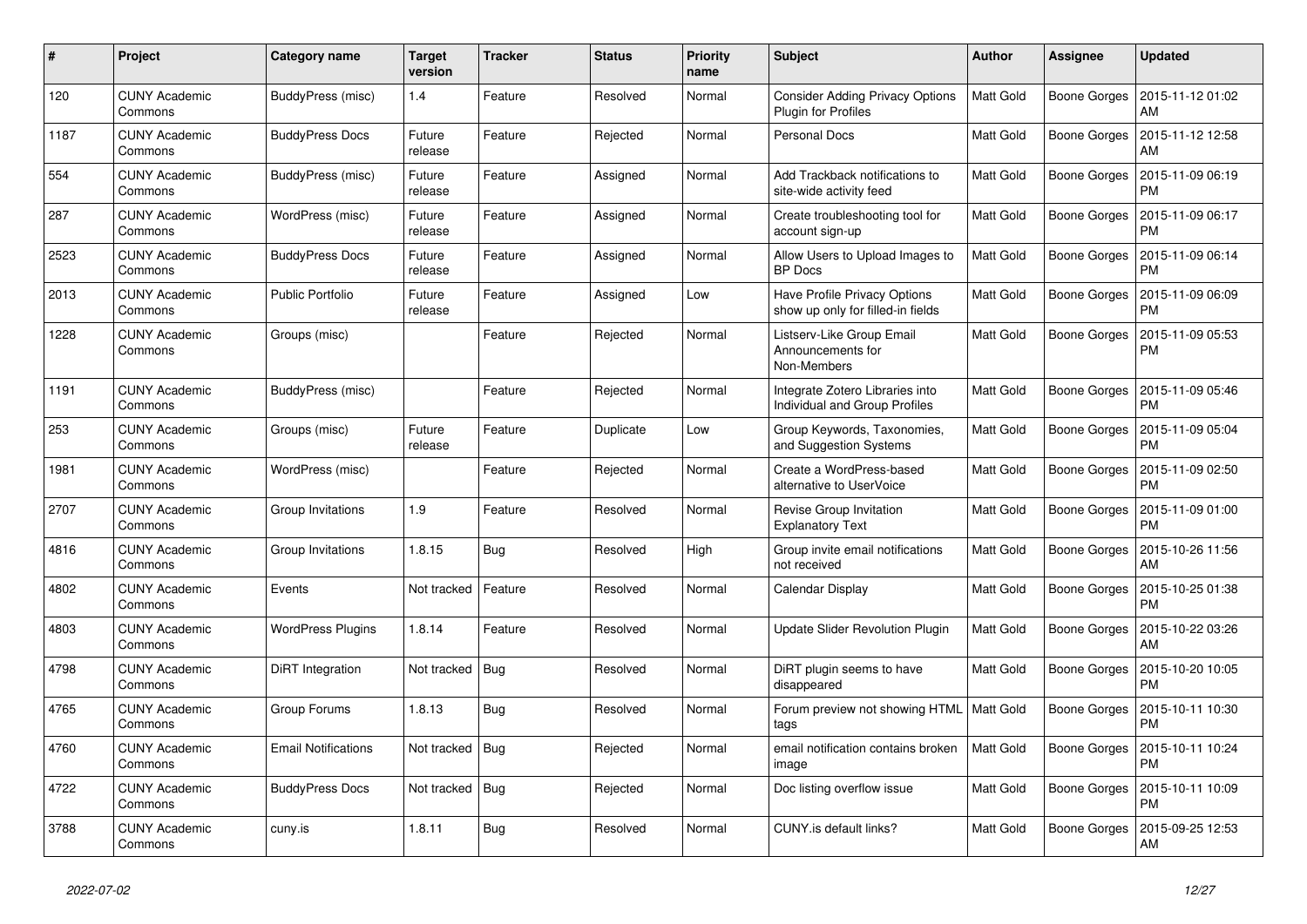| #    | Project                         | Category name           | <b>Target</b><br>version | <b>Tracker</b> | <b>Status</b> | Priority<br>name | Subject                                                                     | Author           | <b>Assignee</b>     | <b>Updated</b>                               |
|------|---------------------------------|-------------------------|--------------------------|----------------|---------------|------------------|-----------------------------------------------------------------------------|------------------|---------------------|----------------------------------------------|
| 4663 | <b>CUNY Academic</b><br>Commons | Events                  |                          | Feature        | Duplicate     | Normal           | Add ICS download link to events<br>email notification                       | Matt Gold        | Boone Gorges        | 2015-09-22 08:10<br><b>PM</b>                |
| 4660 | <b>CUNY Academic</b><br>Commons | Events                  | Not tracked              | <b>Bug</b>     | Resolved      | High             | Creating new event leads to<br>whitescreen                                  | Matt Gold        | Boone Gorges        | 2015-09-22 05:56<br><b>PM</b>                |
| 4641 | <b>CUNY Academic</b><br>Commons |                         | Not tracked              | <b>Bug</b>     | Resolved      | Normal           | Reply by email going to the wrong<br>address                                | Matt Gold        | Boone Gorges        | 2015-09-21 04:05<br><b>PM</b>                |
| 4639 | <b>CUNY Academic</b><br>Commons | Home Page               | Not tracked              | Bug            | Resolved      | Urgent           | Front page slider stopped working                                           | <b>Matt Gold</b> | <b>Boone Gorges</b> | 2015-09-21 03:44<br><b>PM</b>                |
| 4640 | <b>CUNY Academic</b><br>Commons |                         |                          | <b>Bug</b>     | Resolved      | Normal           | Group forum problem                                                         | <b>Matt Gold</b> | Boone Gorges        | 2015-09-21 03:44<br><b>PM</b>                |
| 4564 | <b>CUNY Academic</b><br>Commons | Server                  |                          | Bug            | Rejected      | Low              | Registration page blocked on<br>private browser windows                     | Matt Gold        | Boone Gorges        | 2015-09-06 05:02<br><b>PM</b>                |
| 4472 | <b>CUNY Academic</b><br>Commons | <b>Public Portfolio</b> | 1.8.9                    | Bug            | Resolved      | Normal           | Search links showing up on<br>profiles                                      | Matt Gold        | Boone Gorges        | 2015-08-24 04:06<br>PM                       |
| 4403 | <b>CUNY Academic</b><br>Commons | <b>Public Portfolio</b> |                          | Bug            | Duplicate     | Normal           | Redesign social media accounts<br>section of portfolio editing<br>interface | Matt Gold        | Boone Gorges        | 2015-08-10 04:08<br><b>PM</b>                |
| 4367 | <b>CUNY Academic</b><br>Commons | DiRT Integration        | 1.8.6                    | Bug            | Resolved      | Normal           | Thumbnail images broken on<br>DiRT tool listing                             | <b>Matt Gold</b> | Boone Gorges        | 2015-08-02 12:55<br>AM                       |
| 4315 | <b>CUNY Academic</b><br>Commons | WordPress (misc)        | Not tracked              | <b>Bug</b>     | Resolved      | Normal           | Authentication request                                                      | <b>Matt Gold</b> | Boone Gorges        | 2015-07-21 05:55<br><b>PM</b>                |
| 4202 | <b>CUNY Academic</b><br>Commons | <b>WordPress Themes</b> | 1.8.4                    | Feature        | Resolved      | Normal           | Upload new version of premium<br>Bridge theme                               | Matt Gold        | <b>Boone Gorges</b> | 2015-07-02 10:12<br>AM                       |
| 4187 | <b>CUNY Academic</b><br>Commons | <b>WordPress Themes</b> | 1.8.4                    | Feature        | Resolved      | Normal           | Upload new version of premium<br>Planar theme                               | Matt Gold        | Boone Gorges        | 2015-07-02 10:11<br>AM                       |
| 4238 | <b>CUNY Academic</b><br>Commons | Events                  | Future<br>release        | Feature        | Assigned      | Normal           | Copy Events to Other Groups?                                                | Matt Gold        | Boone Gorges        | 2015-07-02 10:08<br>AM                       |
| 4197 | <b>CUNY Academic</b><br>Commons | User Experience         | 1.8.4                    | <b>Bug</b>     | Resolved      | Normal           | Open help link in same window                                               | <b>Matt Gold</b> |                     | Boone Gorges   2015-06-26 03:01<br><b>PM</b> |
| 4196 | <b>CUNY Academic</b><br>Commons |                         |                          | Bug            | Rejected      | High             | News feed weirdness                                                         | Matt Gold        | Boone Gorges        | 2015-06-25 03:41<br><b>PM</b>                |
| 4155 | <b>CUNY Academic</b><br>Commons | Group Forums            |                          | <b>Bug</b>     | Duplicate     | Normal           | Don't see forum search                                                      | <b>Matt Gold</b> | Boone Gorges        | 2015-06-16 12:32<br><b>PM</b>                |
| 3625 | <b>CUNY Academic</b><br>Commons | WordPress (misc)        |                          | <b>Bug</b>     | Rejected      | Normal           | Unable to manually create<br>account for non-CUNY (gmail)<br>user           | Matt Gold        |                     | Boone Gorges   2015-06-01 03:09<br><b>PM</b> |
| 4057 | <b>CUNY Academic</b><br>Commons | <b>BuddyPress Docs</b>  | 1.8.1                    | <b>Bug</b>     | Resolved      | Normal           | Canceling edit mode of BP Doc<br>reloads editing screen                     | Matt Gold        |                     | Boone Gorges   2015-06-01 03:08<br>PM        |
| 3587 | <b>CUNY Academic</b><br>Commons | My Commons              | 1.8.1                    | <b>Bug</b>     | Resolved      | Normal           | Force SSL issue                                                             | Matt Gold        |                     | Boone Gorges   2015-06-01 11:39<br>AM        |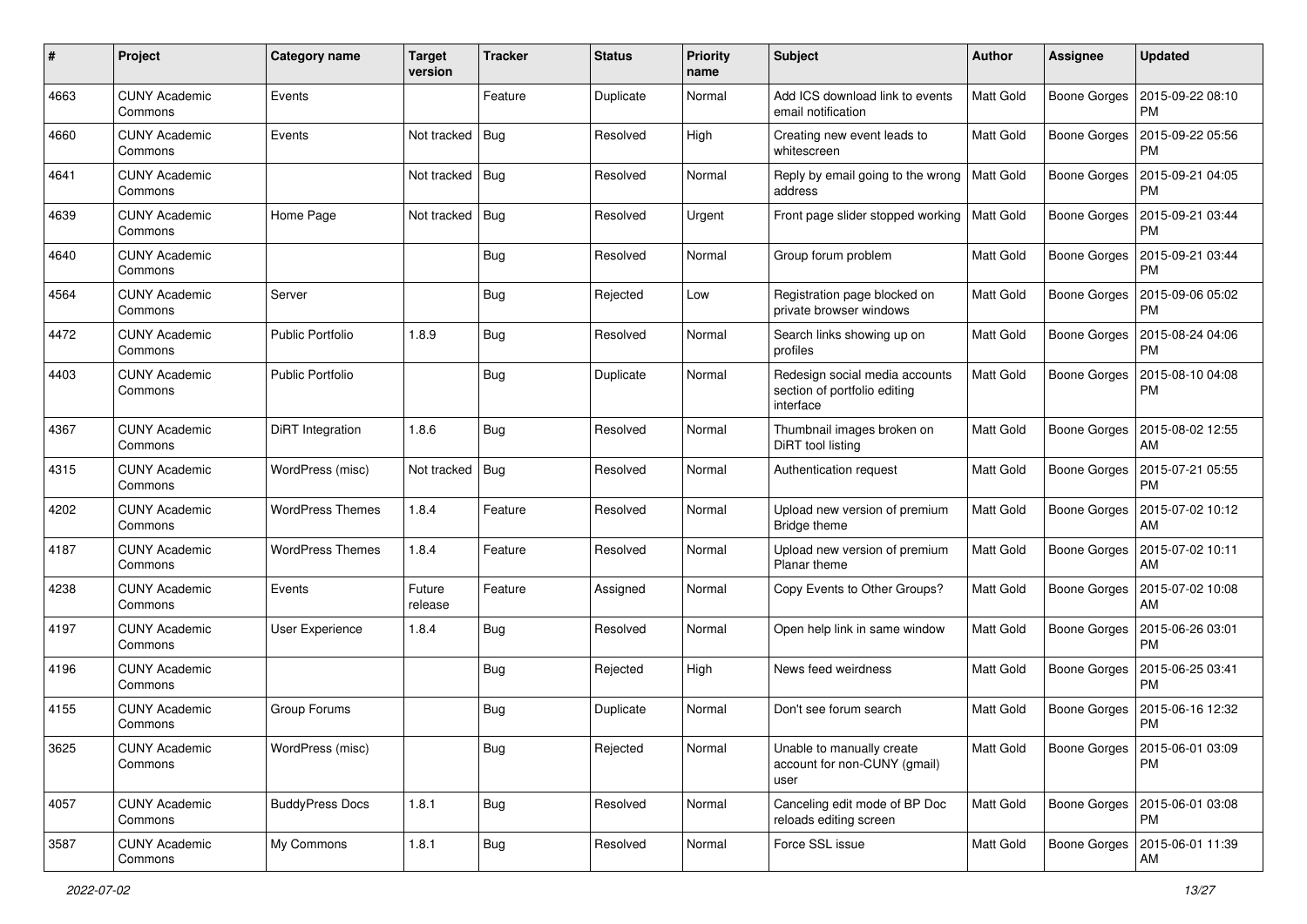| #    | Project                         | Category name              | <b>Target</b><br>version | <b>Tracker</b> | <b>Status</b> | <b>Priority</b><br>name | <b>Subject</b>                                                                                  | <b>Author</b>    | Assignee            | <b>Updated</b>                |
|------|---------------------------------|----------------------------|--------------------------|----------------|---------------|-------------------------|-------------------------------------------------------------------------------------------------|------------------|---------------------|-------------------------------|
| 4053 | <b>CUNY Academic</b><br>Commons | Events                     | Future<br>release        | Feature        | Assigned      | Normal                  | Create new tab for past events                                                                  | Matt Gold        | Boone Gorges        | 2015-05-12 02:10<br><b>PM</b> |
| 4039 | <b>CUNY Academic</b><br>Commons | <b>Group Files</b>         | 1.7.21                   | Feature        | Resolved      | Normal                  | Redirect to login when<br>non-logged-in user tries to view<br>file from private group           | <b>Matt Gold</b> | Boone Gorges        | 2015-05-11 11:30<br>AM        |
| 2765 | <b>CUNY Academic</b><br>Commons | Toolbar                    | 1.8                      | Bug            | Resolved      | Normal                  | Scrolling/layer issue on admin bar                                                              | <b>Matt Gold</b> | Boone Gorges        | 2015-05-05 03:48<br><b>PM</b> |
| 3991 | <b>CUNY Academic</b><br>Commons | Toolbar                    | 1.7.19                   | Bug            | Resolved      | Normal                  | WP-Admin Bar positioning error<br>on mobile devices                                             | Matt Gold        | <b>Boone Gorges</b> | 2015-04-21 02:30<br><b>PM</b> |
| 4004 | <b>CUNY Academic</b><br>Commons | Group Forums               | Not tracked              | Support        | Resolved      | High                    | "Duplicate topic detected" error<br>message when posting to group<br>forum                      | <b>Matt Gold</b> | Boone Gorges        | 2015-04-20 10:21<br>AM        |
| 3995 | <b>CUNY Academic</b><br>Commons | BuddyPress (misc)          | Not tracked              | Bug            | Resolved      | Normal                  | Possible People Page filter error                                                               | Matt Gold        | <b>Boone Gorges</b> | 2015-04-16 07:51<br>AM        |
| 275  | <b>CUNY Academic</b><br>Commons | <b>WordPress Plugins</b>   |                          | Feature        | Deferred      | Normal                  | Develop Document Repository<br><b>Plugin for Wordpress</b>                                      | Matt Gold        | Boone Gorges        | 2015-04-01 09:27<br><b>PM</b> |
| 3342 | <b>CUNY Academic</b><br>Commons | <b>Email Notifications</b> |                          | <b>Bug</b>     | Duplicate     | Normal                  | Group Invitation Email Links<br>Incorrect/Non-Working                                           | Matt Gold        | Boone Gorges        | 2015-04-01 09:04<br><b>PM</b> |
| 3308 | <b>CUNY Academic</b><br>Commons | Group Invitations          | Future<br>release        | Feature        | Assigned      | Normal                  | Allow members to rescind group<br>invitations                                                   | <b>Matt Gold</b> | Boone Gorges        | 2015-04-01 08:53<br><b>PM</b> |
| 3759 | <b>CUNY Academic</b><br>Commons | WordPress (misc)           | Future<br>release        | Feature        | Assigned      | Normal                  | Review Interface for Adding Users<br>to Blogs                                                   | <b>Matt Gold</b> | Boone Gorges        | 2015-03-24 05:52<br><b>PM</b> |
| 3942 | <b>CUNY Academic</b><br>Commons | Redmine                    | Not tracked              | Documentation  | Resolved      | Normal                  | <b>Preferred Redmine Statuses</b>                                                               | <b>Matt Gold</b> | Boone Gorges        | 2015-03-21 09:25<br><b>PM</b> |
| 3165 | <b>CUNY Academic</b><br>Commons | <b>Email Notifications</b> |                          | <b>Bug</b>     | Rejected      | Normal                  | HTML notification of post with<br>attachments didn't include<br>mention of/links to attachments | <b>Matt Gold</b> | Boone Gorges        | 2015-03-21 09:05<br><b>PM</b> |
| 3042 | <b>CUNY Academic</b><br>Commons | <b>Public Portfolio</b>    | Future<br>release        | Feature        | Assigned      | Normal                  | Browsing member interests                                                                       | Matt Gold        | Boone Gorges        | 2015-03-21 09:04<br><b>PM</b> |
| 3933 | <b>CUNY Academic</b><br>Commons | DiRT Integration           | Not tracked              | Bug            | Rejected      | Normal                  | DiRT Directory 'tool' directory<br>shows blank page                                             | Matt Gold        | Boone Gorges        | 2015-03-20 08:47<br>AM        |
| 3932 | <b>CUNY Academic</b><br>Commons | commonsinabox.org          | Not tracked              | Publicity      | Resolved      | Normal                  | Replace Islamic History<br>Commons screenshot                                                   | <b>Matt Gold</b> | Boone Gorges        | 2015-03-19 09:39<br><b>PM</b> |
| 3910 | <b>CUNY Academic</b><br>Commons | Home Page                  | 1.7.15.2                 | <b>Bug</b>     | Resolved      | High                    | Home Page Display Errors                                                                        | Matt Gold        | Boone Gorges        | 2015-03-17 10:21<br>AM        |
| 3914 | <b>CUNY Academic</b><br>Commons | <b>WordPress Plugins</b>   | 1.7.15.1                 | Feature        | Resolved      | High                    | Upgrade Yoast's SEO plugin                                                                      | Matt Gold        | Boone Gorges        | 2015-03-13 05:30<br><b>PM</b> |
| 3865 | <b>CUNY Academic</b><br>Commons | Design                     | 1.7.15                   | <b>Bug</b>     | Resolved      | Normal                  | DiRT Tools listing in Group ><br>Manage                                                         | Matt Gold        | Boone Gorges        | 2015-03-12 10:35<br>AM        |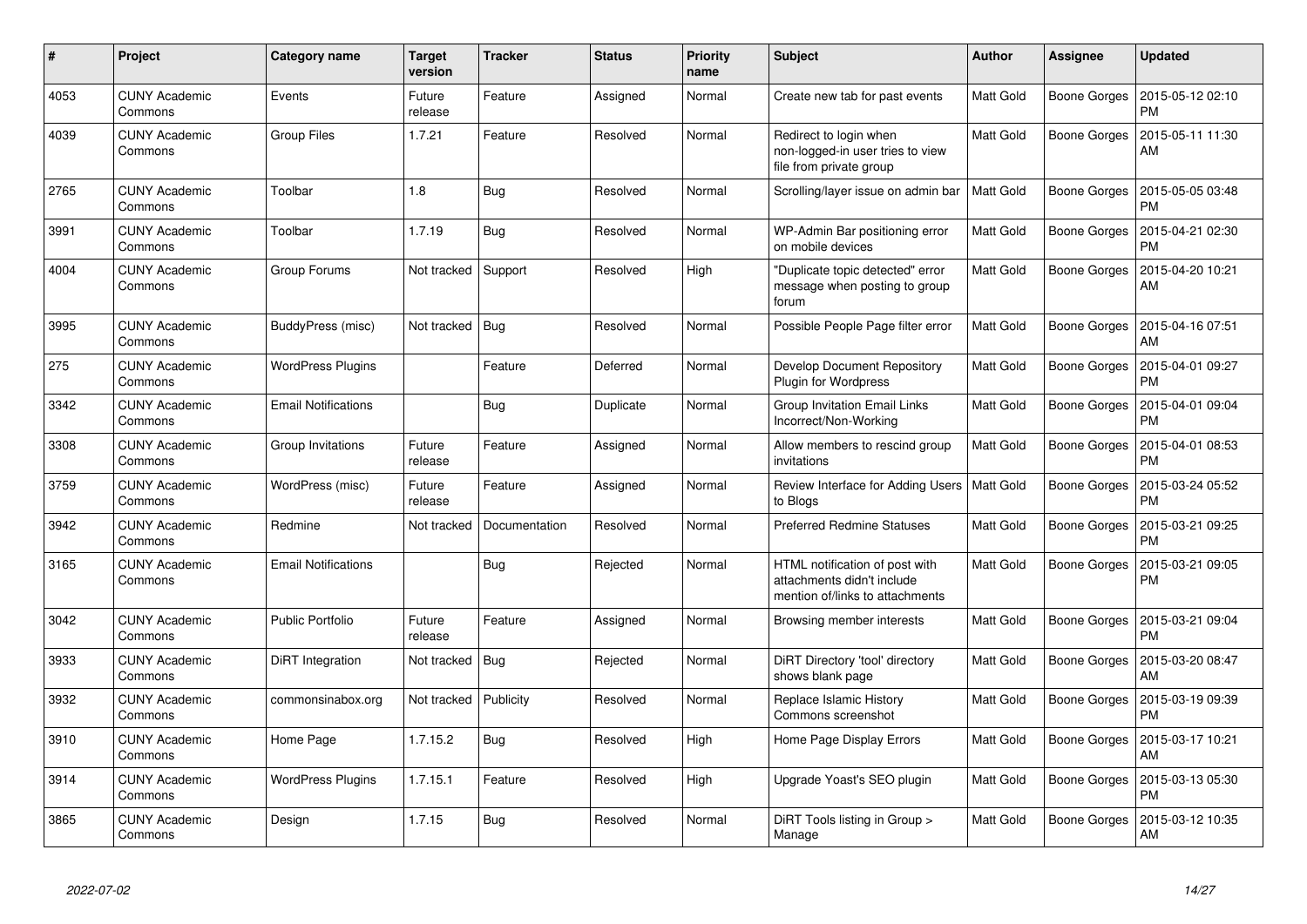| $\pmb{\#}$ | Project                         | <b>Category name</b>       | <b>Target</b><br>version | <b>Tracker</b> | <b>Status</b> | <b>Priority</b><br>name | <b>Subject</b>                                                       | <b>Author</b>    | Assignee            | <b>Updated</b>                |
|------------|---------------------------------|----------------------------|--------------------------|----------------|---------------|-------------------------|----------------------------------------------------------------------|------------------|---------------------|-------------------------------|
| 3866       | <b>CUNY Academic</b><br>Commons | <b>Email Notifications</b> | 1.7.15                   | <b>Bug</b>     | Resolved      | Normal                  | Email notification does not<br>indicate presence of an<br>attachment | Matt Gold        | Boone Gorges        | 2015-03-12 10:35<br>AM        |
| 3864       | <b>CUNY Academic</b><br>Commons | DiRT Integration           | 1.7.15                   | Bug            | Resolved      | Normal                  | DiRT Tools Group sidebar label<br>display                            | <b>Matt Gold</b> | Boone Gorges        | 2015-03-11 09:30<br><b>PM</b> |
| 3898       | <b>CUNY Academic</b><br>Commons | Server                     |                          | System Upgrade | Resolved      | Urgent                  | commons down                                                         | Matt Gold        | Boone Gorges        | 2015-03-11 09:50<br>AM        |
| 3859       | <b>CUNY Academic</b><br>Commons | Group Forums               | 1.7.14                   | <b>Bug</b>     | Resolved      | Normal                  | Group Forum Button Layout                                            | Matt Gold        | Boone Gorges        | 2015-03-05 10:57<br>AM        |
| 3823       | <b>CUNY Academic</b><br>Commons | commonsinabox.org          | Not tracked              | Bug            | Resolved      | Normal                  | CBOX styling issue                                                   | Matt Gold        | Boone Gorges        | 2015-02-23 03:33<br><b>PM</b> |
| 3769       | <b>CUNY Academic</b><br>Commons | <b>Public Portfolio</b>    | 1.7.12                   | <b>Bug</b>     | Resolved      | Normal                  | Completion mouseover on editing<br>version of profile is blank       | <b>Matt Gold</b> | Boone Gorges        | 2015-02-12 09:13<br>AM        |
| 3799       | <b>CUNY Academic</b><br>Commons | cuny.is                    | 1.7.12                   | <b>Bug</b>     | Resolved      | Normal                  | cuny.is issue                                                        | Matt Gold        | <b>Boone Gorges</b> | 2015-02-10 09:07<br><b>PM</b> |
| 1562       | <b>CUNY Academic</b><br>Commons | <b>WordPress Plugins</b>   | Future<br>release        | Feature        | Assigned      | Low                     | Play with NYT Collaborative<br><b>Authoring Tool</b>                 | Matt Gold        | Boone Gorges        | 2015-01-05 08:47<br><b>PM</b> |
| 658        | <b>CUNY Academic</b><br>Commons | <b>WordPress Plugins</b>   | Future<br>release        | Feature        | Assigned      | Normal                  | Rebulid Sitewide Tag Suggestion                                      | <b>Matt Gold</b> | Boone Gorges        | 2015-01-05 08:47<br><b>PM</b> |
| 3717       | <b>CUNY Academic</b><br>Commons | Groups (misc)              | 1.7.7                    | Bug            | Resolved      | Normal                  | Member invitations to Group<br>Members error alert                   | Matt Gold        | <b>Boone Gorges</b> | 2014-12-22 02:25<br><b>PM</b> |
| 3714       | <b>CUNY Academic</b><br>Commons | cuny.is                    | 1.7.7                    | Feature        | Resolved      | Normal                  | cuny.is access                                                       | Matt Gold        | Boone Gorges        | 2014-12-22 02:19<br><b>PM</b> |
| 3688       | <b>CUNY Academic</b><br>Commons | <b>BuddyPress Docs</b>     | 1.7.6                    | Bug            | Resolved      | Normal                  | Doc creation didn't create email<br>notification                     | <b>Matt Gold</b> | Boone Gorges        | 2014-12-12 08:57<br>AM        |
| 3692       | <b>CUNY Academic</b><br>Commons | commonsinabox.org          | Not tracked              | Feature        | Resolved      | Normal                  | Tighten registration security on<br>commonsinabox.org                | Matt Gold        | Boone Gorges        | 2014-12-03 03:06<br><b>PM</b> |
| 3672       | <b>CUNY Academic</b><br>Commons | <b>WordPress Plugins</b>   | 1.7.4                    | Feature        | Resolved      | Normal                  | Force captcha on existing contact<br>forms                           | Matt Gold        | Boone Gorges        | 2014-11-21 12:20<br><b>PM</b> |
| 3659       | <b>CUNY Academic</b><br>Commons | Home Page                  | 1.7.4                    | Feature        | Resolved      | Normal                  | Remove UserVoice                                                     | <b>Matt Gold</b> | Boone Gorges        | 2014-11-21 10:53<br>AM        |
| 3676       | <b>CUNY Academic</b><br>Commons | WordPress (misc)           | 1.7.4                    | Feature        | Resolved      | High                    | Update WP to 4.0.1                                                   | Matt Gold        | Boone Gorges        | 2014-11-21 10:49<br>AM        |
| 3654       | <b>CUNY Academic</b><br>Commons | Group Forums               | 1.7.4                    | <b>Bug</b>     | Resolved      | Normal                  | can only attached one file to a<br>forum post                        | <b>Matt Gold</b> | Boone Gorges        | 2014-11-21 10:42<br>AM        |
| 3655       | <b>CUNY Academic</b><br>Commons | Group Forums               | Not tracked              | Bug            | Resolved      | High                    | xlsx attachments not allowed in<br>forums                            | <b>Matt Gold</b> | Boone Gorges        | 2014-11-21 10:41<br>AM        |
| 3648       | <b>CUNY Academic</b><br>Commons | cuny.is                    | Not tracked   Bug        |                | Resolved      | High                    | cuny.is request                                                      | <b>Matt Gold</b> | Boone Gorges        | 2014-11-11 06:54<br><b>PM</b> |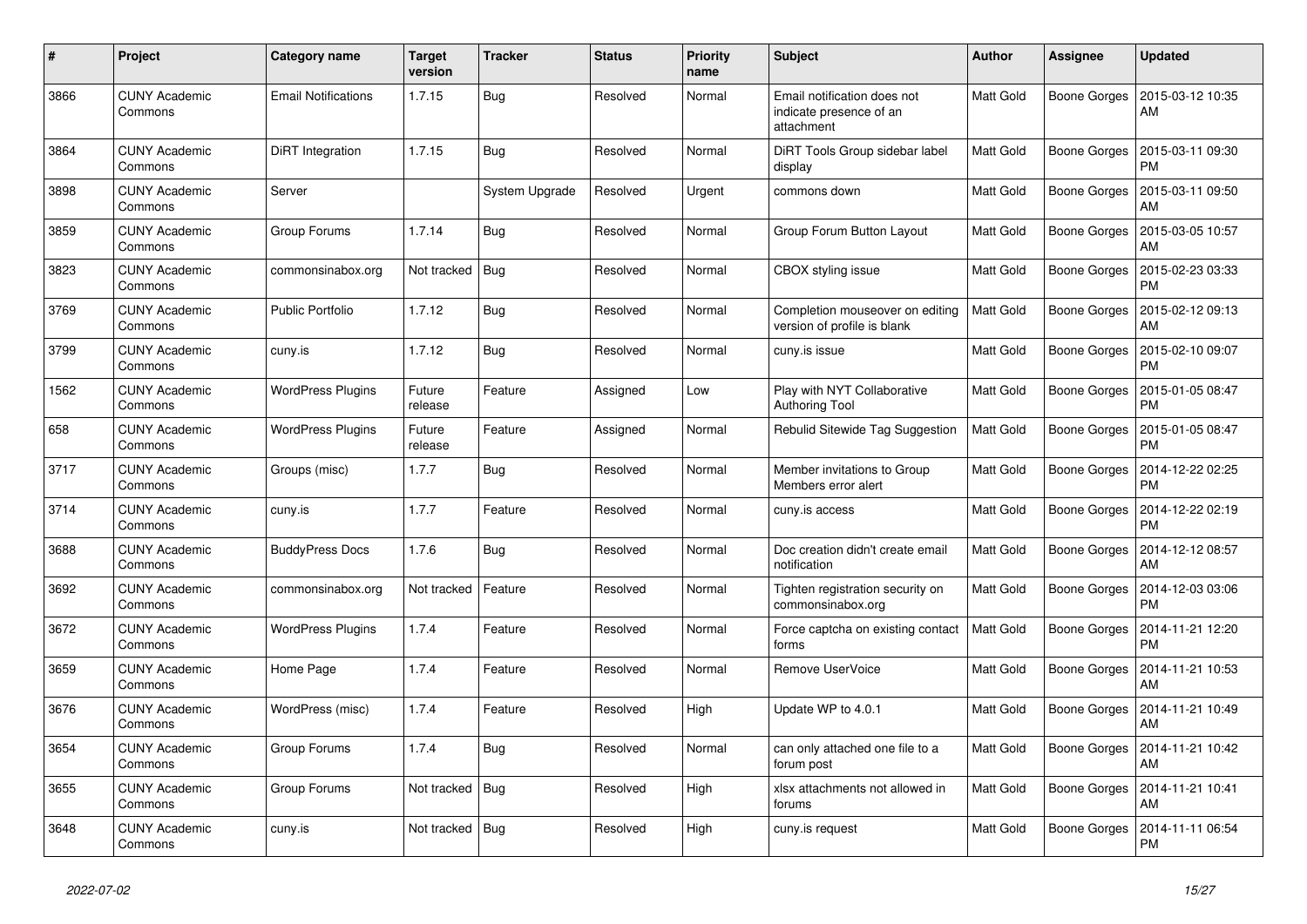| #    | Project                         | <b>Category name</b>       | <b>Target</b><br>version | <b>Tracker</b> | <b>Status</b> | <b>Priority</b><br>name | Subject                                                                          | <b>Author</b>    | <b>Assignee</b>     | <b>Updated</b>                               |
|------|---------------------------------|----------------------------|--------------------------|----------------|---------------|-------------------------|----------------------------------------------------------------------------------|------------------|---------------------|----------------------------------------------|
| 3642 | <b>CUNY Academic</b><br>Commons |                            |                          | <b>Bug</b>     | Rejected      | Normal                  | Group search hanging                                                             | Matt Gold        | <b>Boone Gorges</b> | 2014-11-10 12:50<br><b>PM</b>                |
| 3559 | <b>CUNY Academic</b><br>Commons | Group Forums               | 1.7.2                    | Design/UX      | Resolved      | Normal                  | Forum Styling                                                                    | Matt Gold        | <b>Boone Gorges</b> | 2014-11-02 03:18<br><b>PM</b>                |
| 3589 | <b>CUNY Academic</b><br>Commons | Group Invitations          | 1.7.2                    | Bug            | Resolved      | Normal                  | User not appearing in group<br>invitation autocomplete                           | Matt Gold        | <b>Boone Gorges</b> | 2014-11-01 02:58<br><b>PM</b>                |
| 3588 | <b>CUNY Academic</b><br>Commons | Groups (misc)              | 1.7.2                    | <b>Bug</b>     | Resolved      | Normal                  | Hidden group not appearing in<br>search results                                  | <b>Matt Gold</b> | <b>Boone Gorges</b> | 2014-11-01 02:57<br><b>PM</b>                |
| 3614 | <b>CUNY Academic</b><br>Commons | Home Page                  | 1.7.2                    | <b>Bug</b>     | Resolved      | Normal                  | Homepage member widget filter<br>feature not working                             | <b>Matt Gold</b> | <b>Boone Gorges</b> | 2014-11-01 02:24<br>PM                       |
| 3599 | <b>CUNY Academic</b><br>Commons | <b>BuddyPress Docs</b>     | 1.7.2                    | <b>Bug</b>     | Resolved      | Normal                  | Silent BP Docs edits                                                             | Matt Gold        | Boone Gorges        | 2014-11-01 02:20<br><b>PM</b>                |
| 3598 | <b>CUNY Academic</b><br>Commons | Reply By Email             |                          | <b>Bug</b>     | Resolved      | Urgent                  | RBE message not posted                                                           | Matt Gold        | Boone Gorges        | 2014-10-27 09:34<br><b>PM</b>                |
| 3561 | <b>CUNY Academic</b><br>Commons | Group Forums               | 1.7.1                    | Feature        | Resolved      | Normal                  | Add Post New Topics link to top of   Matt Gold<br>forums                         |                  | <b>Boone Gorges</b> | 2014-10-21 06:48<br>PM                       |
| 3362 | <b>CUNY Academic</b><br>Commons | <b>Public Portfolio</b>    | 1.7.1                    | <b>Bug</b>     | Resolved      | Normal                  | Default display of profiles with no<br>info added                                | Matt Gold        | <b>Boone Gorges</b> | 2014-10-21 02:44<br><b>PM</b>                |
| 3563 | <b>CUNY Academic</b><br>Commons | Reply By Email             | Not tracked              | <b>Bug</b>     | Resolved      | High                    | RBE posting lags                                                                 | Matt Gold        | <b>Boone Gorges</b> | 2014-10-21 11:33<br>AM                       |
| 3581 | <b>CUNY Academic</b><br>Commons | <b>BuddyPress Docs</b>     | 1.7.1                    | <b>Bug</b>     | Resolved      | Normal                  | <b>BuddyPress Docs Line Break</b><br>issue                                       | <b>Matt Gold</b> | <b>Boone Gorges</b> | 2014-10-20 02:56<br><b>PM</b>                |
| 3557 | <b>CUNY Academic</b><br>Commons | My Commons                 | 1.7.1                    | <b>Bug</b>     | Resolved      | Urgent                  | Fix typo on My Commons overlay                                                   | <b>Matt Gold</b> | <b>Boone Gorges</b> | 2014-10-15 11:02<br><b>PM</b>                |
| 2757 | <b>CUNY Academic</b><br>Commons | Group Files                | 1.7                      | Feature        | Resolved      | Normal                  | Create "Download All"<br>Capabilities for Files in a Folder                      | <b>Matt Gold</b> | Boone Gorges        | 2014-10-14 03:09<br><b>PM</b>                |
| 3544 | <b>CUNY Academic</b><br>Commons | Group Files                | 1.7                      | <b>Bug</b>     | Resolved      | Normal                  | Files list upload button placement<br>after upload                               | <b>Matt Gold</b> | Boone Gorges        | 2014-10-10 09:09<br>AM                       |
| 3012 | <b>CUNY Academic</b><br>Commons | <b>Public Portfolio</b>    | 1.7                      | Design/UX      | Resolved      | Low                     | Create automated nudges for<br>people who have not filled in<br>profiles         | Matt Gold        | <b>Boone Gorges</b> | 2014-10-09 02:51<br><b>PM</b>                |
| 3045 | <b>CUNY Academic</b><br>Commons | <b>Public Portfolio</b>    | 1.7                      | Feature        | Resolved      | Normal                  | Create 'clear formatting' button for<br>profile editor                           | <b>Matt Gold</b> | <b>Boone Gorges</b> | 2014-10-08 03:53<br><b>PM</b>                |
| 3177 | <b>CUNY Academic</b><br>Commons | <b>Group Forums</b>        | 1.7                      | Feature        | Resolved      | Normal                  | Upgrade bbPress to 2.x                                                           | <b>Matt Gold</b> |                     | Boone Gorges   2014-09-30 01:35<br><b>PM</b> |
| 3418 | <b>CUNY Academic</b><br>Commons | <b>Email Notifications</b> | 1.7                      | Feature        | Resolved      | Normal                  | Revisions/Additions to email<br>notifications about group<br>membership requests | Matt Gold        | <b>Boone Gorges</b> | 2014-09-30 01:14<br><b>PM</b>                |
| 3325 | <b>CUNY Academic</b><br>Commons | Publicity                  | Not tracked Publicity    |                | Resolved      | Low                     | Create page documenting CAC<br>contributions to WP/BP core                       | Matt Gold        | <b>Boone Gorges</b> | 2014-09-26 06:37<br>PM                       |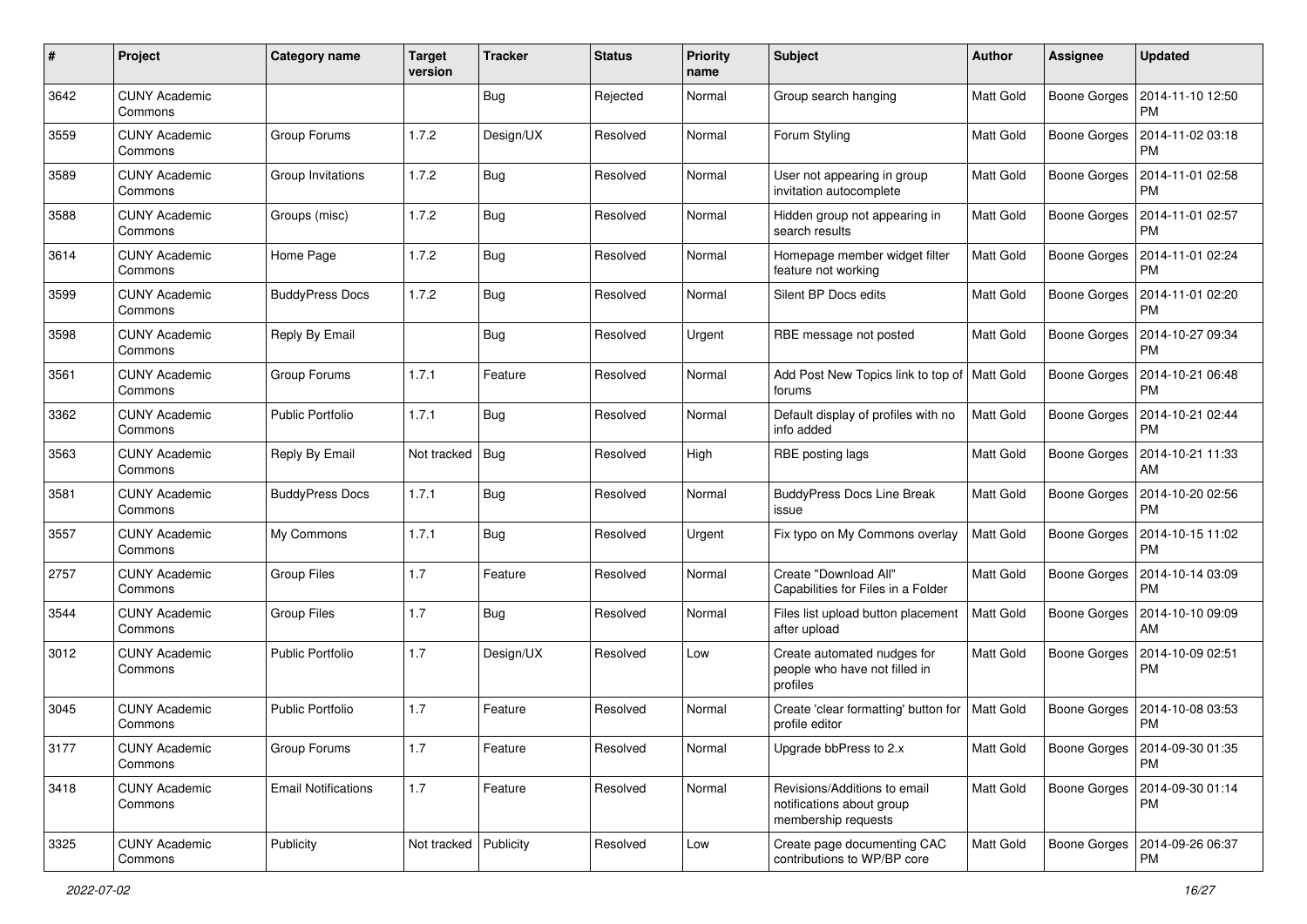| #    | Project                         | Category name              | <b>Target</b><br>version | <b>Tracker</b> | <b>Status</b>       | <b>Priority</b><br>name | Subject                                                                                            | <b>Author</b>    | <b>Assignee</b>     | <b>Updated</b>                               |
|------|---------------------------------|----------------------------|--------------------------|----------------|---------------------|-------------------------|----------------------------------------------------------------------------------------------------|------------------|---------------------|----------------------------------------------|
| 3223 | <b>CUNY Academic</b><br>Commons | <b>Public Portfolio</b>    | 1.7                      | Bug            | Resolved            | Low                     | Alter Profile Editing Unsaved Text<br><b>Warning Feature</b>                                       | Matt Gold        | <b>Boone Gorges</b> | 2014-09-22 09:18<br><b>PM</b>                |
| 3449 | <b>CUNY Academic</b><br>Commons | Groups (misc)              | 1.7                      | Bug            | Resolved            | Normal                  | Make Default Option for "Create<br>Forum" in Group Creation<br>Process "Yes"                       | <b>Matt Gold</b> | <b>Boone Gorges</b> | 2014-09-22 08:39<br>PM                       |
| 3480 | <b>CUNY Academic</b><br>Commons | WordPress (misc)           | Not tracked              | Bug            | Resolved            | High                    | Games site shows up as<br>archived/suspended                                                       | <b>Matt Gold</b> | Boone Gorges        | 2014-09-21 09:34<br><b>PM</b>                |
| 2223 | <b>CUNY Academic</b><br>Commons | <b>WordPress Plugins</b>   | Future<br>release        | Feature        | Assigned            | Low                     | Add Participad to the CUNY<br><b>Academic Commons</b>                                              | Matt Gold        | <b>Boone Gorges</b> | 2014-09-17 10:03<br><b>PM</b>                |
| 3450 | <b>CUNY Academic</b><br>Commons | cuny.is                    | Not tracked              | Outreach       | Resolved            | Normal                  | two cuny.is requests                                                                               | Matt Gold        | <b>Boone Gorges</b> | 2014-09-08 03:46<br><b>PM</b>                |
| 3452 | <b>CUNY Academic</b><br>Commons | <b>WordPress Plugins</b>   |                          | Support        | Resolved            | Normal                  | Github/Markdown Plugins and<br>Questions                                                           | <b>Matt Gold</b> | Boone Gorges        | 2014-09-08 10:27<br>AM                       |
| 3420 | <b>CUNY Academic</b><br>Commons | <b>Email Notifications</b> | 1.6.14                   | Bug            | Resolved            | Normal                  | Membership approval link in email<br>notifications                                                 | Matt Gold        | Boone Gorges        | 2014-09-01 09:31<br><b>PM</b>                |
| 3419 | <b>CUNY Academic</b><br>Commons | Group Invitations          | 1.6.14                   | Bug            | Testing<br>Required | Normal                  | Neatening the display of<br>messages on group requests                                             | Matt Gold        | Boone Gorges        | 2014-09-01 09:29<br><b>PM</b>                |
| 3427 | <b>CUNY Academic</b><br>Commons | <b>Email Notifications</b> |                          | Bug            | Rejected            | Normal                  | Multiple email notifications<br>received                                                           | Matt Gold        | <b>Boone Gorges</b> | 2014-08-30 05:02<br><b>PM</b>                |
| 3343 | <b>CUNY Academic</b><br>Commons | BuddyPress (misc)          | 1.6.11                   | Bug            | Resolved            | Low                     | Minor Email display error                                                                          | Matt Gold        | Boone Gorges        | 2014-08-01 10:01<br>AM                       |
| 3344 | <b>CUNY Academic</b><br>Commons | Layout                     | 1.6.11                   | Bug            | Resolved            | Normal                  | Double display of menu on profile<br>settings                                                      | Matt Gold        | Boone Gorges        | 2014-08-01 09:58<br>AM                       |
| 3345 | <b>CUNY Academic</b><br>Commons | Layout                     | 1.6.11                   | Bug            | Resolved            | Normal                  | Text/Icon Styling Error/Overlap on<br>Profile pages                                                | Matt Gold        | Boone Gorges        | 2014-08-01 09:05<br>AM                       |
| 3324 | <b>CUNY Academic</b><br>Commons | <b>Public Portfolio</b>    | 1.6.10                   | Bug            | Resolved            | Normal                  | Incorrect display of send<br>message/mention on portfolio<br>page                                  | <b>Matt Gold</b> | Boone Gorges        | 2014-07-22 09:06<br><b>PM</b>                |
| 3307 | <b>CUNY Academic</b><br>Commons | Group Invitations          |                          | Bug            | Rejected            | Normal                  | Group Invites Sent before clicking<br>"send invites"                                               | <b>Matt Gold</b> | Boone Gorges        | 2014-07-14 11:09<br>AM                       |
| 3306 | <b>CUNY Academic</b><br>Commons | Group Invitations          | Not tracked              | Support        | Resolved            | Normal                  | <b>Rescind Group Invitation</b>                                                                    | Matt Gold        | Boone Gorges        | 2014-07-10 08:55<br>AM                       |
| 3293 | <b>CUNY Academic</b><br>Commons | BuddyPress (misc)          |                          | Bug            | Rejected            | Normal                  | 'Page Not Found' Message<br>Received After Clicking on<br>View/Reply Link in Email<br>Notification | Matt Gold        |                     | Boone Gorges   2014-07-02 08:47<br>PM        |
| 3282 | <b>CUNY Academic</b><br>Commons | Groups (misc)              | 1.7                      | Feature        | Resolved            | Normal                  | Search/sort users within group                                                                     | Matt Gold        |                     | Boone Gorges   2014-06-25 09:16<br><b>PM</b> |
| 3249 | <b>CUNY Academic</b><br>Commons | Reply By Email             | Not tracked   Bug        |                | Resolved            | Normal                  | Restart reply by email                                                                             | Matt Gold        | Boone Gorges        | 2014-06-04 03:50<br>PM                       |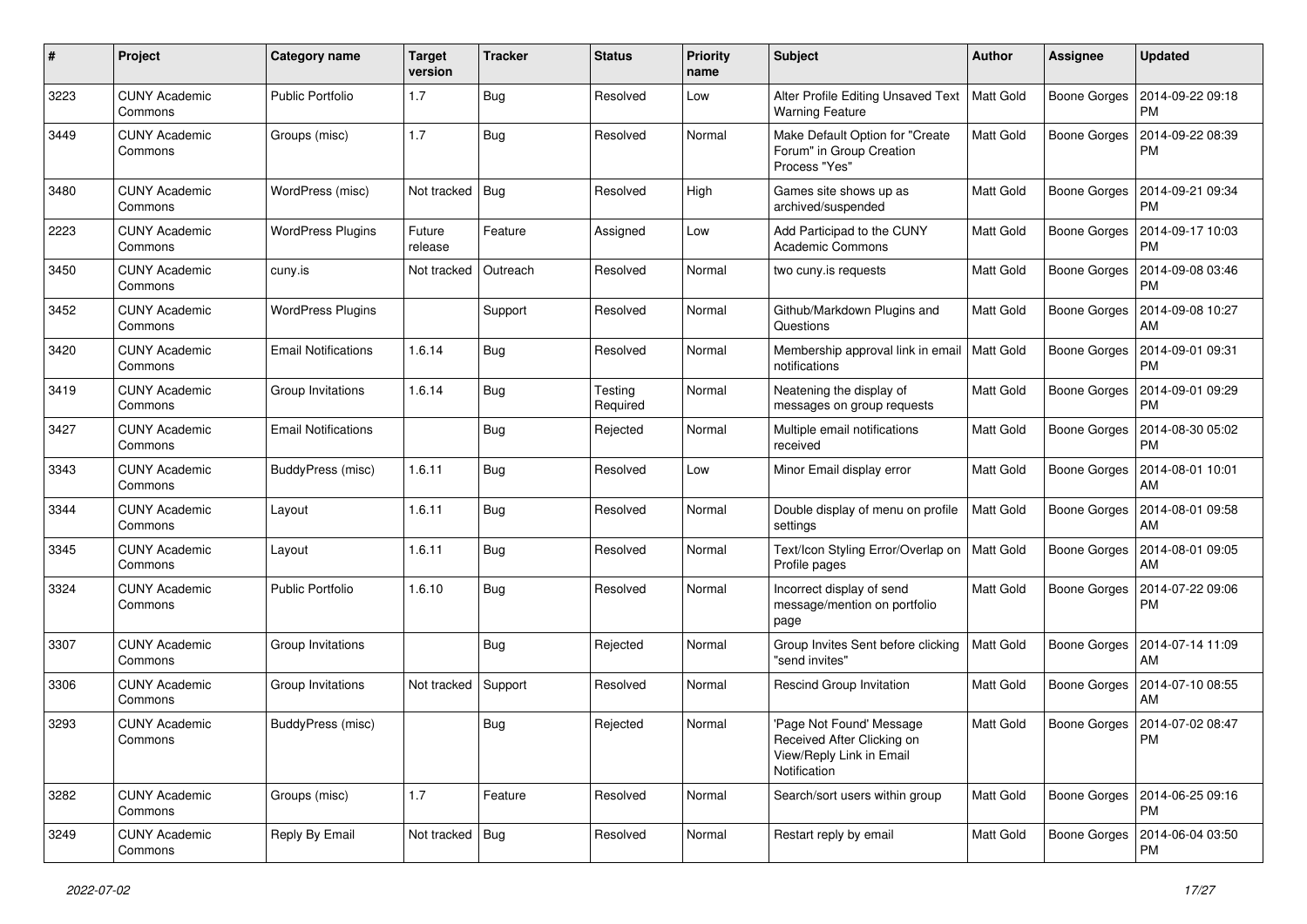| #    | Project                         | Category name            | Target<br>version | <b>Tracker</b> | <b>Status</b> | <b>Priority</b><br>name | <b>Subject</b>                                                        | <b>Author</b>    | Assignee            | <b>Updated</b>                |
|------|---------------------------------|--------------------------|-------------------|----------------|---------------|-------------------------|-----------------------------------------------------------------------|------------------|---------------------|-------------------------------|
| 3244 | <b>CUNY Academic</b><br>Commons | cuny.is                  | Not tracked       | Publicity      | Resolved      | Normal                  | <b>CUNY.is link</b>                                                   | <b>Matt Gold</b> | <b>Boone Gorges</b> | 2014-05-29 08:22<br><b>PM</b> |
| 3226 | <b>CUNY Academic</b><br>Commons | Groups (misc)            | 1.6.4.1           | <b>Bug</b>     | Resolved      | Normal                  | Group home: content pushed<br>below sidebar                           | <b>Matt Gold</b> | <b>Boone Gorges</b> | 2014-05-23 09:55<br>AM        |
| 1127 | <b>CUNY Academic</b><br>Commons | WordPress Themes         | 1.6.4             | Bug            | Resolved      | Normal                  | <b>Update WooThemes</b>                                               | <b>Matt Gold</b> | <b>Boone Gorges</b> | 2014-05-21 11:04<br><b>PM</b> |
| 3220 | <b>CUNY Academic</b><br>Commons | <b>Public Portfolio</b>  | Future<br>release | Feature        | Assigned      | Normal                  | Add indent/outdent option to<br>Formatting Buttons on Profile<br>Page | <b>Matt Gold</b> | <b>Boone Gorges</b> | 2014-05-21 10:39<br><b>PM</b> |
| 3217 | <b>CUNY Academic</b><br>Commons | <b>Public Portfolio</b>  |                   | Bug            | Resolved      | Normal                  | Issue with Link button on Profile<br>Fields                           | Matt Gold        | <b>Boone Gorges</b> | 2014-05-21 10:29<br><b>PM</b> |
| 2706 | <b>CUNY Academic</b><br>Commons | BuddyPress (misc)        | 1.6.4             | Bug            | Resolved      | Normal                  | Problem sending group invitations   Matt Gold                         |                  | <b>Boone Gorges</b> | 2014-05-18 11:36<br>AM        |
| 3190 | <b>CUNY Academic</b><br>Commons | BuddyPress (misc)        | 1.6.3             | Bug            | Resolved      | Normal                  | Mention link on Member Profile<br>Leads to SiteWide activity stream   | <b>Matt Gold</b> | <b>Boone Gorges</b> | 2014-05-12 02:53<br><b>PM</b> |
| 3205 | <b>CUNY Academic</b><br>Commons | <b>Commons Profile</b>   | 1.6.3             | Bug            | Resolved      | High                    | Email profile field not showing up                                    | <b>Matt Gold</b> | <b>Boone Gorges</b> | 2014-05-12 02:18<br><b>PM</b> |
| 2950 | <b>CUNY Academic</b><br>Commons | commonsinabox.org        | Not tracked       | Bug            | Resolved      | Normal                  | Layout broken on<br>commonsinabox.org forum 404                       | <b>Matt Gold</b> | <b>Boone Gorges</b> | 2014-05-06 02:59<br><b>PM</b> |
| 3203 | <b>CUNY Academic</b><br>Commons | commonsinabox.org        | Not tracked       | Feature        | Resolved      | Low                     | Upgrade CBOX demo site                                                | Matt Gold        | <b>Boone Gorges</b> | 2014-05-06 02:45<br><b>PM</b> |
| 3075 | <b>CUNY Academic</b><br>Commons | Server                   | Not tracked       | Bua            | Rejected      | Normal                  | Commons running slow?                                                 | <b>Matt Gold</b> | <b>Boone Gorges</b> | 2014-05-06 01:45<br><b>PM</b> |
| 2959 | <b>CUNY Academic</b><br>Commons | WordPress (misc)         | Not tracked       | Bug            | Resolved      | Normal                  | <b>CUNY Academic Commons SEO</b><br>issues                            | Matt Gold        | <b>Boone Gorges</b> | 2014-05-06 01:43<br><b>PM</b> |
| 3202 | <b>CUNY Academic</b><br>Commons | WordPress (misc)         | Not tracked       | Support        | Resolved      | Normal                  | Replicate site content for staging<br>site                            | Matt Gold        | <b>Boone Gorges</b> | 2014-05-06 11:02<br>AM        |
| 3180 | <b>CUNY Academic</b><br>Commons | Group Files              | 1.6.2             | Bug            | Resolved      | Normal                  | Silent Edit of File Title Produces<br><b>Email Notification</b>       | Matt Gold        | <b>Boone Gorges</b> | 2014-05-01 11:19<br><b>PM</b> |
| 2519 | <b>CUNY Academic</b><br>Commons | BuddyPress (misc)        |                   | <b>Bug</b>     | Rejected      | Low                     | User doesn't show up in site<br>search                                | <b>Matt Gold</b> | <b>Boone Gorges</b> | 2014-05-01 08:33<br><b>PM</b> |
| 2231 | <b>CUNY Academic</b><br>Commons | commonsinabox.org        | Not tracked       | <b>Bug</b>     | Resolved      | Normal                  | Fix Header issue on<br>Commonsinabox.org                              | Matt Gold        | <b>Boone Gorges</b> | 2014-05-01 07:51<br><b>PM</b> |
| 1658 | <b>CUNY Academic</b><br>Commons | WordPress (misc)         |                   | Bug            | Rejected      | Normal                  | Zeteo Journal Redirect Error                                          | Matt Gold        | <b>Boone Gorges</b> | 2014-05-01 03:38<br><b>PM</b> |
| 1543 | <b>CUNY Academic</b><br>Commons | Toolbar                  |                   | <b>Bug</b>     | Rejected      | Normal                  | Spacing on "My Groups"<br>Dropdown                                    | Matt Gold        | <b>Boone Gorges</b> | 2014-05-01 03:28<br><b>PM</b> |
| 765  | <b>CUNY Academic</b><br>Commons | <b>WordPress Plugins</b> |                   | Bug            | Rejected      | Low                     | Subscribe2 Weirdness                                                  | Matt Gold        | <b>Boone Gorges</b> | 2014-05-01 09:43<br>AM        |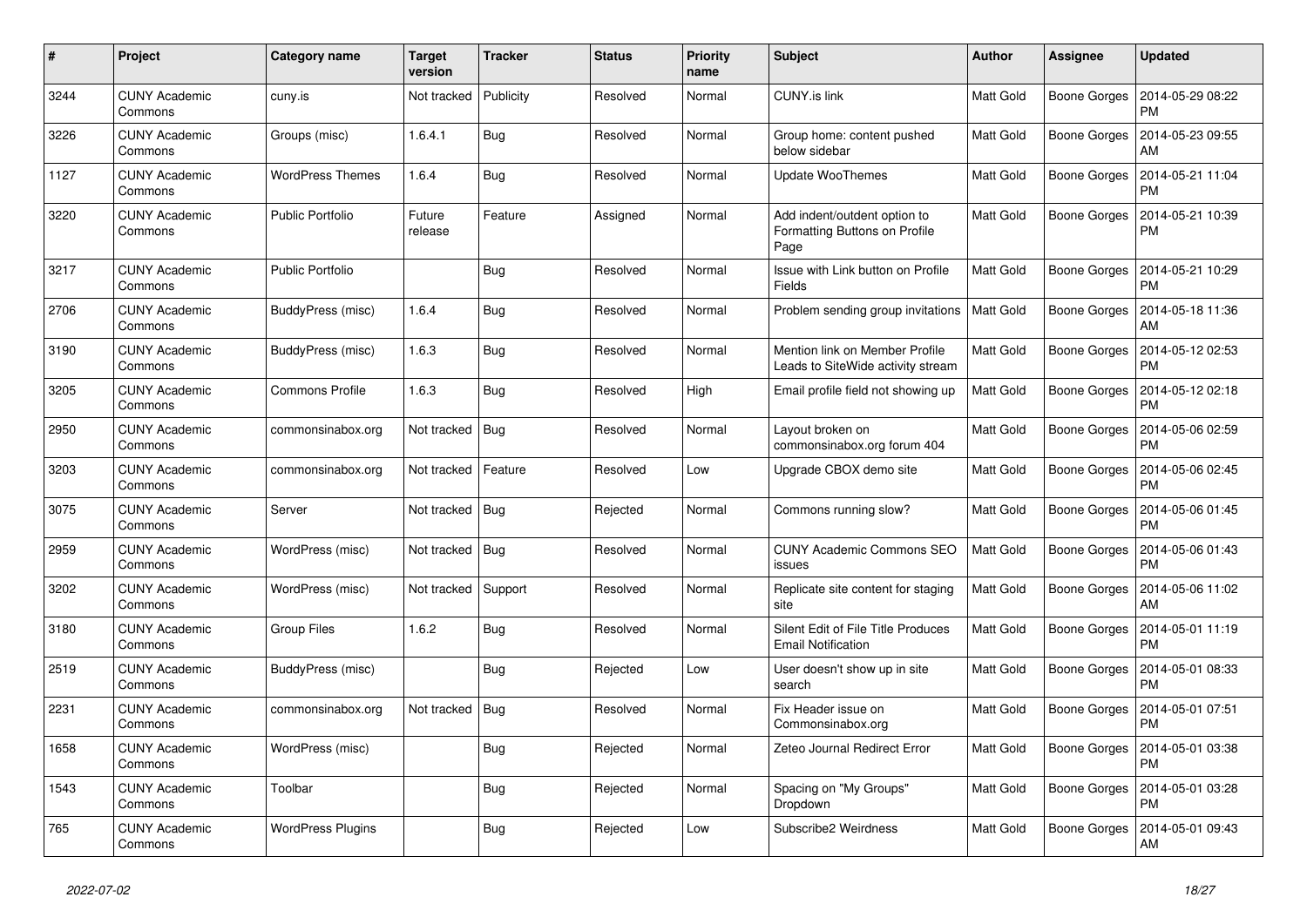| #    | <b>Project</b>                  | Category name           | Target<br>version | <b>Tracker</b> | <b>Status</b> | <b>Priority</b><br>name | <b>Subject</b>                                                                      | <b>Author</b>    | <b>Assignee</b>     | <b>Updated</b>                |
|------|---------------------------------|-------------------------|-------------------|----------------|---------------|-------------------------|-------------------------------------------------------------------------------------|------------------|---------------------|-------------------------------|
| 256  | <b>CUNY Academic</b><br>Commons | BuddyPress (misc)       | Not tracked       | Bug            | Resolved      | High                    | Security warnings on site                                                           | <b>Matt Gold</b> | Boone Gorges        | 2014-05-01 09:23<br>AM        |
| 244  | <b>CUNY Academic</b><br>Commons | BuddyPress (misc)       |                   | Bug            | Rejected      | Low                     | Some notifications persist after<br>being clicked                                   | <b>Matt Gold</b> | <b>Boone Gorges</b> | 2014-05-01 09:20<br>AM        |
| 3152 | <b>CUNY Academic</b><br>Commons | WordPress (misc)        |                   | <b>Bug</b>     | Rejected      | Normal                  | Cookie/Session weirdness                                                            | <b>Matt Gold</b> | Boone Gorges        | 2014-04-27 02:41<br><b>PM</b> |
| 3150 | <b>CUNY Academic</b><br>Commons | Group Forums            | 1.6.1             | Bug            | Resolved      | Low                     | 'Post New Topic" Button Shows<br>Up for Non-Logged in Users on<br>Group Forum Pages | <b>Matt Gold</b> | Boone Gorges        | 2014-04-21 04:49<br><b>PM</b> |
| 3124 | <b>CUNY Academic</b><br>Commons | Design                  | 1.6               | <b>Bug</b>     | Resolved      | Normal                  | Create small version of horizontal<br>logo image to include in HTML<br>Emails       | <b>Matt Gold</b> | Boone Gorges        | 2014-04-01 03:40<br><b>PM</b> |
| 3119 | <b>CUNY Academic</b><br>Commons | cdev.gc.cuny.edu        | Not tracked       | Feature        | Resolved      | Low                     | Sync CDEV Data                                                                      | <b>Matt Gold</b> | Boone Gorges        | 2014-04-01 10:21<br>AM        |
| 1098 | <b>CUNY Academic</b><br>Commons | Blogs (BuddyPress)      | 1.6               | Feature        | Resolved      | Low                     | Create way for people to search<br>through authors on blog listings                 | Matt Gold        | Boone Gorges        | 2014-03-31 07:01<br><b>PM</b> |
| 589  | <b>CUNY Academic</b><br>Commons | Group Forums            | 1.6               | Feature        | Resolved      | Normal                  | Preview of Forum Posts                                                              | <b>Matt Gold</b> | Boone Gorges        | 2014-03-27 03:11<br><b>PM</b> |
| 3131 | <b>CUNY Academic</b><br>Commons | Reply By Email          | Not tracked       | Bug            | Resolved      | Normal                  | Deactivated/Reactivated RBE                                                         | <b>Matt Gold</b> | Boone Gorges        | 2014-03-25 01:11<br><b>PM</b> |
| 3126 | <b>CUNY Academic</b><br>Commons | <b>WordPress Themes</b> | Not tracked       | Feature        | Resolved      | Normal                  | Network enable recently added<br>themes                                             | Matt Gold        | Boone Gorges        | 2014-03-24 10:24<br>AM        |
| 2833 | <b>CUNY Academic</b><br>Commons | <b>Group Files</b>      | 1.6               | <b>Bug</b>     | Resolved      | Normal                  | Allow silent file deletions                                                         | <b>Matt Gold</b> | Boone Gorges        | 2014-03-21 03:50<br><b>PM</b> |
| 1542 | <b>CUNY Academic</b><br>Commons | <b>BuddyPress Docs</b>  | 1.6               | Bug            | Resolved      | Normal                  | <b>Group Docs Locked</b>                                                            | Matt Gold        | Boone Gorges        | 2014-03-21 03:38<br><b>PM</b> |
| 2192 | <b>CUNY Academic</b><br>Commons | Group Files             | 1.6               | Feature        | Resolved      | Normal                  | Allow members to replace files                                                      | <b>Matt Gold</b> | <b>Boone Gorges</b> | 2014-03-21 03:37<br><b>PM</b> |
| 3097 | <b>CUNY Academic</b><br>Commons | Groups (misc)           | Future<br>release | Bug            | Rejected      | Normal                  | Page not found error encountered<br>after requesting membership in a<br>group       | <b>Matt Gold</b> | <b>Boone Gorges</b> | 2014-03-19 03:03<br><b>PM</b> |
| 3100 | <b>CUNY Academic</b><br>Commons | <b>WordPress Themes</b> | 1.5.20            | <b>Bug</b>     | Resolved      | Normal                  | <b>Add Customizr Theme</b>                                                          | <b>Matt Gold</b> | Boone Gorges        | 2014-03-11 10:35<br><b>PM</b> |
| 3080 | <b>CUNY Academic</b><br>Commons | <b>Group Files</b>      | Future<br>release | Feature        | Assigned      | Low                     | Create a system to keep track of<br>file changes                                    | Matt Gold        | Boone Gorges        | 2014-02-26 10:04<br><b>PM</b> |
| 3079 | <b>CUNY Academic</b><br>Commons | cuny.is                 | Not tracked       | <b>Bug</b>     | Resolved      | Urgent                  | cuny.is request                                                                     | Matt Gold        | Boone Gorges        | 2014-02-26 07:47<br><b>PM</b> |
| 3058 | <b>CUNY Academic</b><br>Commons | BuddyPress (misc)       | 1.5.18.1          | Bug            | Resolved      | Urgent                  | Main navigation bar not working                                                     | <b>Matt Gold</b> | Boone Gorges        | 2014-02-21 09:28<br><b>AM</b> |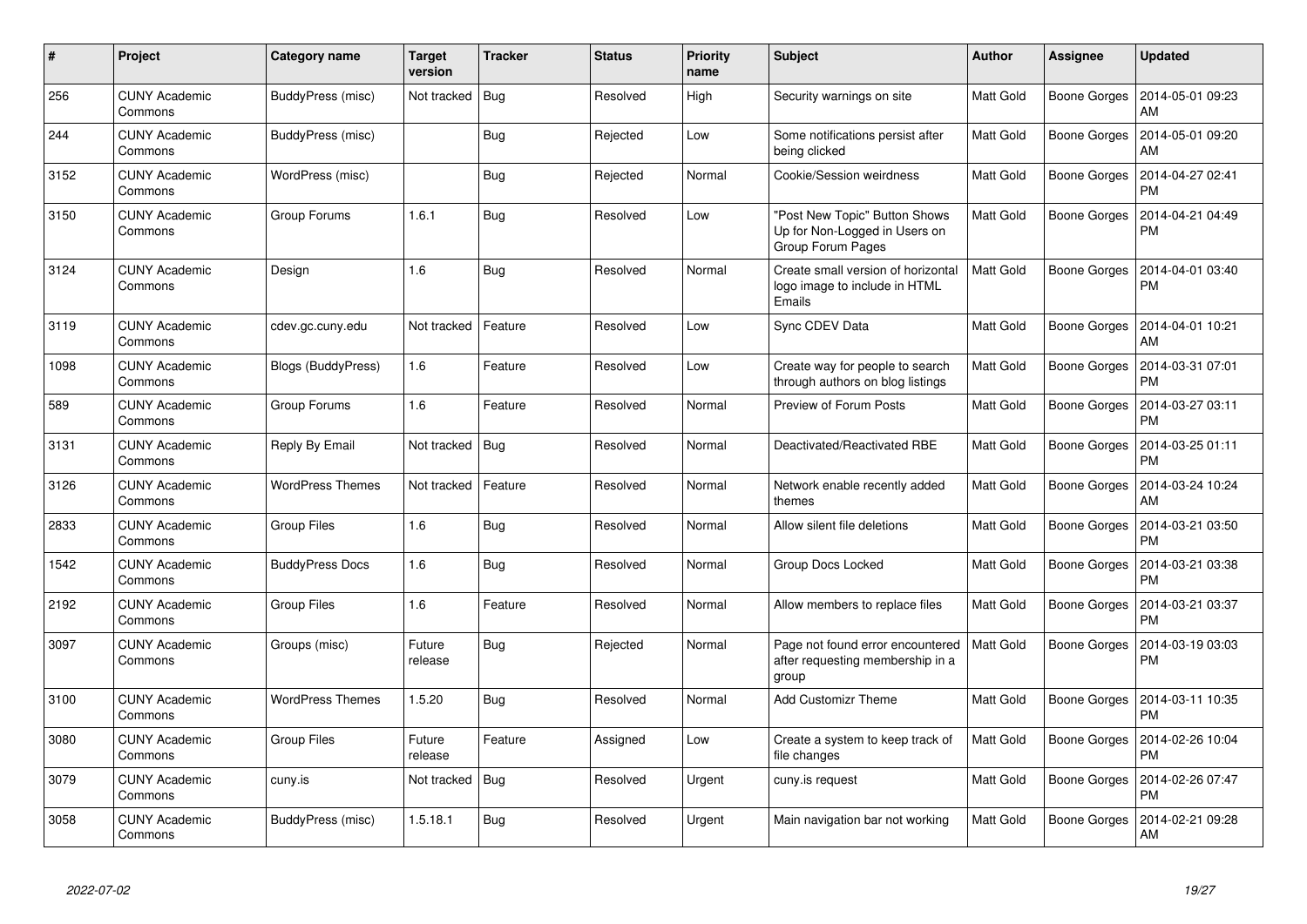| #    | Project                         | Category name           | <b>Target</b><br>version | <b>Tracker</b> | <b>Status</b> | Priority<br>name | Subject                                                                               | <b>Author</b>    | <b>Assignee</b>     | <b>Updated</b>                               |
|------|---------------------------------|-------------------------|--------------------------|----------------|---------------|------------------|---------------------------------------------------------------------------------------|------------------|---------------------|----------------------------------------------|
| 3057 | <b>CUNY Academic</b><br>Commons | Reply By Email          | Not tracked              | Bug            | Resolved      | Urgent           | Double RBE Posts                                                                      | Matt Gold        | <b>Boone Gorges</b> | 2014-02-20 10:14<br>PM                       |
| 2736 | <b>CUNY Academic</b><br>Commons | <b>Public Portfolio</b> | 1.6                      | Feature        | Resolved      | Normal           | Enable Rich Text for Profile Fields                                                   | <b>Matt Gold</b> | <b>Boone Gorges</b> | 2014-02-20 07:52<br><b>PM</b>                |
| 3046 | <b>CUNY Academic</b><br>Commons | cuny.is                 | Not tracked              | <b>Bug</b>     | Resolved      | Urgent           | Create CUNY.IS                                                                        | Matt Gold        | <b>Boone Gorges</b> | 2014-02-18 06:55<br><b>PM</b>                |
| 2976 | <b>CUNY Academic</b><br>Commons | BuddyPress (misc)       | 1.5.16                   | Feature        | Resolved      | Normal           | Allow users to permanently<br>dismiss notification of new profiles<br>on profile page | <b>Matt Gold</b> | <b>Boone Gorges</b> | 2014-02-01 02:56<br><b>PM</b>                |
| 2960 | <b>CUNY Academic</b><br>Commons | WordPress (misc)        | 1.5.16                   | Bug            | Resolved      | Normal           | Add WP Accessibility Plugin                                                           | <b>Matt Gold</b> | <b>Boone Gorges</b> | 2014-02-01 02:55<br><b>PM</b>                |
| 2979 | <b>CUNY Academic</b><br>Commons | BuddyPress (misc)       |                          | Bug            | Resolved      | Normal           | Frame error in Invite Anyone                                                          | <b>Matt Gold</b> | <b>Boone Gorges</b> | 2014-01-29 03:53<br><b>PM</b>                |
| 2975 | <b>CUNY Academic</b><br>Commons | WordPress (misc)        | Not tracked              | Feature        | Resolved      | Normal           | cuny.is shortlink request                                                             | <b>Matt Gold</b> | <b>Boone Gorges</b> | 2014-01-24 12:29<br>AM                       |
| 2948 | <b>CUNY Academic</b><br>Commons | WordPress (misc)        | Not tracked              | Feature        | Resolved      | Normal           | Allow epub file uploads to blogs                                                      | <b>Matt Gold</b> | <b>Boone Gorges</b> | 2014-01-02 02:58<br><b>PM</b>                |
| 2944 | <b>CUNY Academic</b><br>Commons | BuddyPress (misc)       | 1.5.13                   | Bug            | Resolved      | Normal           | Long load time on send invites<br>group pages                                         | Matt Gold        | <b>Boone Gorges</b> | 2014-01-02 02:50<br>PM                       |
| 2942 | <b>CUNY Academic</b><br>Commons | WordPress (misc)        | Not tracked              | Feature        | Resolved      | Normal           | Create cuny.is redirect for Digital<br>GC site                                        | <b>Matt Gold</b> | <b>Boone Gorges</b> | 2013-12-20 08:54<br>AM                       |
| 2922 | <b>CUNY Academic</b><br>Commons | BuddyPress (misc)       |                          | Bug            | Rejected      | Normal           | Unconfirmed Plugin error - user<br>could not be activated                             | Matt Gold        | Boone Gorges        | 2013-12-10 04:47<br><b>PM</b>                |
| 2918 | <b>CUNY Academic</b><br>Commons | WordPress (misc)        | 1.5.11                   | Bug            | Resolved      | Normal           | Add Sensitive WP Theme                                                                | <b>Matt Gold</b> | <b>Boone Gorges</b> | 2013-12-03 03:17<br><b>PM</b>                |
| 2906 | <b>CUNY Academic</b><br>Commons | BuddyPress (misc)       | 1.5.10                   | Bug            | Resolved      | Normal           | Unable to delete file attachment<br>from forum post                                   | <b>Matt Gold</b> | <b>Boone Gorges</b> | 2013-12-01 09:35<br>PM                       |
| 2903 | <b>CUNY Academic</b><br>Commons | commonsinabox.org       | Not tracked              | Bug            | Resolved      | Normal           | Turning off activity commenting on   Matt Gold<br>commonsinabox.org?                  |                  | <b>Boone Gorges</b> | 2013-11-29 03:43<br><b>PM</b>                |
| 2892 | <b>CUNY Academic</b><br>Commons | BuddyPress (misc)       |                          | <b>Bug</b>     | Rejected      | High             | Commons homepage - blog<br>column                                                     | <b>Matt Gold</b> | <b>Boone Gorges</b> | 2013-11-14 01:00<br><b>PM</b>                |
| 2866 | <b>CUNY Academic</b><br>Commons | WordPress (misc)        |                          | <b>Bug</b>     | Resolved      | Normal           | UserVoice Widget changes                                                              | <b>Matt Gold</b> | <b>Boone Gorges</b> | 2013-11-05 04:50<br><b>PM</b>                |
| 2845 | <b>CUNY Academic</b><br>Commons | BuddyPress (misc)       | 1.5.7                    | Bug            | Resolved      | Normal           | Anchor errors with bp activity<br>items created from associated<br>blog postings      | <b>Matt Gold</b> |                     | Boone Gorges   2013-11-01 08:15<br><b>PM</b> |
| 2857 | <b>CUNY Academic</b><br>Commons | BuddyPress (misc)       | Not tracked Bug          |                | Resolved      | Normal           | Double posting via RBE                                                                | <b>Matt Gold</b> | Boone Gorges        | 2013-11-01 02:55<br><b>PM</b>                |
| 2847 | <b>CUNY Academic</b><br>Commons | WordPress (misc)        | 1.5.7                    | Feature        | Resolved      | Normal           | Add Archive.org WP Plugin                                                             | Matt Gold        | <b>Boone Gorges</b> | 2013-11-01 02:41<br>PM                       |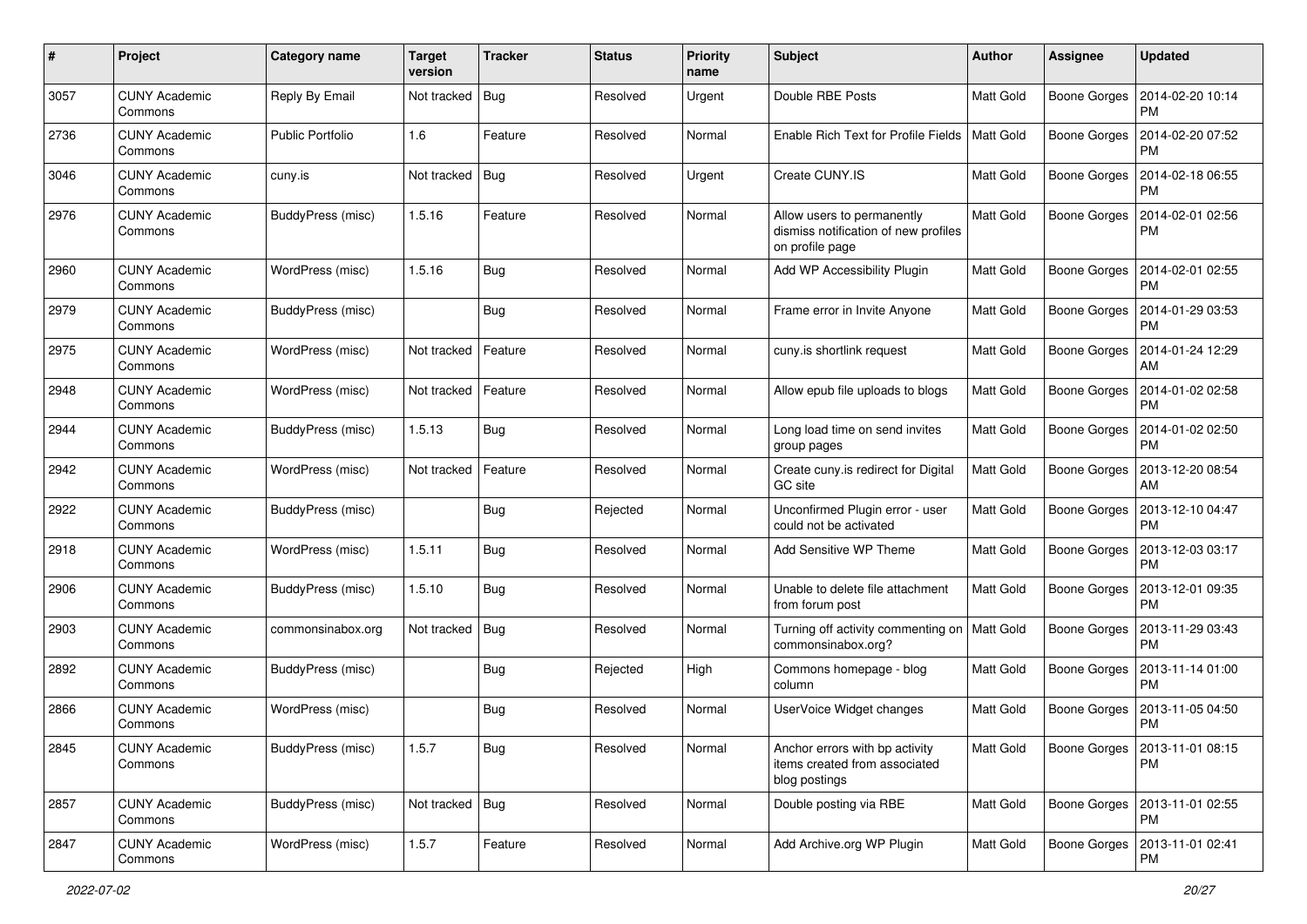| #    | Project                         | Category name     | Target<br>version | <b>Tracker</b> | <b>Status</b> | <b>Priority</b><br>name | <b>Subject</b>                                                                          | <b>Author</b>    | Assignee            | <b>Updated</b>                |
|------|---------------------------------|-------------------|-------------------|----------------|---------------|-------------------------|-----------------------------------------------------------------------------------------|------------------|---------------------|-------------------------------|
| 2858 | <b>CUNY Academic</b><br>Commons | BuddyPress (misc) | 1.5.7             | Bug            | Resolved      | Normal                  | […] redux                                                                               | <b>Matt Gold</b> | <b>Boone Gorges</b> | 2013-10-30 10:08<br><b>PM</b> |
| 2839 | <b>CUNY Academic</b><br>Commons | WordPress (misc)  | 1.5.6             | Feature        | Resolved      | Normal                  | <b>Add Storify Plugin</b>                                                               | Matt Gold        | <b>Boone Gorges</b> | 2013-10-26 07:21<br><b>PM</b> |
| 2830 | <b>CUNY Academic</b><br>Commons | BuddyPress (misc) | Not tracked       | Support        | Resolved      | Normal                  | User question: "How do I stop the<br>automatic underlining of things in<br>my profile?" | <b>Matt Gold</b> | <b>Boone Gorges</b> | 2013-10-15 03:32<br><b>PM</b> |
| 2806 | <b>CUNY Academic</b><br>Commons | WordPress (misc)  | 1.5.5             | Feature        | Rejected      | Normal                  | <b>Add Bones Theme</b>                                                                  | <b>Matt Gold</b> | <b>Boone Gorges</b> | 2013-10-11 11:28<br>AM        |
| 2786 | <b>CUNY Academic</b><br>Commons | BuddyPress (misc) | 1.5.3             | <b>Bug</b>     | Resolved      | Normal                  | Move position of close window<br>checkbox on overlay                                    | <b>Matt Gold</b> | <b>Boone Gorges</b> | 2013-09-19 12:07<br><b>PM</b> |
| 2785 | <b>CUNY Academic</b><br>Commons | BuddyPress (misc) | Not tracked       | Bug            | Resolved      | Normal                  | Don't see cuny.is shortlink for<br>myself                                               | Matt Gold        | <b>Boone Gorges</b> | 2013-09-12 10:56<br>AM        |
| 2776 | <b>CUNY Academic</b><br>Commons | BuddyPress (misc) | 1.5.2             | Bug            | Resolved      | Normal                  | Change Name of SPS in College<br>list                                                   | Matt Gold        | <b>Boone Gorges</b> | 2013-09-11 08:19<br><b>PM</b> |
| 2770 | <b>CUNY Academic</b><br>Commons | WordPress (misc)  |                   | Bug            | Resolved      | Normal                  | Create Access to Network Admin<br>from new Admin Bar                                    | <b>Matt Gold</b> | <b>Boone Gorges</b> | 2013-09-10 12:31<br><b>PM</b> |
| 2771 | <b>CUNY Academic</b><br>Commons | BuddyPress (misc) | 1.5.2             | Feature        | Resolved      | Normal                  | <b>Change Brief Descriptor Text</b><br>Color Again                                      | <b>Matt Gold</b> | <b>Boone Gorges</b> | 2013-09-10 06:07<br>AM        |
| 2780 | <b>CUNY Academic</b><br>Commons | WordPress (misc)  |                   | Feature        | Resolved      | Normal                  | Shortlink request                                                                       | <b>Matt Gold</b> | <b>Boone Gorges</b> | 2013-09-09 11:38<br>AM        |
| 2775 | <b>CUNY Academic</b><br>Commons | BuddyPress (misc) | 1.5.1.1           | Bug            | Resolved      | High                    | Add Lehman College to List of<br>Colleges in Profiles                                   | <b>Matt Gold</b> | <b>Boone Gorges</b> | 2013-09-06 04:40<br><b>PM</b> |
| 2730 | <b>CUNY Academic</b><br>Commons | BuddyPress (misc) |                   | <b>Bug</b>     | Duplicate     | Normal                  | Limits on Publications Entry Field                                                      | <b>Matt Gold</b> | <b>Boone Gorges</b> | 2013-08-29 09:36<br>AM        |
| 2763 | <b>CUNY Academic</b><br>Commons | BuddyPress (misc) |                   | Bug            | Rejected      | Normal                  | Send Invites Page Hang                                                                  | Matt Gold        | <b>Boone Gorges</b> | 2013-08-29 09:33<br>AM        |
| 2755 | <b>CUNY Academic</b><br>Commons | BuddyPress (misc) | 1.5.1             | <b>Bug</b>     | Resolved      | Normal                  | Alphabetize list of colleges in<br>positions drop-down                                  | Matt Gold        | Boone Gorges        | 2013-08-29 09:30<br>AM        |
| 2738 | <b>CUNY Academic</b><br>Commons | BuddyPress (misc) | 1.5.0.2           | Bug            | Resolved      | High                    | Users Unable to Change Email<br><b>Address in Settings</b>                              | Matt Gold        | <b>Boone Gorges</b> | 2013-08-28 09:05<br><b>PM</b> |
| 2713 | <b>CUNY Academic</b><br>Commons | BuddyPress (misc) | 1.5.1             | Feature        | Resolved      | Normal                  | Lighten Brief Descriptor Text<br>Color                                                  | Matt Gold        | <b>Boone Gorges</b> | 2013-08-28 12:58<br><b>PM</b> |
| 2732 | <b>CUNY Academic</b><br>Commons | BuddyPress (misc) | 1.5.1             | Feature        | Resolved      | Normal                  | Return users to profile public view<br>after editing save                               | <b>Matt Gold</b> | <b>Boone Gorges</b> | 2013-08-28 12:53<br><b>PM</b> |
| 2711 | <b>CUNY Academic</b><br>Commons | BuddyPress (misc) | 1.5.1             | Feature        | Resolved      | Normal                  | Add Change Avatar Link/Interface<br>to Profile Editing Page                             | <b>Matt Gold</b> | Boone Gorges        | 2013-08-28 12:40<br><b>PM</b> |
| 2735 | <b>CUNY Academic</b><br>Commons | BuddyPress (misc) | 1.5.1             | Bug            | Resolved      | Normal                  | Profile Incorrectly Shortens About<br>You Field                                         | <b>Matt Gold</b> | Boone Gorges        | 2013-08-28 11:36<br>AM        |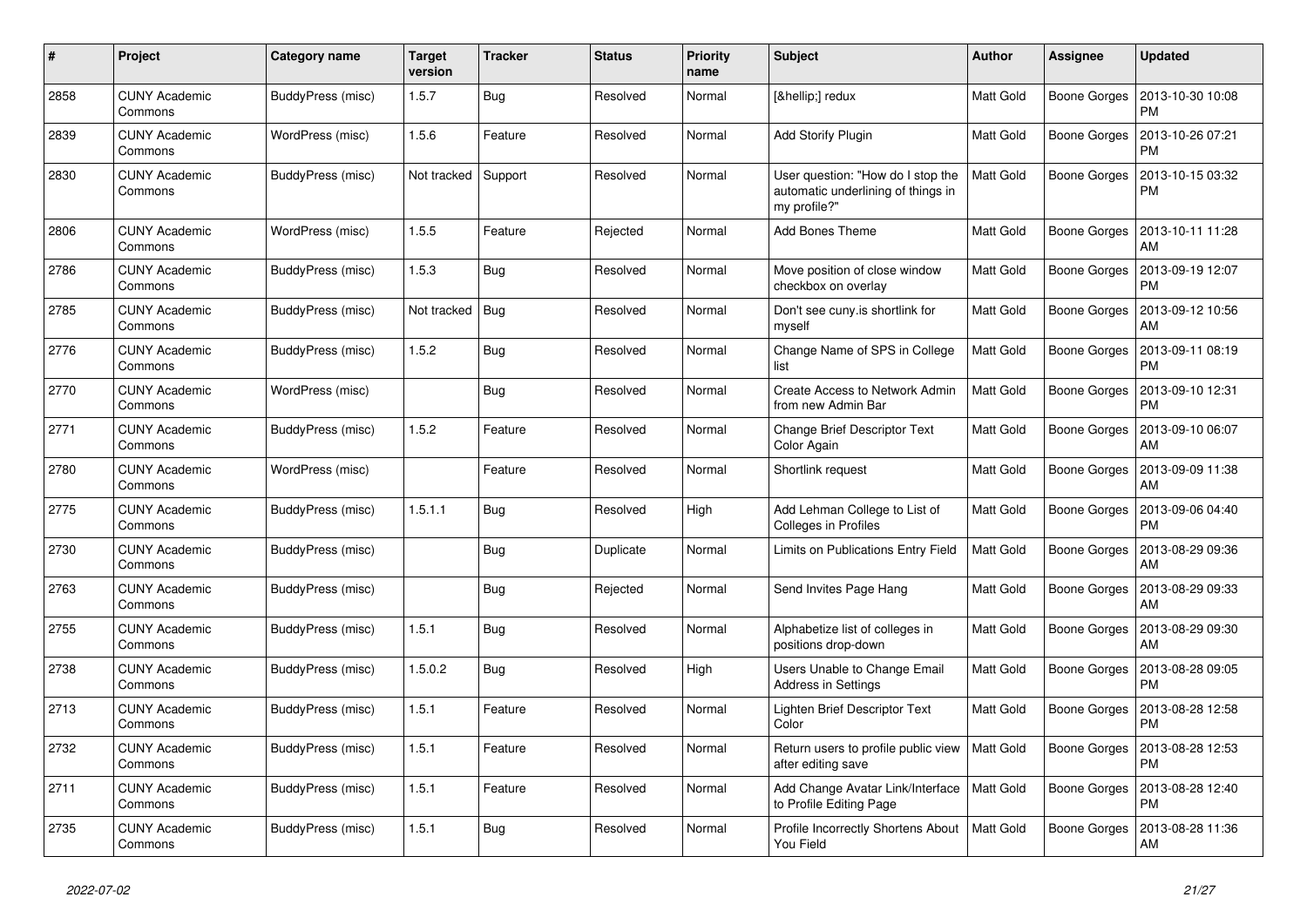| #    | Project                         | Category name     | <b>Target</b><br>version | <b>Tracker</b> | <b>Status</b> | <b>Priority</b><br>name | <b>Subject</b>                                                                     | <b>Author</b>    | Assignee            | <b>Updated</b>                |
|------|---------------------------------|-------------------|--------------------------|----------------|---------------|-------------------------|------------------------------------------------------------------------------------|------------------|---------------------|-------------------------------|
| 2761 | <b>CUNY Academic</b><br>Commons | WordPress (misc)  |                          | Bug            | Duplicate     | Low                     | Resize profile avatar on blog<br>dashboard                                         | <b>Matt Gold</b> | Boone Gorges        | 2013-08-28 08:43<br>AM        |
| 2737 | <b>CUNY Academic</b><br>Commons | BuddyPress (misc) | 1.5.0.2                  | Bug            | Resolved      | Urgent                  | <b>CAC Not allowing CUNY</b><br>Addresses to Register                              | <b>Matt Gold</b> | Boone Gorges        | 2013-08-26 05:43<br><b>PM</b> |
| 2729 | <b>CUNY Academic</b><br>Commons | BuddyPress (misc) | 1.5.0.2                  | Bug            | Resolved      | Urgent                  | Update Positions to Include<br><b>Missing Colleges</b>                             | <b>Matt Gold</b> | Boone Gorges        | 2013-08-26 09:54<br>AM        |
| 2731 | <b>CUNY Academic</b><br>Commons | BuddyPress (misc) | Not tracked              | Support        | Resolved      | Normal                  | <b>Profile Positions Question</b>                                                  | <b>Matt Gold</b> | Boone Gorges        | 2013-08-26 08:41<br>AM        |
| 2712 | <b>CUNY Academic</b><br>Commons | BuddyPress (misc) | 1.5.0.1                  | Bug            | Resolved      | Normal                  | Font Size in BP Profile Menu<br>Should be Larger                                   | <b>Matt Gold</b> | Boone Gorges        | 2013-08-23 04:36<br><b>PM</b> |
| 2714 | <b>CUNY Academic</b><br>Commons | BuddyPress (misc) | 1.5.0.1                  | Bug            | Resolved      | Normal                  | Font and Font Size Inconsistent in<br><b>Commons Profile</b>                       | Matt Gold        | <b>Boone Gorges</b> | 2013-08-23 04:17<br><b>PM</b> |
| 2697 | <b>CUNY Academic</b><br>Commons | WordPress (misc)  | 1.5                      | Feature        | Resolved      | Normal                  | <b>Add WP Document Revisions</b><br>Plugin                                         | <b>Matt Gold</b> | Boone Gorges        | 2013-08-22 11:28<br>AM        |
| 2694 | <b>CUNY Academic</b><br>Commons | commonsinabox.org | Not tracked              | Feature        | Resolved      | Normal                  | CBOX - Redirect to previous page<br>on login                                       | Matt Gold        | Boone Gorges        | 2013-08-11 12:32<br><b>PM</b> |
| 2654 | <b>CUNY Academic</b><br>Commons | commonsinabox.org | Not tracked              | Bug            | Resolved      | Normal                  | Forum creation step in group<br>setup doesn't stick                                | Matt Gold        | Boone Gorges        | 2013-08-11 11:51<br>AM        |
| 2066 | <b>CUNY Academic</b><br>Commons | BuddyPress (misc) | 1.5                      | Feature        | Resolved      | Low                     | Public Blog Posts Associated with<br>Private Groups showing up in<br>Sitewide feed | <b>Matt Gold</b> | Boone Gorges        | 2013-08-09 08:24<br>PM        |
| 2651 | <b>NYCDH Community Site</b>     |                   |                          | Bug            | Rejected      | Normal                  | BP Doc save button returns users<br>to doc directory instead of to<br>group        | <b>Matt Gold</b> | Boone Gorges        | 2013-08-02 12:47<br><b>PM</b> |
| 2360 | <b>CUNY Academic</b><br>Commons | BuddyPress (misc) | 1.5                      | Feature        | Resolved      | Low                     | Confirmation before File Deletion                                                  | <b>Matt Gold</b> | Boone Gorges        | 2013-08-01 09:08<br><b>PM</b> |
| 2101 | <b>CUNY Academic</b><br>Commons | BuddyPress (misc) | 1.5                      | Feature        | Resolved      | Low                     | Provide Site Admins Access to<br>Send Invites Menus                                | <b>Matt Gold</b> | Boone Gorges        | 2013-08-01 09:07<br><b>PM</b> |
| 2684 | <b>CUNY Academic</b><br>Commons | WordPress (misc)  |                          | Bug            | Rejected      | Normal                  | Authentication/Cookie problems                                                     | <b>Matt Gold</b> | Boone Gorges        | 2013-07-25 10:09<br><b>PM</b> |
| 2564 | <b>CUNY Academic</b><br>Commons | WordPress (misc)  | 1.4.32                   | Bug            | Resolved      | High                    | Editing blog posts connected to<br>groups creates activity<br>item/notification    | <b>Matt Gold</b> | Boone Gorges        | 2013-07-17 08:39<br>AM        |
| 2661 | <b>CUNY Academic</b><br>Commons | WordPress (misc)  | 1.4.31                   | Feature        | Resolved      | Normal                  | Install Password-Protected Plugin                                                  | Matt Gold        | Boone Gorges        | 2013-07-11 11:44<br>AM        |
| 2653 | <b>CUNY Academic</b><br>Commons | WordPress (misc)  | 1.4.31                   | Feature        | Resolved      | Normal                  | Add AR2 beta theme                                                                 | Matt Gold        | Boone Gorges        | 2013-07-11 11:42<br>AM        |
| 2640 | <b>CUNY Academic</b><br>Commons | WordPress (misc)  | 1.4.31                   | Feature        | Resolved      | Normal                  | Plugin Request: Page Excerpt                                                       | <b>Matt Gold</b> | Boone Gorges        | 2013-07-10 11:30<br><b>AM</b> |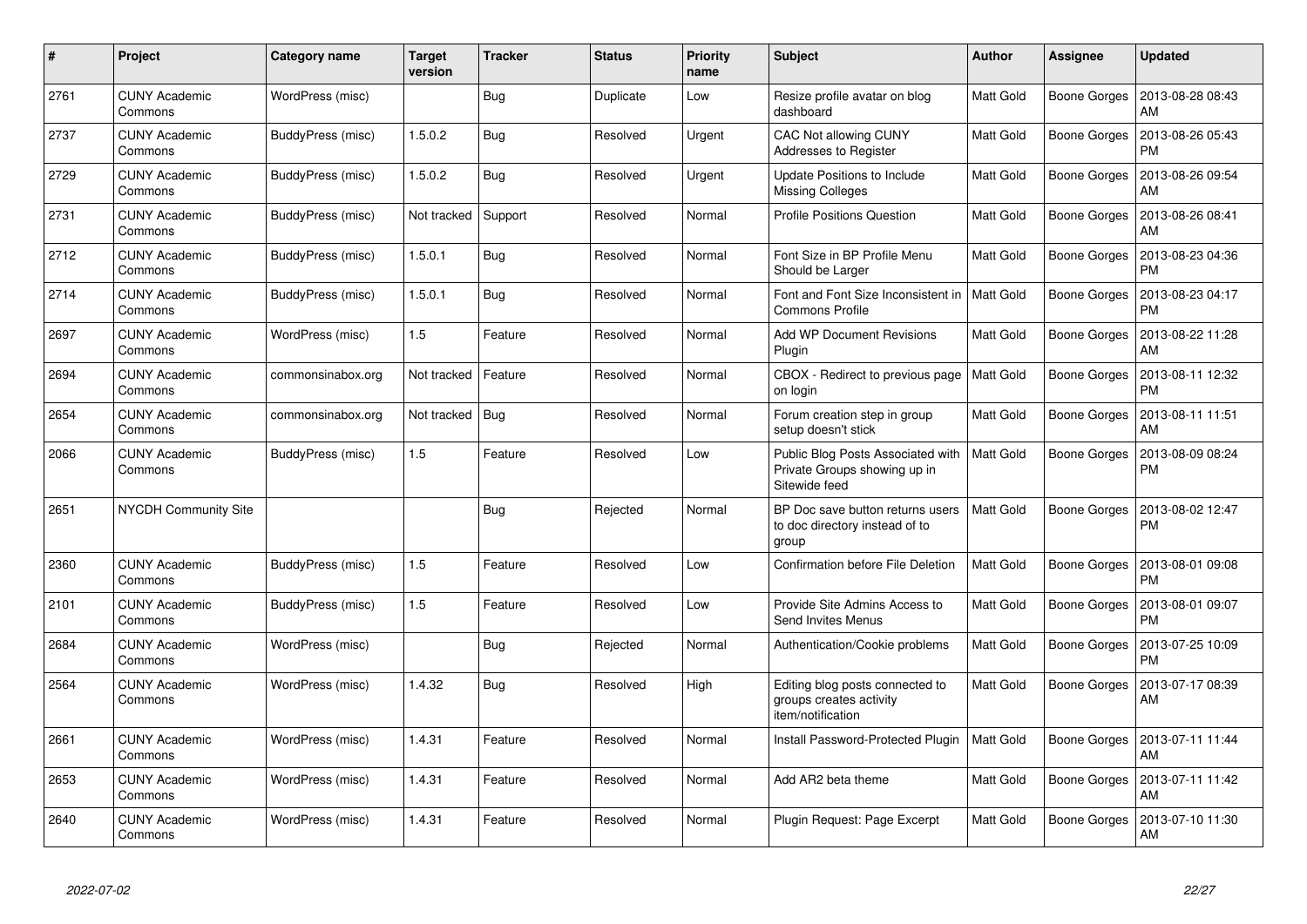| #    | Project                         | Category name     | <b>Target</b><br>version | <b>Tracker</b> | <b>Status</b> | <b>Priority</b><br>name | <b>Subject</b>                                                         | <b>Author</b>    | Assignee            | <b>Updated</b>                |
|------|---------------------------------|-------------------|--------------------------|----------------|---------------|-------------------------|------------------------------------------------------------------------|------------------|---------------------|-------------------------------|
| 2618 | <b>NYCDH Community Site</b>     |                   |                          | Bug            | Assigned      | Low                     | Mark blogs as spam when created   Matt Gold<br>by users marked as spam |                  | Boone Gorges        | 2013-06-09 11:38<br><b>PM</b> |
| 2595 | <b>CUNY Academic</b><br>Commons | BuddyPress (misc) | 1.4.29                   | Bug            | Resolved      | Low                     | Group invitation script                                                | Matt Gold        | Boone Gorges        | 2013-06-02 04:06<br><b>PM</b> |
| 2596 | <b>CUNY Academic</b><br>Commons | BuddyPress (misc) |                          | Bug            | Rejected      | Normal                  | Homepage Recent blog posts<br>widget display                           | <b>Matt Gold</b> | <b>Boone Gorges</b> | 2013-05-23 10:50<br><b>PM</b> |
| 2538 | <b>CUNY Academic</b><br>Commons | WordPress (misc)  | 1.4.25                   | <b>Bug</b>     | Resolved      | High                    | Add security plugins                                                   | Matt Gold        | <b>Boone Gorges</b> | 2013-04-22 10:37<br>AM        |
| 2520 | <b>CUNY Academic</b><br>Commons | WordPress (misc)  | 1.4.22                   | Bug            | Resolved      | Normal                  | Add Edit Flow Plugin                                                   | <b>Matt Gold</b> | <b>Boone Gorges</b> | 2013-03-20 02:01<br><b>PM</b> |
| 2517 | <b>CUNY Academic</b><br>Commons | WordPress (misc)  | 1.4.22                   | Bug            | Resolved      | Normal                  | <b>Add Constant Contact Plugin</b>                                     | <b>Matt Gold</b> | <b>Boone Gorges</b> | 2013-03-20 01:53<br>PM        |
| 2343 | <b>CUNY Academic</b><br>Commons | commonsinabox.org | Not tracked              | Bug            | Rejected      | Normal                  | Double Notifications from<br>commonsinabox.org                         | <b>Matt Gold</b> | <b>Boone Gorges</b> | 2013-03-20 01:45<br><b>PM</b> |
| 2380 | <b>CUNY Academic</b><br>Commons | commonsinabox.org |                          | Bug            | Resolved      | High                    | Add search to<br>Commonsinabox.org                                     | Matt Gold        | <b>Boone Gorges</b> | 2013-03-20 11:41<br>AM        |
| 2483 | <b>CUNY Academic</b><br>Commons | WordPress (misc)  | 1.4.21                   | Feature        | Resolved      | Normal                  | Advanced iFrame plugin request                                         | <b>Matt Gold</b> | <b>Boone Gorges</b> | 2013-03-11 03:06<br><b>PM</b> |
| 2429 | <b>CUNY Academic</b><br>Commons | WordPress (misc)  |                          | <b>Bug</b>     | Rejected      | Normal                  | Add User Switching Plugin?                                             | Matt Gold        | <b>Boone Gorges</b> | 2013-02-28 10:51<br>AM        |
| 2468 | <b>CUNY Academic</b><br>Commons | BuddyPress (misc) | Not tracked              | Support        | Resolved      | Normal                  | Group files total and individual<br>size limit?                        | <b>Matt Gold</b> | <b>Boone Gorges</b> | 2013-02-20 10:31<br><b>PM</b> |
| 2388 | <b>CUNY Academic</b><br>Commons | commonsinabox.org | Not tracked              | Support        | Resolved      | Normal                  | Prevent .zip attachments from<br>being added to cbox.org               | Matt Gold        | <b>Boone Gorges</b> | 2013-02-13 02:54<br><b>PM</b> |
| 2415 | <b>CUNY Academic</b><br>Commons | BuddyPress (misc) | 1.4.19                   | <b>Bug</b>     | Resolved      | Normal                  | Remove "Popular" link on<br>homepage members widget                    | <b>Matt Gold</b> | Boone Gorges        | 2013-02-12 10:05<br>РM        |
| 2387 | <b>CUNY Academic</b><br>Commons | BuddyPress (misc) | 1.4.19                   | Bug            | Resolved      | Low                     | File upload notifications contain<br>escape characters                 | <b>Matt Gold</b> | <b>Boone Gorges</b> | 2013-02-11 02:21<br><b>PM</b> |
| 2251 | <b>CUNY Academic</b><br>Commons | BuddyPress (misc) | 1.4.13                   | <b>Bug</b>     | Resolved      | Low                     | From address of forum<br>notifications                                 | Matt Gold        | <b>Boone Gorges</b> | 2013-02-03 01:56<br><b>PM</b> |
| 2385 | <b>CUNY Academic</b><br>Commons | BuddyPress (misc) | 1.4.18                   | <b>Bug</b>     | Resolved      | Normal                  | Sitewide nav bar not appearing                                         | <b>Matt Gold</b> | <b>Boone Gorges</b> | 2013-01-24 10:21<br>AM        |
| 2366 | <b>CUNY Academic</b><br>Commons | WordPress (misc)  | 1.4.16                   | Feature        | Resolved      | Low                     | Remove Kingsize plugin                                                 | <b>Matt Gold</b> | Boone Gorges        | 2013-01-08 04:23<br><b>PM</b> |
| 2346 | <b>CUNY Academic</b><br>Commons | WordPress (misc)  | 1.4.16                   | Feature        | Resolved      | Normal                  | Add Enable Media Replace Plugin                                        | Matt Gold        | <b>Boone Gorges</b> | 2013-01-08 03:53<br><b>PM</b> |
| 2361 | CUNY Academic<br>Commons        | WordPress (misc)  | 1.4.15                   | Feature        | Resolved      | Urgent                  | Add KingSize Theme                                                     | <b>Matt Gold</b> | Boone Gorges        | 2013-01-02 11:41<br>AM        |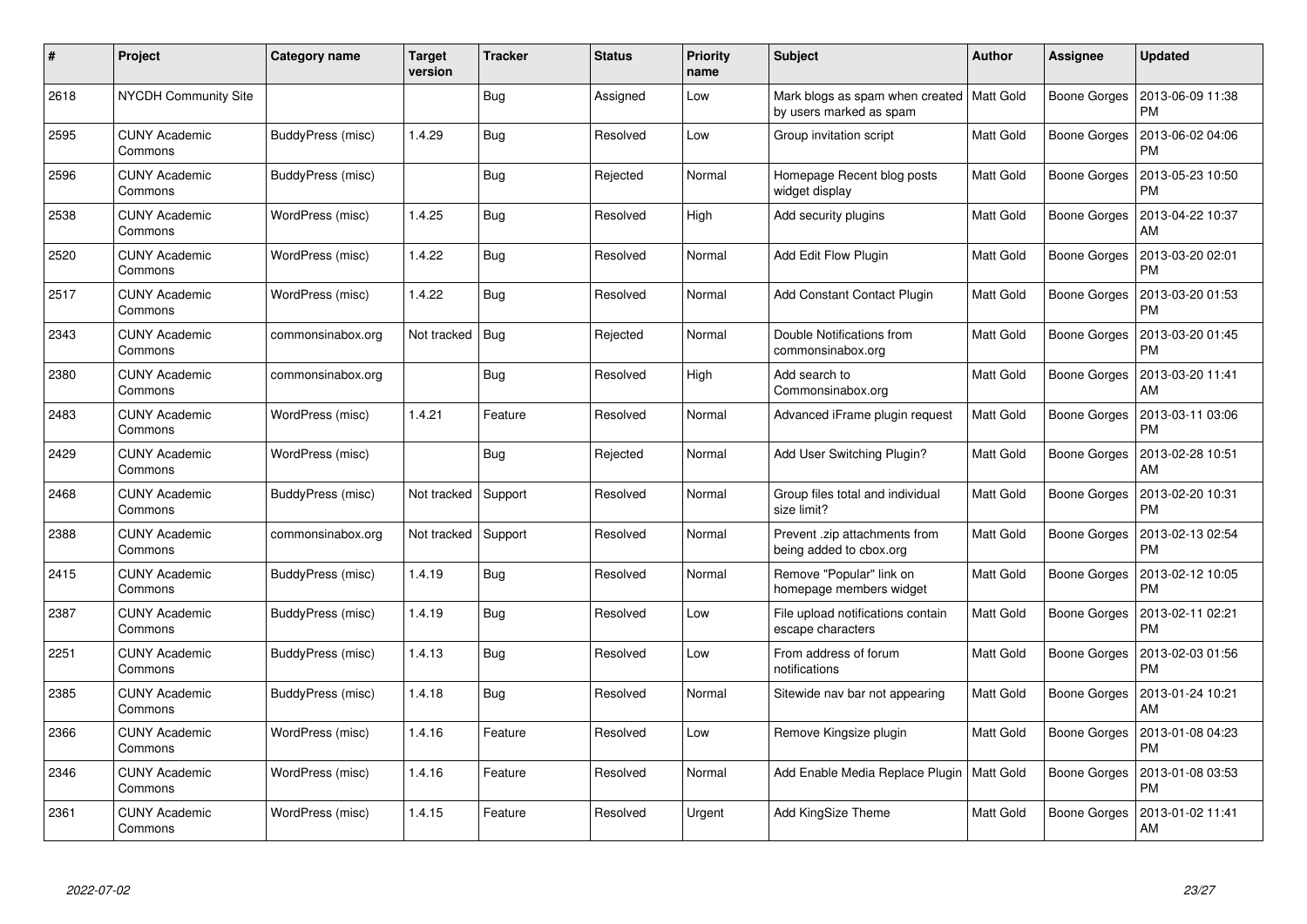| #    | Project                         | Category name     | Target<br>version | <b>Tracker</b> | <b>Status</b> | <b>Priority</b><br>name | <b>Subject</b>                                                                   | <b>Author</b>    | Assignee            | <b>Updated</b>                |
|------|---------------------------------|-------------------|-------------------|----------------|---------------|-------------------------|----------------------------------------------------------------------------------|------------------|---------------------|-------------------------------|
| 2363 | <b>CUNY Academic</b><br>Commons | WordPress (misc)  | 1.4.16            | Bug            | Resolved      | Normal                  | HTTP Error 500 (Internal Server<br>Error) on GC DSL blog                         | <b>Matt Gold</b> | <b>Boone Gorges</b> | 2013-01-02 10:10<br>AM        |
| 2351 | <b>CUNY Academic</b><br>Commons | commonsinabox.org | Not tracked       | Support        | Resolved      | Normal                  | Spam User/Forum post on CBOX                                                     | <b>Matt Gold</b> | <b>Boone Gorges</b> | 2012-12-20 10:02<br>AM        |
| 2090 | <b>CUNY Academic</b><br>Commons | BuddyPress (misc) |                   | Feature        | Rejected      | Normal                  | Create Course Group Template<br>that includes notifications of new<br>blog posts | <b>Matt Gold</b> | <b>Boone Gorges</b> | 2012-12-18 10:59<br>AM        |
| 2349 | <b>CUNY Academic</b><br>Commons | commonsinabox.org |                   | Bug            | Resolved      | High                    | CBOX header image position off                                                   | <b>Matt Gold</b> | <b>Boone Gorges</b> | 2012-12-15 10:21<br><b>PM</b> |
| 2089 | <b>CUNY Academic</b><br>Commons | WordPress (misc)  | 1.4.13            | Bug            | Rejected      | Normal                  | Possible blog email notification<br>issue                                        | <b>Matt Gold</b> | <b>Boone Gorges</b> | 2012-12-11 06:59<br><b>PM</b> |
| 2288 | <b>CUNY Academic</b><br>Commons | commonsinabox.org |                   | Bug            | Rejected      | Normal                  | […] issue occurring on<br>commonsinabox.org                                      | Matt Gold        | Boone Gorges        | 2012-12-11 01:17<br>AM        |
| 2295 | <b>CUNY Academic</b><br>Commons | commonsinabox.org |                   | <b>Bug</b>     | Rejected      | Normal                  | Glitch in CBOX Logo                                                              | Matt Gold        | <b>Boone Gorges</b> | 2012-12-11 01:08<br>AM        |
| 2283 | <b>CUNY Academic</b><br>Commons | commonsinabox.org |                   | Feature        | Resolved      | Normal                  | Update commonsinabox.org                                                         | <b>Matt Gold</b> | <b>Boone Gorges</b> | 2012-11-20 08:13<br><b>PM</b> |
| 2284 | <b>CUNY Academic</b><br>Commons | commonsinabox.org |                   | Bug            | Rejected      | Normal                  | cbox.org forum link error from<br>profile page                                   | <b>Matt Gold</b> | <b>Boone Gorges</b> | 2012-11-20 08:02<br><b>PM</b> |
| 2279 | <b>CUNY Academic</b><br>Commons | commonsinabox.org | Not tracked       | Bug            | Resolved      | Low                     | CBOX mention system rewrites<br>twitter links                                    | Matt Gold        | <b>Boone Gorges</b> | 2012-11-20 07:41<br><b>PM</b> |
| 2270 | <b>CUNY Academic</b><br>Commons | commonsinabox.org | Not tracked       | Bua            | Rejected      | Normal                  | CBOX group sign up - default<br>email setting                                    | Matt Gold        | <b>Boone Gorges</b> | 2012-11-20 03:51<br><b>PM</b> |
| 2275 | <b>CUNY Academic</b><br>Commons | commonsinabox.org | Not tracked       | Bug            | Resolved      | Normal                  | <b>CBOX</b> support requests                                                     | <b>Matt Gold</b> | <b>Boone Gorges</b> | 2012-11-20 02:05<br><b>PM</b> |
| 2274 | <b>CUNY Academic</b><br>Commons | commonsinabox.org | Not tracked       | Bug            | Rejected      | Normal                  | CBOX - group names on group<br>pages                                             | <b>Matt Gold</b> | <b>Boone Gorges</b> | 2012-11-20 02:05<br><b>PM</b> |
| 2269 | <b>CUNY Academic</b><br>Commons | commonsinabox.org | Not tracked       | Bug            | Rejected      | Normal                  | Replace Default CBOX Icon for<br>Groups                                          | Matt Gold        | Boone Gorges        | 2012-11-20 01:53<br><b>PM</b> |
| 2265 | <b>CUNY Academic</b><br>Commons |                   | Not tracked       | Bug            | Rejected      | Normal                  | "Need Support" widget in cbox<br>documentation                                   | <b>Matt Gold</b> | <b>Boone Gorges</b> | 2012-11-20 01:07<br><b>PM</b> |
| 2280 | <b>CUNY Academic</b><br>Commons | commonsinabox.org | Not tracked       | Bug            | Resolved      | High                    | Forum links not working                                                          | Matt Gold        | <b>Boone Gorges</b> | 2012-11-20 12:33<br><b>PM</b> |
| 2264 | <b>CUNY Academic</b><br>Commons | commonsinabox.org |                   | Bug            | Rejected      | Normal                  | Update CBOX logo on welcome<br>message                                           | <b>Matt Gold</b> | Boone Gorges        | 2012-11-19 02:46<br>AM        |
| 2266 | <b>CUNY Academic</b><br>Commons | commonsinabox.org |                   | <b>Bug</b>     | Resolved      | Normal                  | Demo slider                                                                      | <b>Matt Gold</b> | Boone Gorges        | 2012-11-18 11:26<br><b>PM</b> |
| 2267 | <b>CUNY Academic</b><br>Commons |                   |                   | Bug            | Resolved      | Normal                  | Change "Cbox" to "CBOX" in<br>Dashboard Menu                                     | <b>Matt Gold</b> | <b>Boone Gorges</b> | 2012-11-18 11:01<br><b>PM</b> |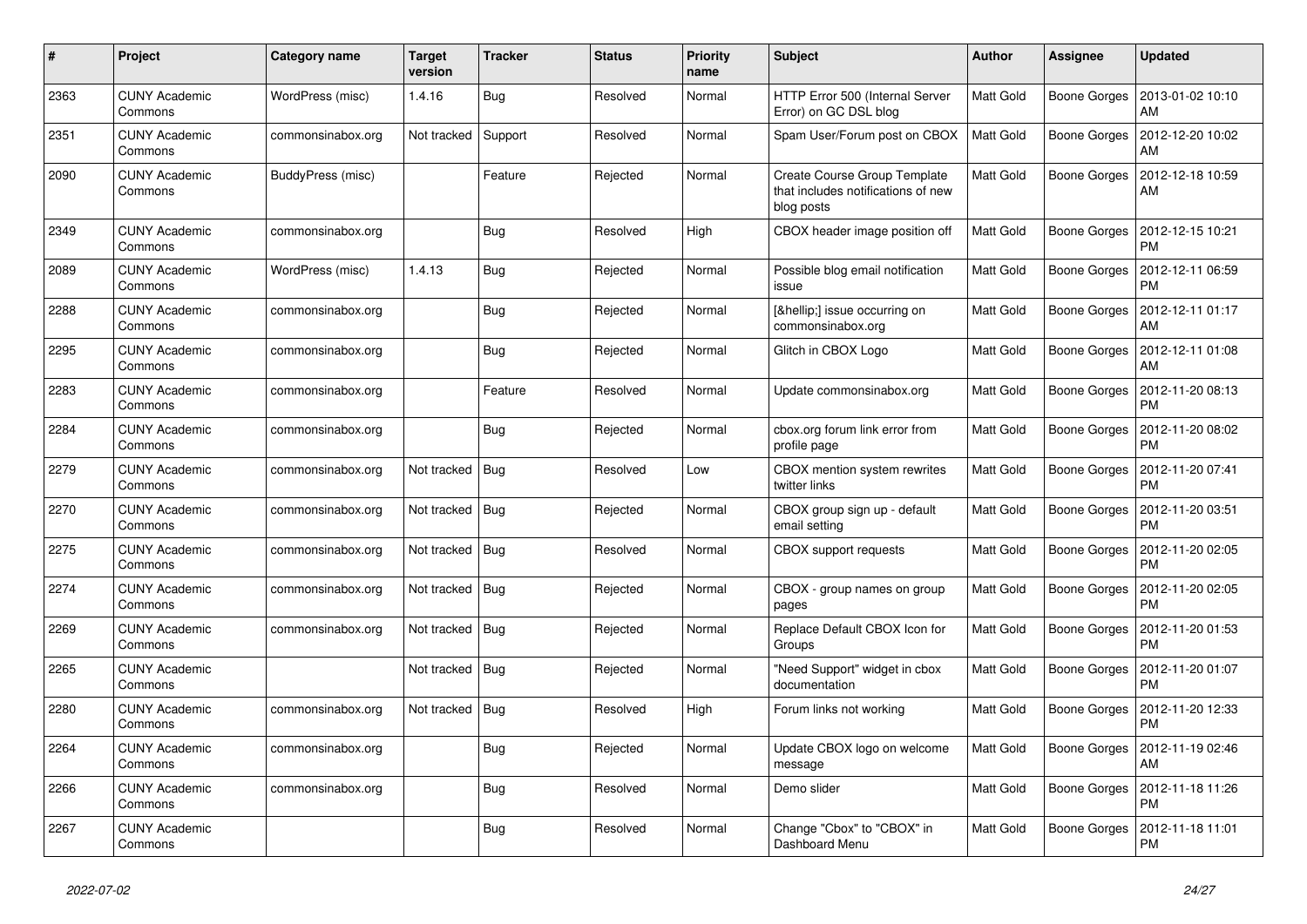| #    | <b>Project</b>                  | Category name     | Target<br>version | <b>Tracker</b> | <b>Status</b> | <b>Priority</b><br>name | <b>Subject</b>                                                                      | <b>Author</b>    | Assignee            | <b>Updated</b>                |
|------|---------------------------------|-------------------|-------------------|----------------|---------------|-------------------------|-------------------------------------------------------------------------------------|------------------|---------------------|-------------------------------|
| 2268 | <b>CUNY Academic</b><br>Commons |                   |                   | <b>Bug</b>     | Rejected      | Normal                  | Add CBOX icon to dashboard<br>menu?                                                 | <b>Matt Gold</b> | <b>Boone Gorges</b> | 2012-11-18 10:58<br><b>PM</b> |
| 2262 | <b>CUNY Academic</b><br>Commons | commonsinabox.org |                   | Feature        | Resolved      | Normal                  | Add new favicon to<br>commonsinabox.org                                             | <b>Matt Gold</b> | <b>Boone Gorges</b> | 2012-11-18 10:51<br><b>PM</b> |
| 2250 | <b>CUNY Academic</b><br>Commons | WordPress (misc)  |                   | <b>Bug</b>     | Rejected      | Normal                  | Livestreaming page error                                                            | Matt Gold        | Boone Gorges        | 2012-11-15 11:35<br>AM        |
| 2241 | <b>CUNY Academic</b><br>Commons | WordPress (misc)  | Not tracked       | Feature        | Resolved      | Normal                  | New premium themes                                                                  | <b>Matt Gold</b> | <b>Boone Gorges</b> | 2012-11-11 10:09<br><b>PM</b> |
| 2203 | <b>CUNY Academic</b><br>Commons | WordPress (misc)  | 1.4.9             | Feature        | Resolved      | Normal                  | Enable uploading of say files                                                       | <b>Matt Gold</b> | Boone Gorges        | 2012-11-03 04:37<br><b>PM</b> |
| 2184 | <b>CUNY Academic</b><br>Commons | BuddyPress (misc) | 1.4.9             | Support        | Resolved      | Normal                  | Adjust Invite Directions to include<br>info about max invites                       | <b>Matt Gold</b> | Boone Gorges        | 2012-11-03 04:23<br><b>PM</b> |
| 1939 | <b>CUNY Academic</b><br>Commons | WordPress (misc)  | Not tracked       | Feature        | Resolved      | Low                     | <b>Give Community Facilitators</b><br>Access to Image Credits Page                  | <b>Matt Gold</b> | <b>Boone Gorges</b> | 2012-11-01 11:33<br><b>PM</b> |
| 2210 | <b>CUNY Academic</b><br>Commons | WordPress (misc)  | 1.4.9             | Bug            | Resolved      | Normal                  | <b>Add Twenty Twelve Theme</b>                                                      | <b>Matt Gold</b> | <b>Boone Gorges</b> | 2012-11-01 10:26<br>AM        |
| 2221 | <b>CUNY Academic</b><br>Commons | BuddyPress (misc) |                   | <b>Bug</b>     | Duplicate     | Low                     | Spacing error on BP Doc<br>comments                                                 | Matt Gold        | Boone Gorges        | 2012-10-30 10:03<br>AM        |
| 2183 | <b>CUNY Academic</b><br>Commons | BuddyPress (misc) | Not tracked       | Support        | Resolved      | Normal                  | Limit on group membership                                                           | <b>Matt Gold</b> | Boone Gorges        | 2012-10-12 03:40<br><b>PM</b> |
| 2169 | <b>CUNY Academic</b><br>Commons | BuddyPress (misc) | Not tracked       | Feature        | Resolved      | Normal                  | Increase Maximum Number of<br>Invite Anyone Invites                                 | <b>Matt Gold</b> | Boone Gorges        | 2012-10-04 07:36<br>AM        |
| 2053 | <b>CUNY Academic</b><br>Commons | BuddyPress (misc) | 1.4.6             | Feature        | Resolved      | Normal                  | RBE on BP Docs                                                                      | Matt Gold        | Boone Gorges        | 2012-10-01 04:14<br><b>PM</b> |
| 2129 | <b>CUNY Academic</b><br>Commons | BuddyPress (misc) | 1.4.6             | Bug            | Resolved      | Low                     | […]                                                                                 | <b>Matt Gold</b> | Boone Gorges        | 2012-09-30 09:53<br>AM        |
| 2121 | <b>CUNY Academic</b><br>Commons | BuddyPress (misc) | 1.4.6             | <b>Bug</b>     | Resolved      | Low                     | Email notification of forum post<br>omits hyperlinked word                          | Matt Gold        | Boone Gorges        | 2012-09-30 09:05<br>AM        |
| 1997 | <b>CUNY Academic</b><br>Commons | BuddyPress (misc) | 1.4.6             | Bug            | Resolved      | Normal                  | Forum post notification didn't<br>indicate image attachments                        | <b>Matt Gold</b> | <b>Boone Gorges</b> | 2012-09-23 05:03<br><b>PM</b> |
| 2111 | <b>CUNY Academic</b><br>Commons | Redmine           | 1.5               | Feature        | Duplicate     | Low                     | Connect Commons updates to<br><b>Redmine Tickets</b>                                | <b>Matt Gold</b> | Boone Gorges        | 2012-09-09 08:09<br>AM        |
| 2099 | <b>CUNY Academic</b><br>Commons | WordPress (misc)  | Not tracked       | Bug            | Resolved      | Normal                  | Gallery Slide Widget Reset                                                          | <b>Matt Gold</b> | Boone Gorges        | 2012-09-04 06:26<br><b>PM</b> |
| 2068 | <b>CUNY Academic</b><br>Commons | WordPress (misc)  | Not tracked       | Support        | Resolved      | Urgent                  | User Blog Not Accessible                                                            | <b>Matt Gold</b> | <b>Boone Gorges</b> | 2012-08-28 07:35<br><b>PM</b> |
| 2057 | <b>CUNY Academic</b><br>Commons | BuddyPress (misc) | 1.4.3             | <b>Bug</b>     | Resolved      | Normal                  | Newest/Active/Popular Filters Not<br>working on Homepage List of<br>Groups, Members | <b>Matt Gold</b> | Boone Gorges        | 2012-08-23 03:18<br><b>PM</b> |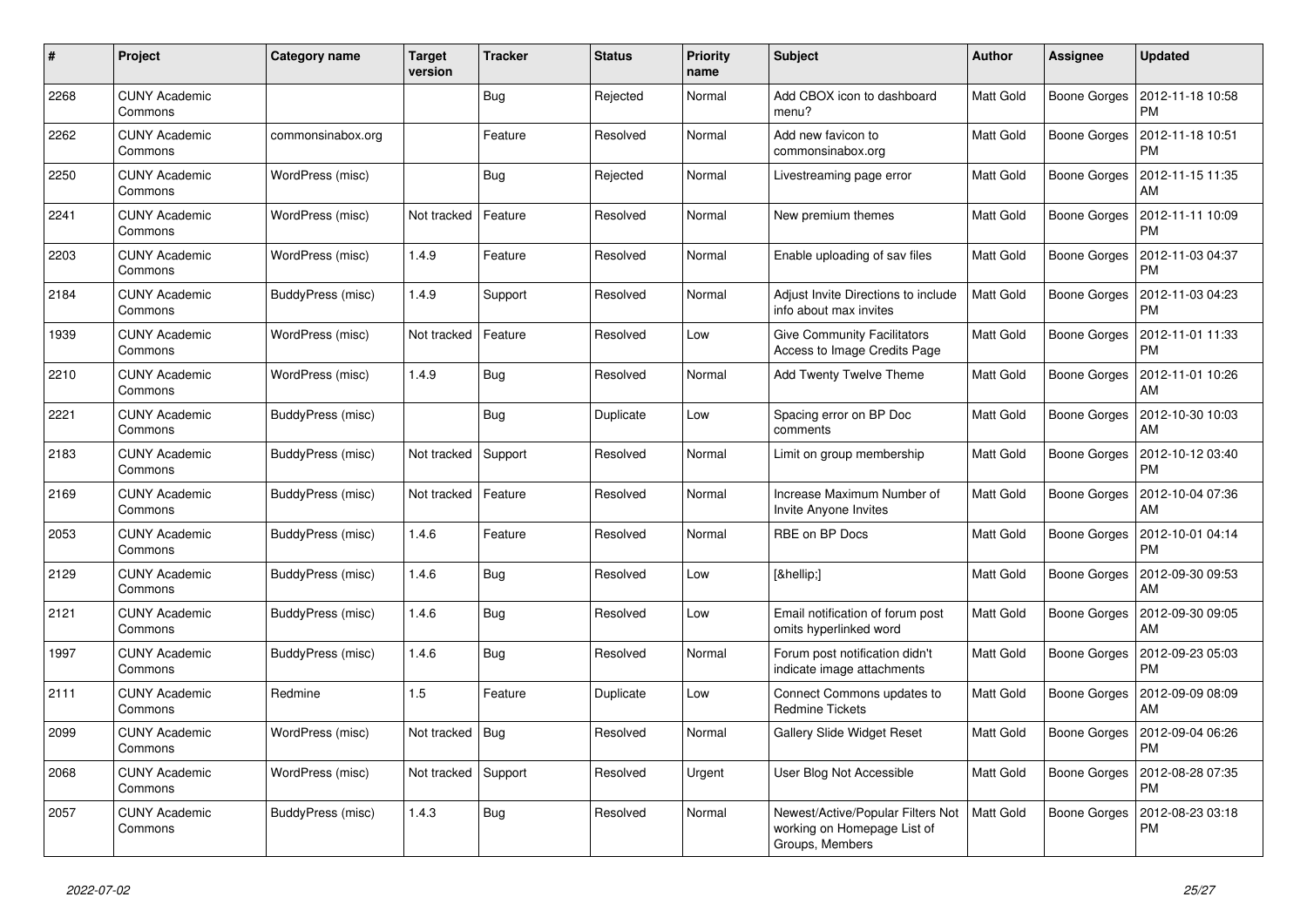| #    | Project                         | Category name     | Target<br>version | <b>Tracker</b> | <b>Status</b> | <b>Priority</b><br>name | <b>Subject</b>                                                                 | <b>Author</b>    | Assignee            | <b>Updated</b>                |
|------|---------------------------------|-------------------|-------------------|----------------|---------------|-------------------------|--------------------------------------------------------------------------------|------------------|---------------------|-------------------------------|
| 2055 | <b>CUNY Academic</b><br>Commons | WordPress (misc)  | 1.4.3             | Bug            | Resolved      | High                    | Non-CUNY Sign-Ups not enabled                                                  | <b>Matt Gold</b> | <b>Boone Gorges</b> | 2012-08-23 12:51<br><b>PM</b> |
| 2058 | <b>CUNY Academic</b><br>Commons | WordPress (misc)  | 1.4.6             | <b>Bug</b>     | Rejected      | Normal                  | Page shift on clicking Log in box                                              | Matt Gold        | <b>Boone Gorges</b> | 2012-08-20 05:53<br><b>PM</b> |
| 2052 | <b>CUNY Academic</b><br>Commons | BuddyPress (misc) |                   | <b>Bug</b>     | Rejected      | Normal                  | RBE Not Enabled?                                                               | Matt Gold        | Boone Gorges        | 2012-08-18 09:16<br><b>PM</b> |
| 1220 | <b>CUNY Academic</b><br>Commons | BuddyPress (misc) |                   | Feature        | Duplicate     | Normal                  | Create native WordPress version<br>of UserVoice integrated into the<br>Commons | Matt Gold        | Boone Gorges        | 2012-08-15 01:15<br><b>PM</b> |
| 2045 | <b>CUNY Academic</b><br>Commons | BuddyPress (misc) |                   | <b>Bug</b>     | Duplicate     | Normal                  | Double Post/RBE Notification                                                   | <b>Matt Gold</b> | Boone Gorges        | 2012-08-15 08:53<br>AM        |
| 2040 | <b>CUNY Academic</b><br>Commons | BuddyPress (misc) | 1.4.2             | <b>Bug</b>     | Resolved      | Normal                  | RBE on BP Docs Edits?                                                          | <b>Matt Gold</b> | Boone Gorges        | 2012-08-14 08:13<br>AM        |
| 2041 | <b>CUNY Academic</b><br>Commons | BuddyPress (misc) | 1.4.2             | Bug            | Resolved      | Low                     | Vertical Alignment on BP Doc<br>"delete" hoverlink                             | <b>Matt Gold</b> | <b>Boone Gorges</b> | 2012-08-13 10:54<br><b>PM</b> |
| 2043 | <b>CUNY Academic</b><br>Commons | WordPress (misc)  | 1.4.2             | <b>Bug</b>     | Rejected      | Low                     | Site Title Character Limit?                                                    | <b>Matt Gold</b> | Boone Gorges        | 2012-08-13 01:02<br><b>PM</b> |
| 2033 | <b>CUNY Academic</b><br>Commons | BuddyPress (misc) |                   | Feature        | Rejected      | Normal                  | Allow status update to be deleted<br>directly from profile page                | <b>Matt Gold</b> | Boone Gorges        | 2012-08-10 04:51<br><b>PM</b> |
| 2019 | <b>CUNY Academic</b><br>Commons | WordPress (misc)  | 1.4               | <b>Bug</b>     | Resolved      | High                    | Unable to Add New User to Blog                                                 | Matt Gold        | Boone Gorges        | 2012-08-08 04:21<br><b>PM</b> |
| 2015 | <b>CUNY Academic</b><br>Commons | WordPress (misc)  | 1.4               | Feature        | Resolved      | Low                     | <b>Add Minimatica Theme</b>                                                    | <b>Matt Gold</b> | Boone Gorges        | 2012-08-06 01:33<br><b>PM</b> |
| 2018 | <b>CUNY Academic</b><br>Commons | WordPress (misc)  | 1.4               | <b>Bug</b>     | Resolved      | High                    | <b>WP Nav Bar Overflow</b>                                                     | Matt Gold        | Boone Gorges        | 2012-08-06 12:58<br><b>PM</b> |
| 1199 | <b>CUNY Academic</b><br>Commons | BuddyPress (misc) | 1.4               | Feature        | Resolved      | Normal                  | Add Option for Open Text Field to<br>BP Profile Checkbox Fields                | <b>Matt Gold</b> | Boone Gorges        | 2012-08-01 05:23<br><b>PM</b> |
| 1467 | <b>CUNY Academic</b><br>Commons | Upgrades          |                   | <b>Bug</b>     | Rejected      | Normal                  | Have UserVoice Show "Report a<br>Bug" on pop-up                                | <b>Matt Gold</b> | Boone Gorges        | 2012-08-01 03:37<br><b>PM</b> |
| 1504 | <b>CUNY Academic</b><br>Commons | BuddyPress (misc) | 1.4               | Feature        | Resolved      | Normal                  | Allow members to choose multiple<br>colleges on Profile pages                  | Matt Gold        | Boone Gorges        | 2012-08-01 03:34<br><b>PM</b> |
| 1623 | <b>CUNY Academic</b><br>Commons | WordPress (misc)  | 1.4               | Feature        | Resolved      | Low                     | Install Anthologize                                                            | <b>Matt Gold</b> | <b>Boone Gorges</b> | 2012-08-01 03:25<br><b>PM</b> |
| 1999 | <b>CUNY Academic</b><br>Commons | WordPress (misc)  | 1.4               | Feature        | Resolved      | Normal                  | <b>Update Registration Page</b>                                                | <b>Matt Gold</b> | Boone Gorges        | 2012-08-01 08:11<br>AM        |
| 2007 | <b>CUNY Academic</b><br>Commons | WordPress (misc)  | 1.3.17            | Feature        | Resolved      | Normal                  | Add Events Manager Plugin                                                      | <b>Matt Gold</b> | Boone Gorges        | 2012-07-30 09:19<br>AM        |
| 1990 | <b>CUNY Academic</b><br>Commons | BuddyPress (misc) | 1.3.17            | Bug            | Resolved      | Low                     | In Forum post list, member avatar<br>partially obscures member name            | <b>Matt Gold</b> | Boone Gorges        | 2012-07-29 08:42<br><b>PM</b> |